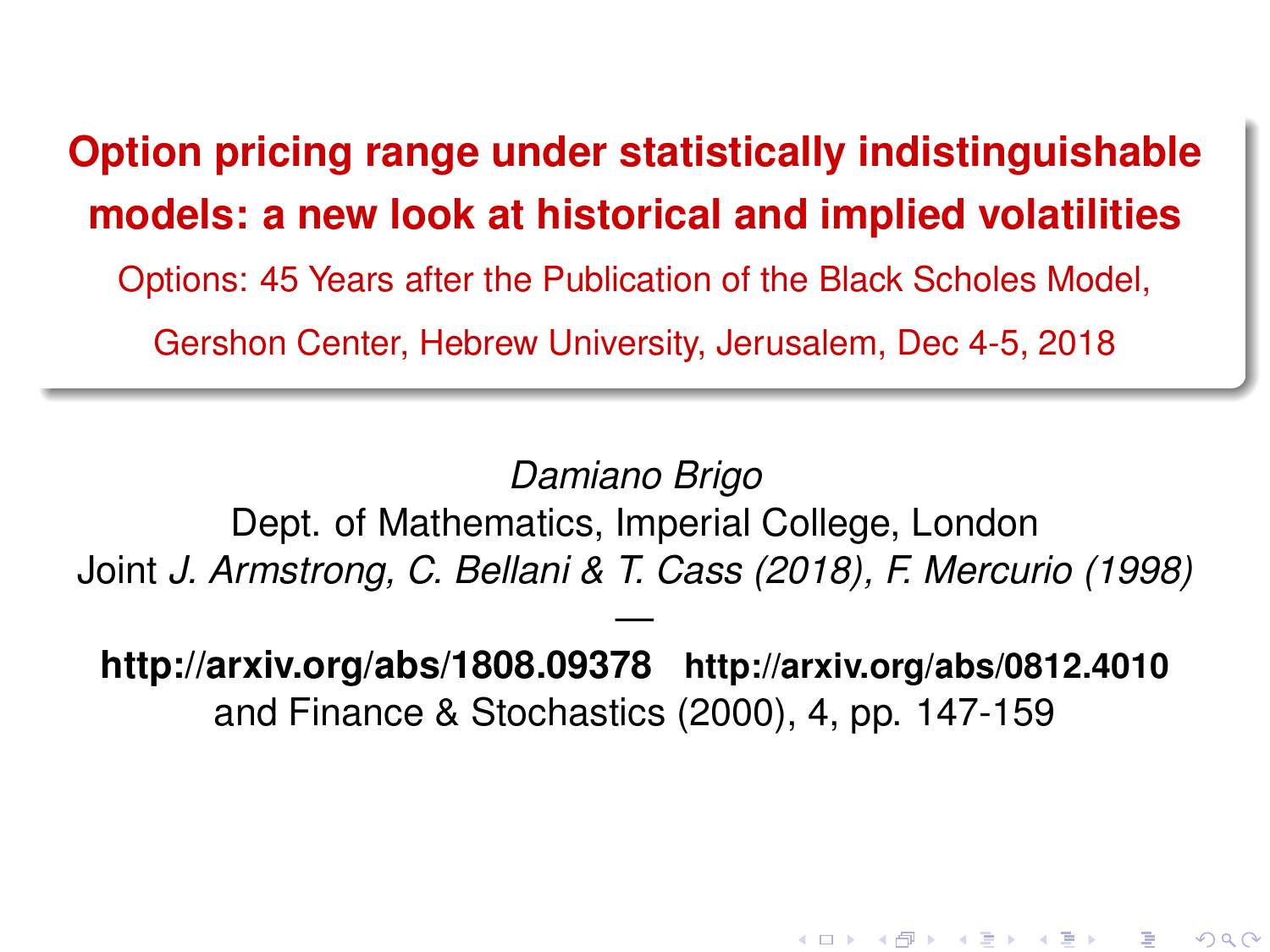# Agenda I



[Statistical estimation and valuation](#page-2-0)

- [Two indistinguishable processes](#page-7-0)
	- [Matching margins](#page-7-0)
	- [Matching the whole law on a](#page-13-0) ∆ grid
	- [Arbitrarily different option prices](#page-26-0)
	- [Surprised?](#page-31-0)



- [Possible explanation of arbitrary option prices?](#page-38-0)
	- [Rough paths and option pricing](#page-41-0)
	- [1998, 2008, 2018: 20 years of pathwise pricing](#page-51-0)



4 ロ ト ィ *ロ* ト ィ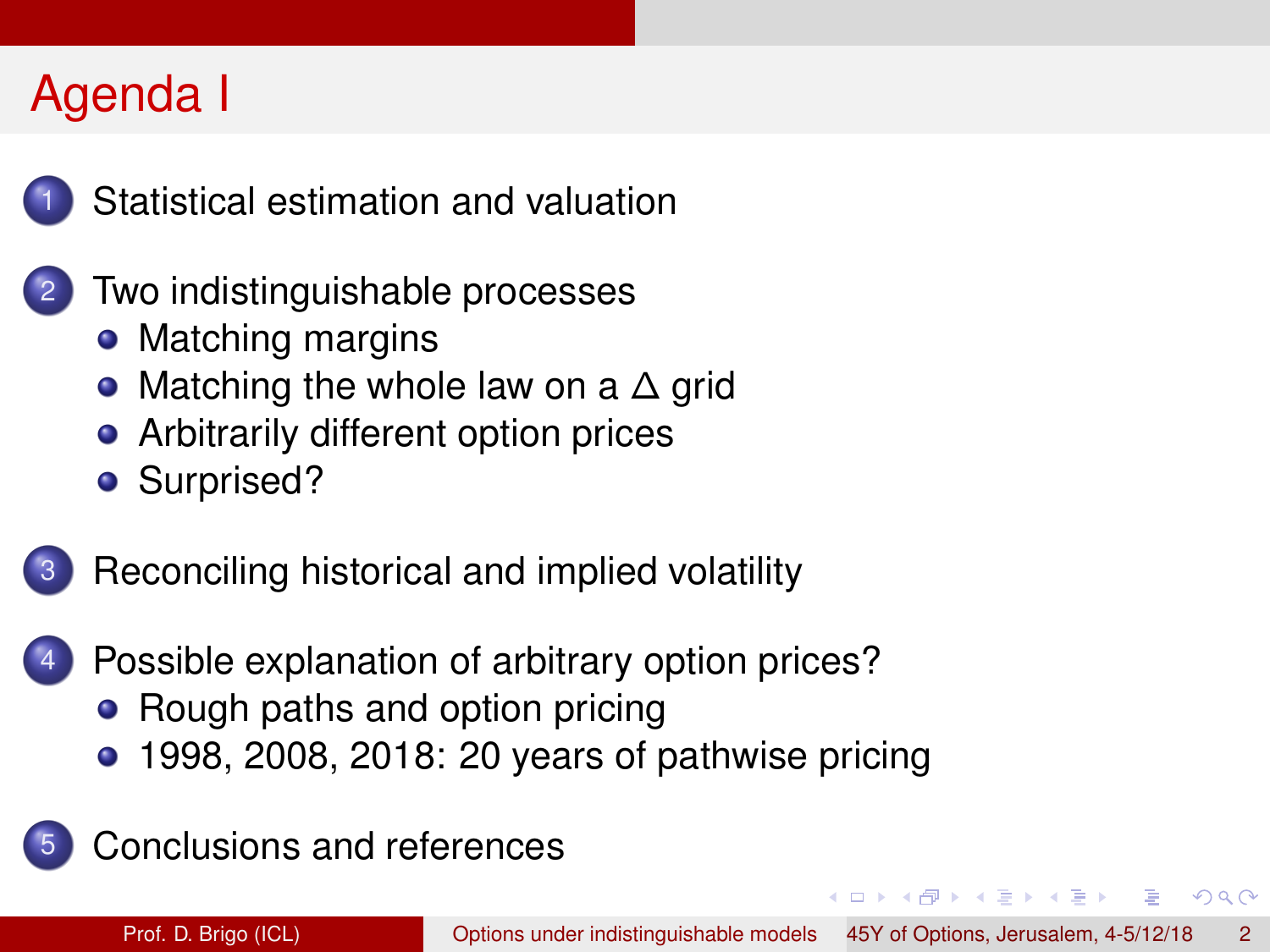<span id="page-2-0"></span>In this work we focus on the following question.

Take two models *S* and *Y* of stock price dynamics under the objective / statistical / historical / physical measure P.

( ロ ) ( *同* ) ( ヨ ) ( ヨ )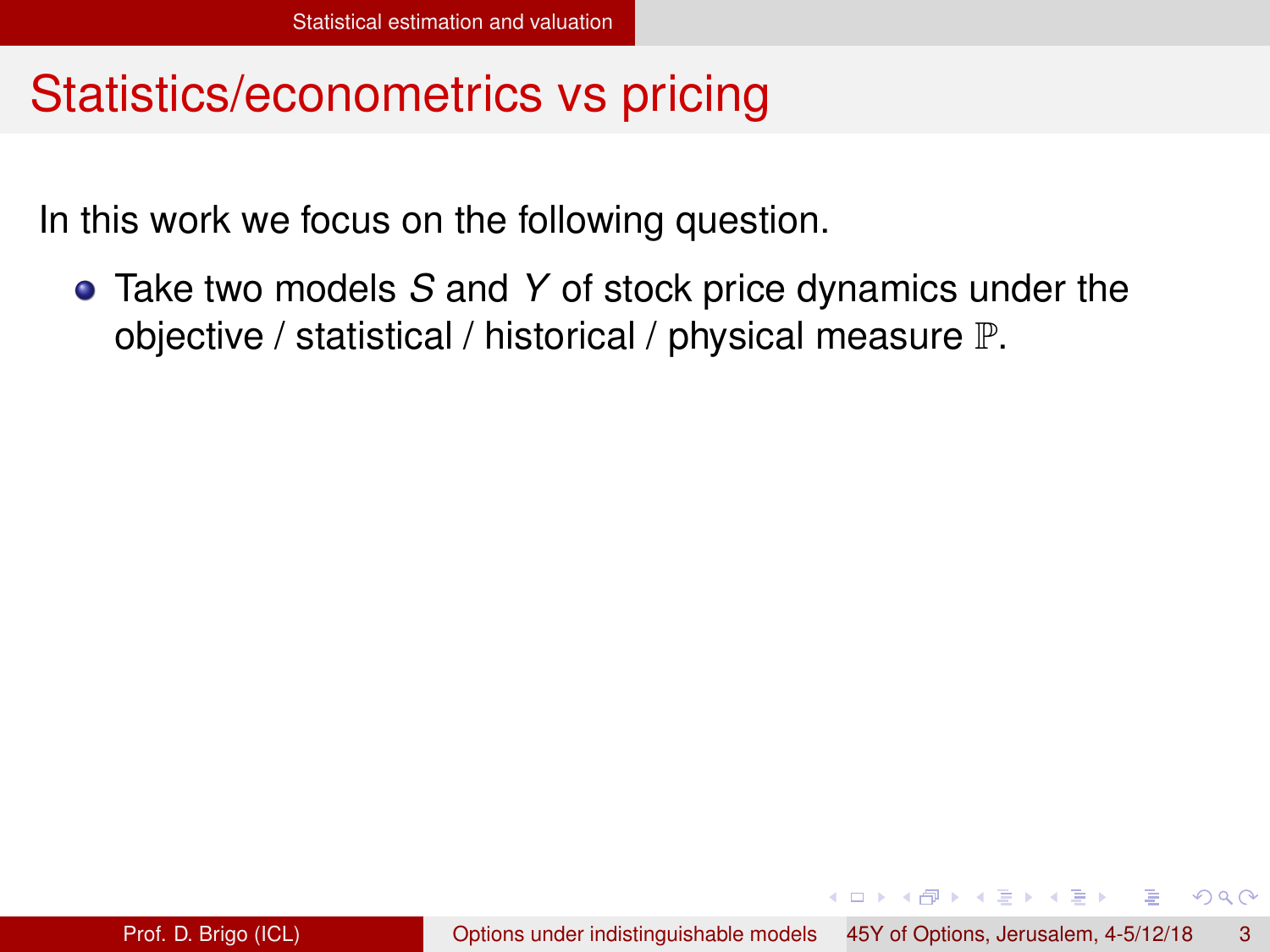<span id="page-3-0"></span>In this work we focus on the following question.

- Take two models *S* and *Y* of stock price dynamics under the objective / statistical / historical / physical measure P.
- Fix a discrete time trading grid with (even very small) step  $\Delta$ .

( ロ ) ( *同* ) ( ヨ ) ( ヨ )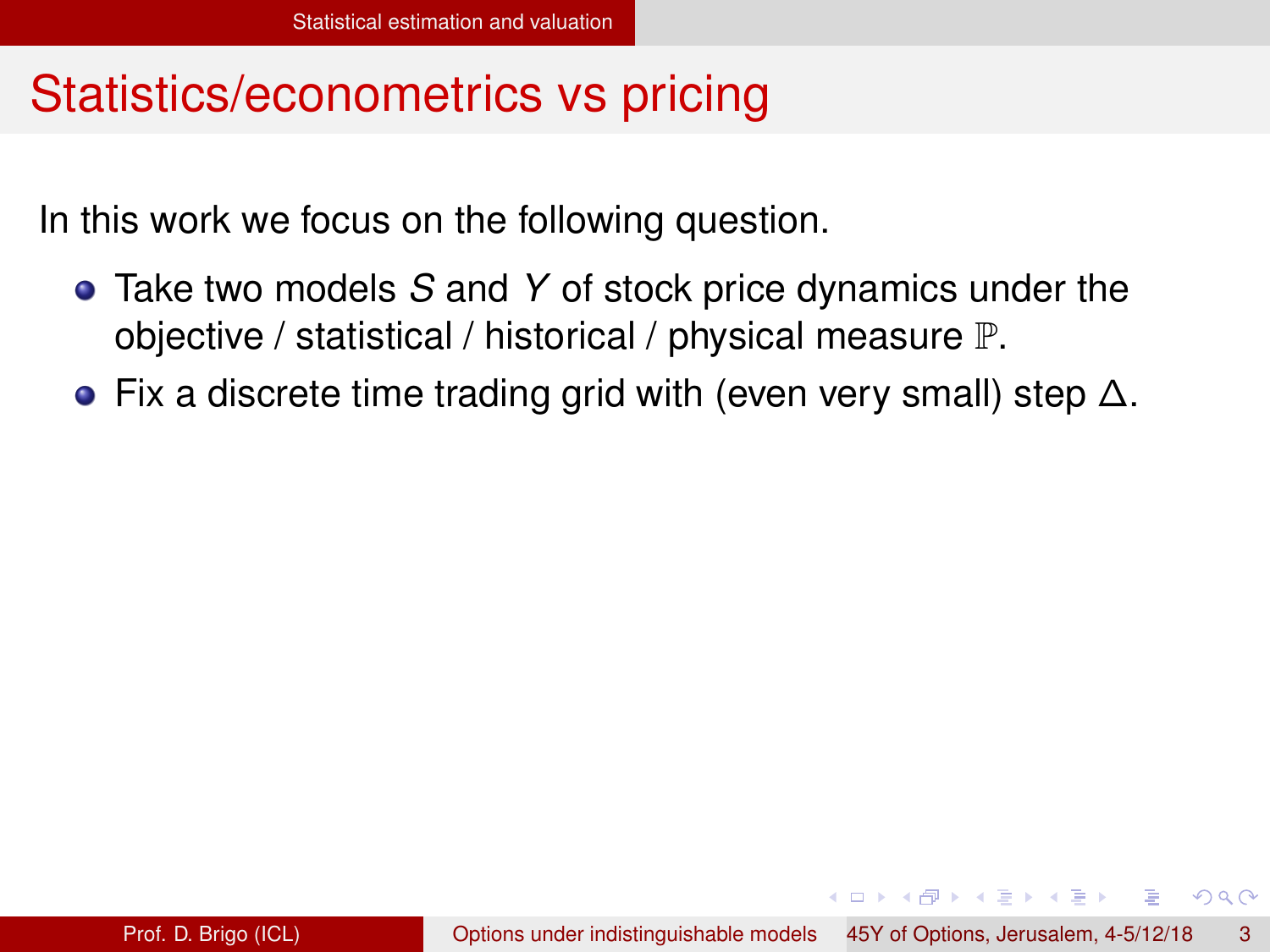<span id="page-4-0"></span>In this work we focus on the following question.

- Take two models *S* and *Y* of stock price dynamics under the objective / statistical / historical / physical measure P.
- Fix a discrete time trading grid with (even very small) step  $\Delta$ .
- Price options on the stock via the continuous time theory of Black, Scholes and Merton (BSM) and Harrison and Kreps, Pliska etc.

( ロ ) ( 何 ) ( ヨ ) ( ヨ ) (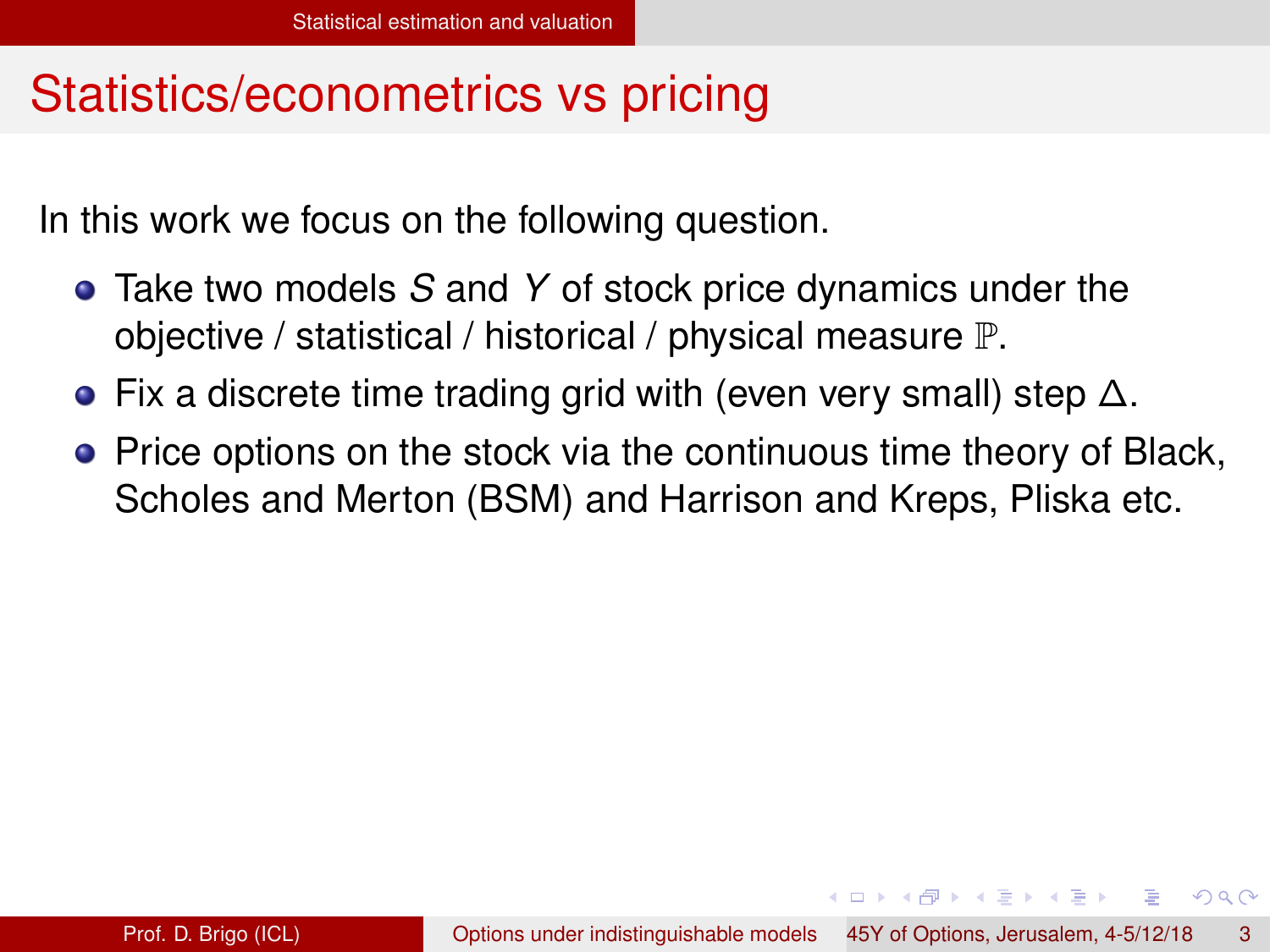<span id="page-5-0"></span>In this work we focus on the following question.

- Take two models *S* and *Y* of stock price dynamics under the objective / statistical / historical / physical measure P.
- **•** Fix a discrete time trading grid with (even very small) step  $\Delta$ .
- Price options on the stock via the continuous time theory of Black, Scholes and Merton (BSM) and Harrison and Kreps, Pliska etc.
- Can we find situations where *S* and *Y* are statistically very close (under P), having very close laws in the  $\Delta$  grid, but they imply very different option prices (under the pricing / risk-neutral/martingale measure Q)?

4 0 8 4 6 8 4 9 8 4 9 8 1

в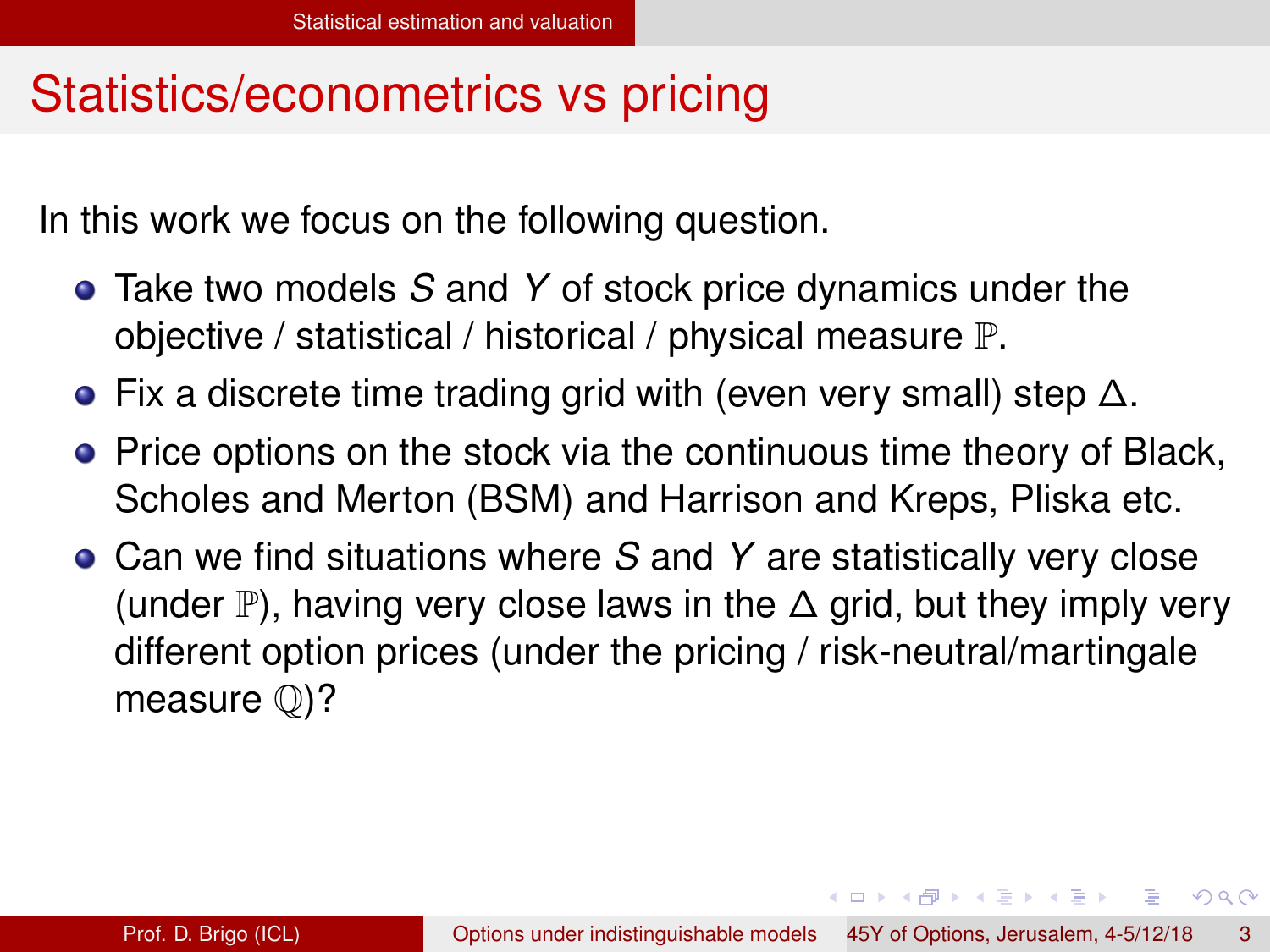<span id="page-6-0"></span>In this work we focus on the following question.

- Take two models *S* and *Y* of stock price dynamics under the objective / statistical / historical / physical measure P.
- **•** Fix a discrete time trading grid with (even very small) step  $\Delta$ .
- Price options on the stock via the continuous time theory of Black, Scholes and Merton (BSM) and Harrison and Kreps, Pliska etc.
- Can we find situations where *S* and *Y* are statistically very close (under P), having very close laws in the  $\Delta$  grid, but they imply very different option prices (under the pricing / risk-neutral/martingale measure Q)?
- Can we do this in a constructive way, rather than just proving existence theorems?

4 0 8 4 6 8 4 9 8 4 9 8 1

в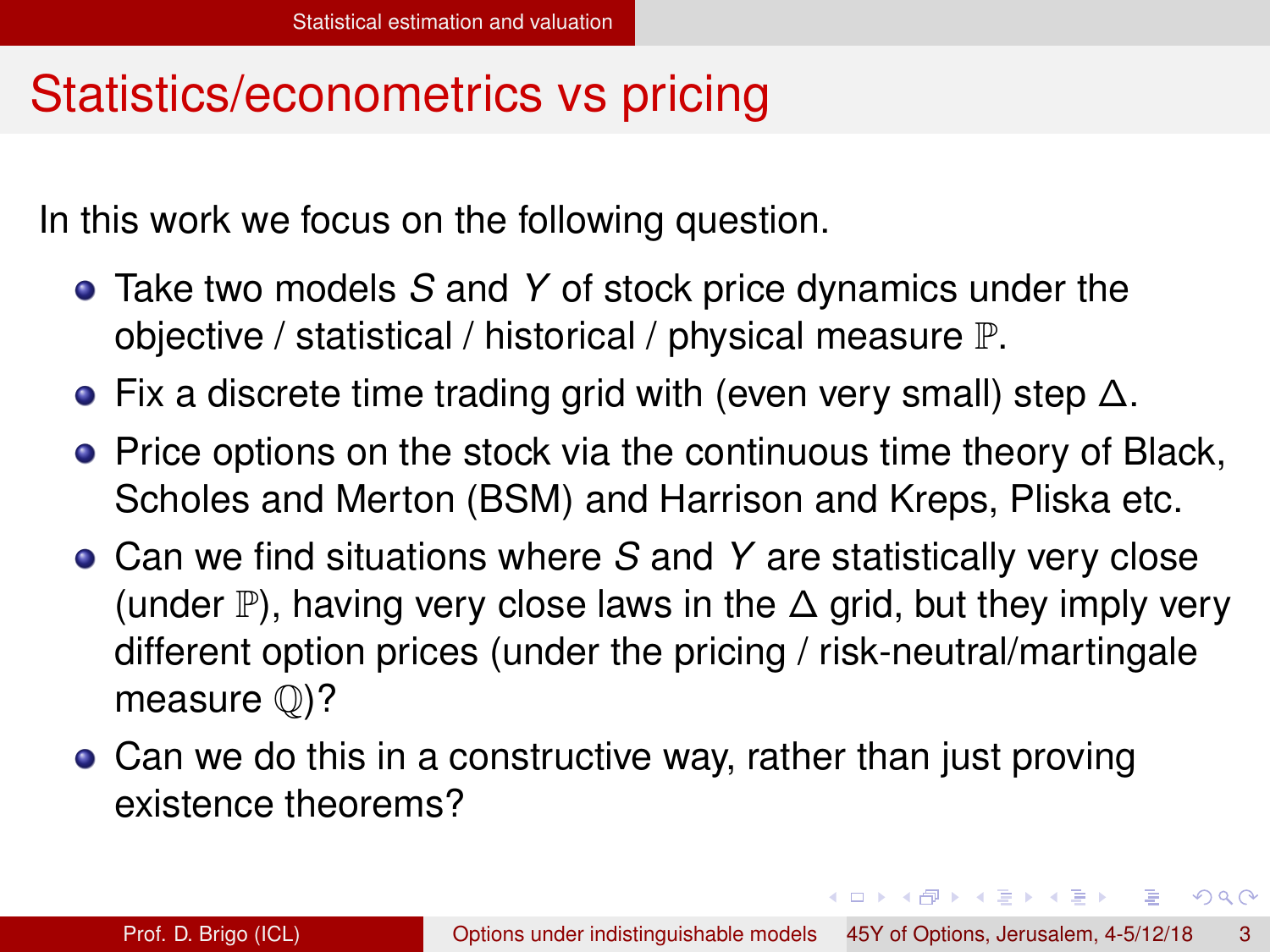<span id="page-7-0"></span>**• Start from the Black-Scholes-Merton model**  $dS_t = \mu S_t dt + \bar{\sigma} S_t dW_t, \; \; S_0$  (abbreviated  $\mathsf{BSM}(\mu, \bar{\sigma})$ ) under the objective measure P.

イロト イ押 トイラト イラト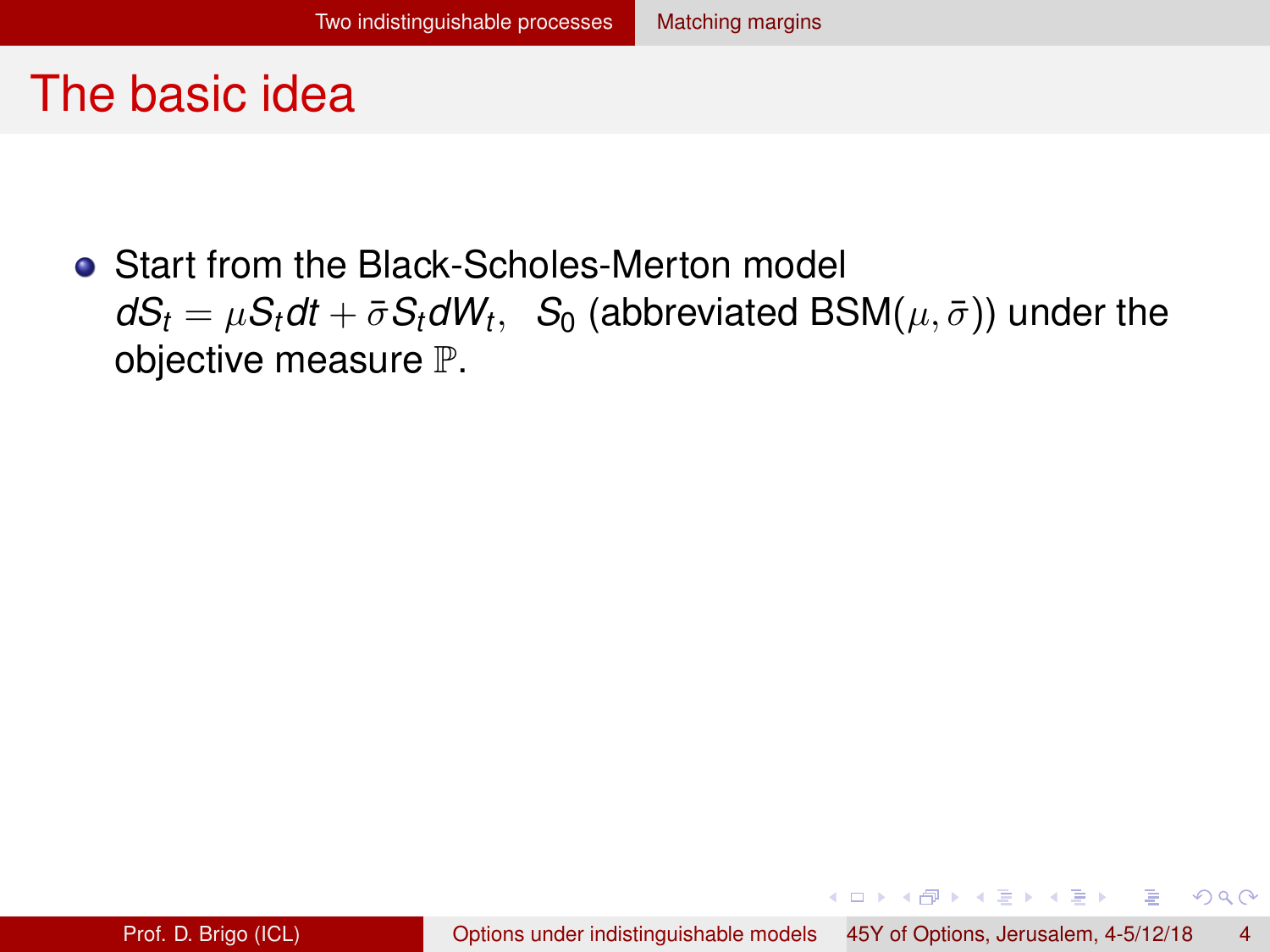- <span id="page-8-0"></span>**• Start from the Black-Scholes-Merton model**  $dS_t = \mu S_t dt + \bar{\sigma} S_t dW_t, \; \; S_0$  (abbreviated  $\mathsf{BSM}(\mu, \bar{\sigma})$ ) under the objective measure P.
- Look for a process *Y*,  $dY = u(Y, \ldots)dt + \sigma_t(Y_t)dW$  with local volatility σ*t*(*Y*) and with the same *margins* as *S*.

イロト イ押ト イヨト イヨトー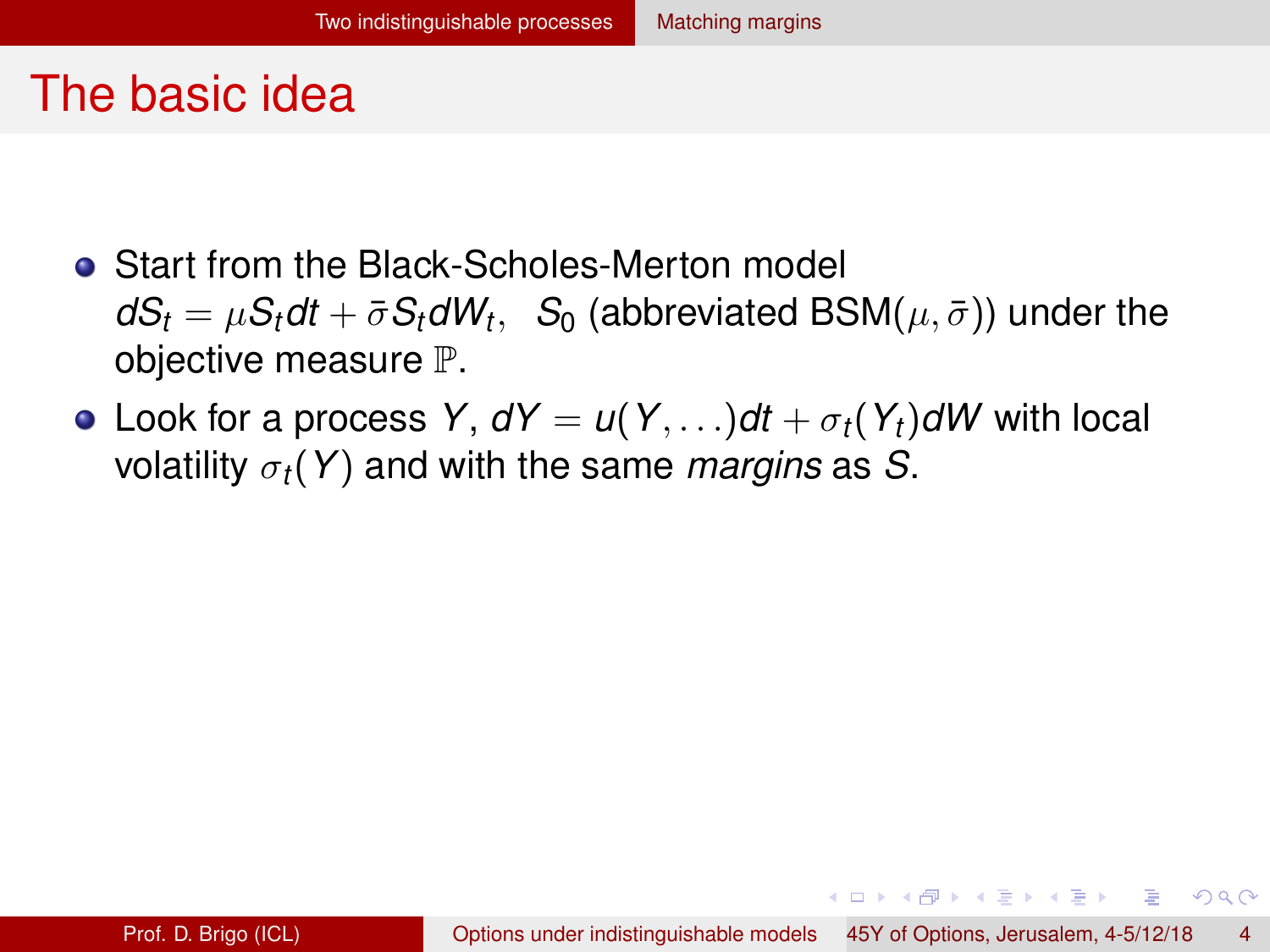- <span id="page-9-0"></span>**• Start from the Black-Scholes-Merton model**  $dS_t = \mu S_t dt + \bar{\sigma} S_t dW_t, \; \; S_0$  (abbreviated  $\mathsf{BSM}(\mu, \bar{\sigma})$ ) under the objective measure P.
- Look for a process *Y*,  $dY = u(Y, \ldots)dt + \sigma_t(Y_t)dW$  with local volatility  $\sigma_t(Y)$  and with the same *margins* as *S*.
- To find this, invert the Fokker Planck (FP) equation for *Y* to find the drift *u* for *Y* such that the FP equation has solution *pS<sup>t</sup>* , the lognormal density of the original *S*.

イロト イ押ト イヨト イヨトー

 $\Omega$ 

œ.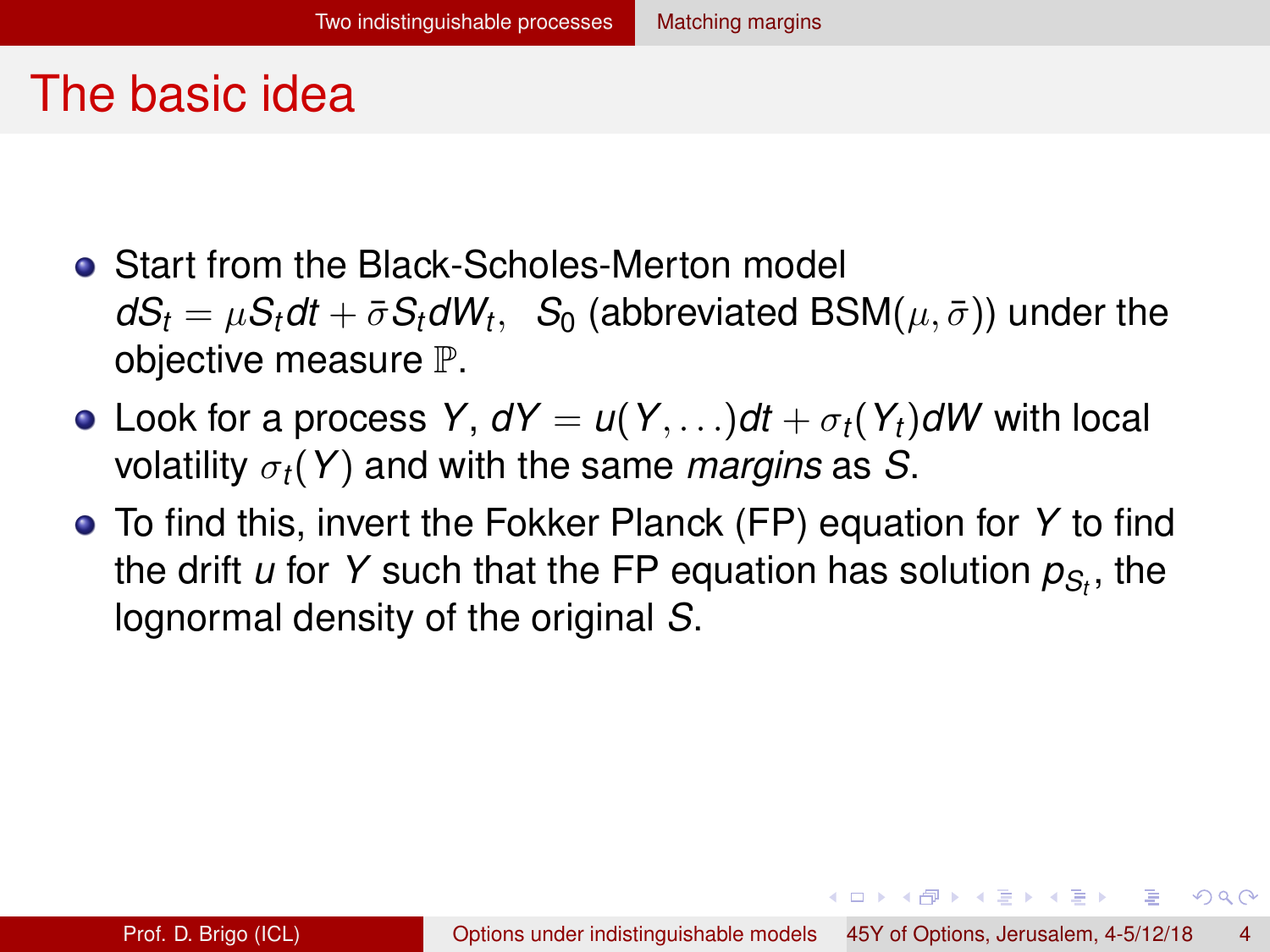- <span id="page-10-0"></span>**• Start from the Black-Scholes-Merton model**  $dS_t = \mu S_t dt + \bar{\sigma} S_t dW_t, \; \; S_0$  (abbreviated  $\mathsf{BSM}(\mu, \bar{\sigma})$ ) under the objective measure P.
- Look for a process *Y*,  $dY = u(Y, \ldots)dt + \sigma_t(Y_t)dW$  with local volatility σ*t*(*Y*) and with the same *margins* as *S*.
- To find this, invert the Fokker Planck (FP) equation for *Y* to find the drift *u* for *Y* such that the FP equation has solution *pS<sup>t</sup>* , the lognormal density of the original *S*.

This is done in B. and Mercurio (1998, 2000) [\[1,](#page-56-1) [4\]](#page-56-2) using previous results on diffusions with laws on exponential families (B. (1997) [\[5\]](#page-57-0) and (2000) [\[6\]](#page-57-1)).We obtain the following

K ロ > K 個 > K 로 > K 로 > → 로 → K Q Q Q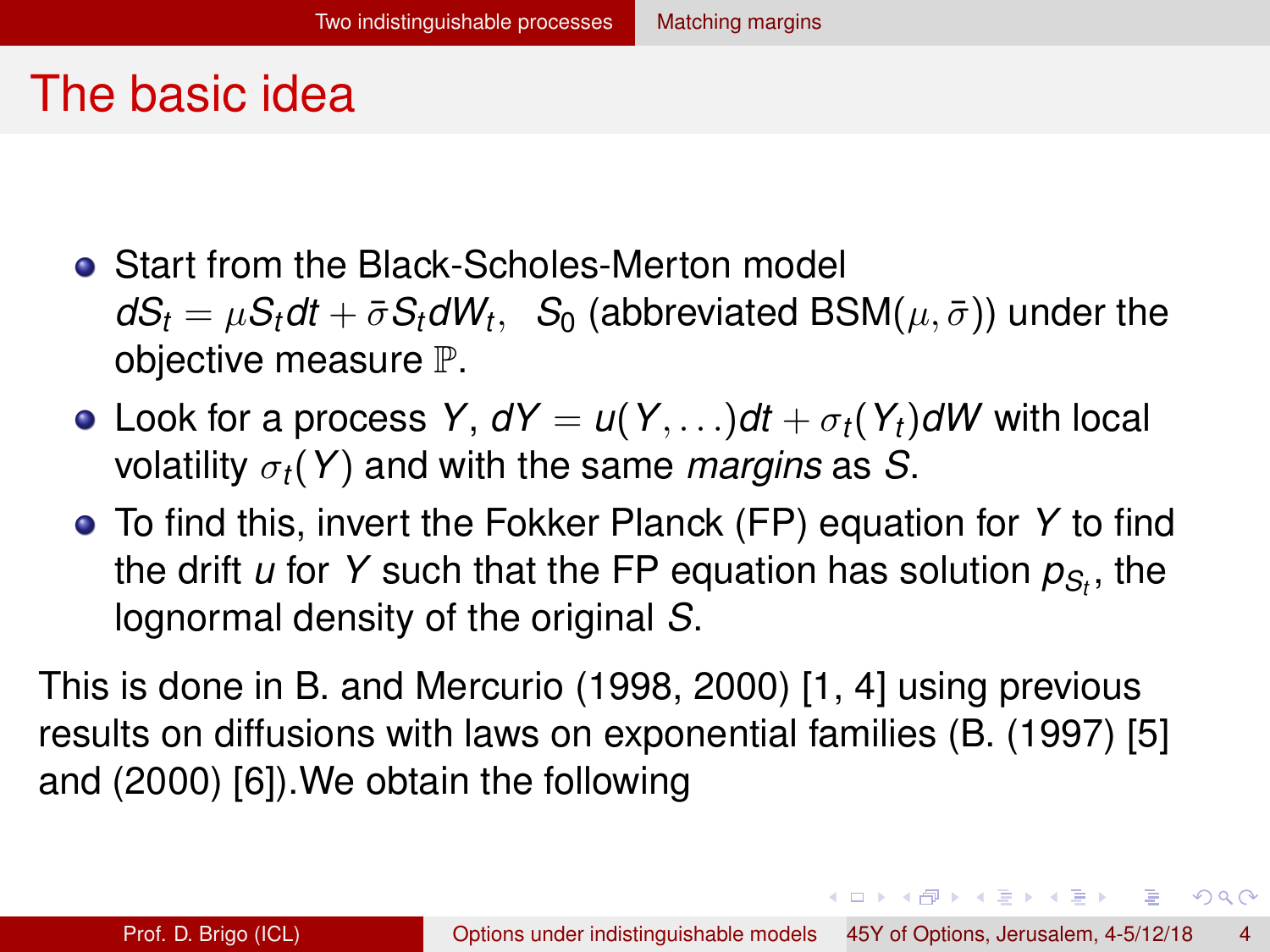### <span id="page-11-0"></span>The basic idea: matching margins

$$
dY_t = u_t^{\sigma}(Y_t, s_0, 0)dt + \sigma_t(Y_t)dW_t, \quad Y_{\epsilon} = S_{\epsilon}, \quad \epsilon \leq t \leq T,
$$
\n
$$
u_t^{\sigma}(x, y, \alpha) := \frac{1}{2} \frac{\partial(\sigma_t^2)}{\partial x}(x) + \frac{1}{2} \frac{(\sigma_t(x))^2}{x} \left[ \frac{\mu}{\sigma^2} - \frac{3}{2} - \frac{1}{\sigma^2(t - \alpha)} \ln \frac{x}{y} \right] + \frac{x}{2(t - \alpha)} \left[ \ln \frac{x}{y} - \frac{\frac{\mu}{\sigma^2} - \frac{1}{2}}{2 - \frac{1}{2\sigma^2(t - \alpha)}} \right].
$$
\n(2)

where the definition of *Y* is then extended to the whole interval [0, *T*] by setting  $dY_t = \mu Y_t dt + \bar{\sigma} Y_t dW_t$ ,  $0 < t < \epsilon$ ,  $Y_0 = s_0$ .

イロト イ押ト イヨト イヨトー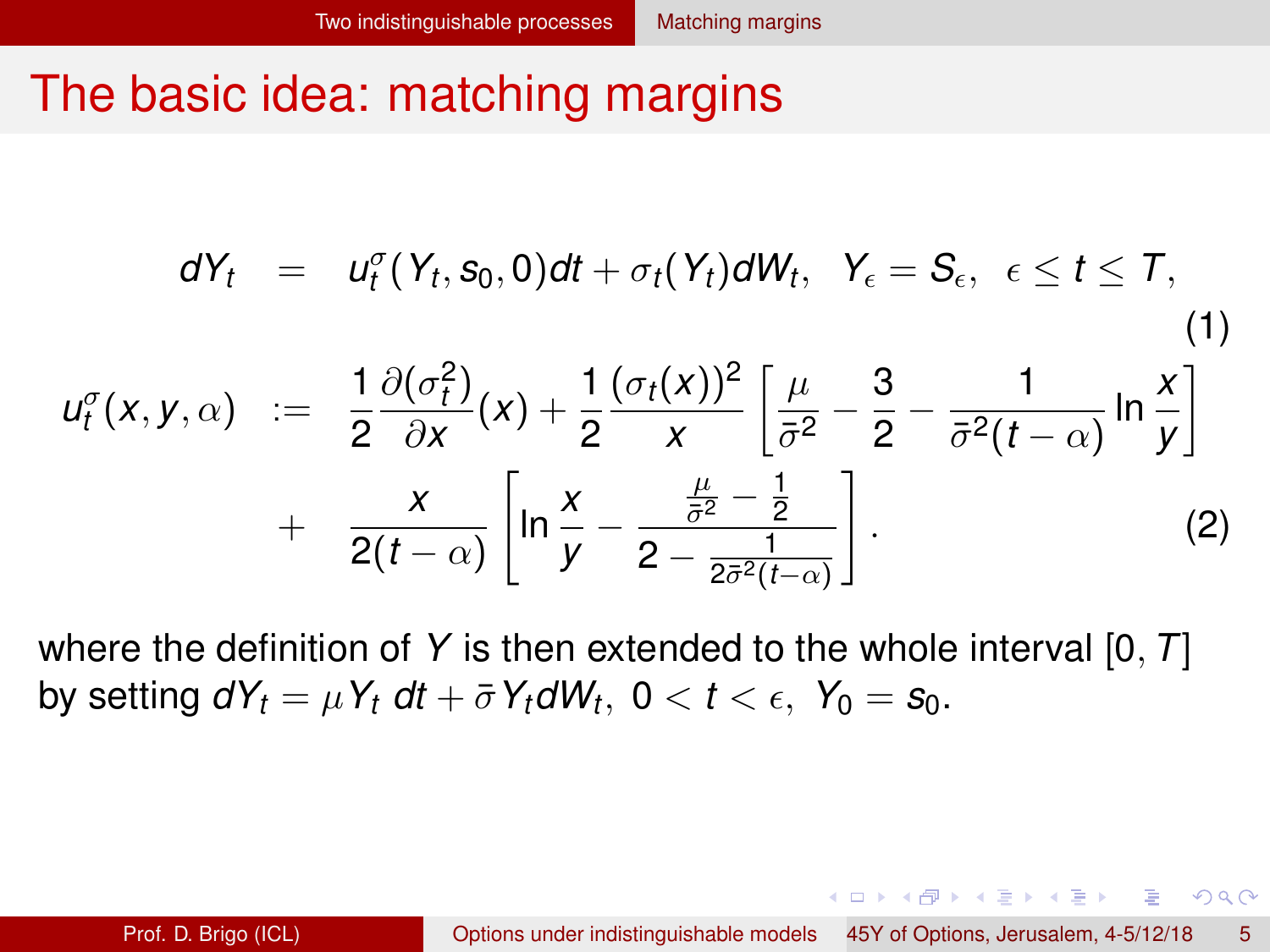# <span id="page-12-0"></span>The basic idea: matching margins

$$
dY_t = u_t^{\sigma}(Y_t, s_0, 0)dt + \sigma_t(Y_t)dW_t, \quad Y_{\epsilon} = S_{\epsilon}, \quad \epsilon \leq t \leq T,
$$
\n
$$
u_t^{\sigma}(x, y, \alpha) := \frac{1}{2}\frac{\partial(\sigma_t^2)}{\partial x}(x) + \frac{1}{2}\frac{(\sigma_t(x))^2}{x}\left[\frac{\mu}{\sigma^2} - \frac{3}{2} - \frac{1}{\sigma^2(t-\alpha)}\ln\frac{x}{y}\right] + \frac{x}{2(t-\alpha)}\left[\ln\frac{x}{y} - \frac{\frac{\mu}{\sigma^2} - \frac{1}{2}}{2 - \frac{1}{2\sigma^2(t-\alpha)}}\right].
$$
\n(2)

where the definition of *Y* is then extended to the whole interval [0, *T*] by setting  $dY_t = \mu Y_t dt + \bar{\sigma} Y_t dW_t$ ,  $0 < t < \epsilon$ ,  $Y_0 = s_0$ .

The process *Y*, *if the related SDE is regular enough* (we'll show this to hold in a fundamental case below), has the same marginal distribution as BSM $(\mu, \bar{\sigma})$ :  $\left|\rho_{\mathcal{S}_t} = \rho_{\mathcal{Y}_t}\right|$  for all  $t.$ イロト イ押ト イヨト イヨトー  $\Omega$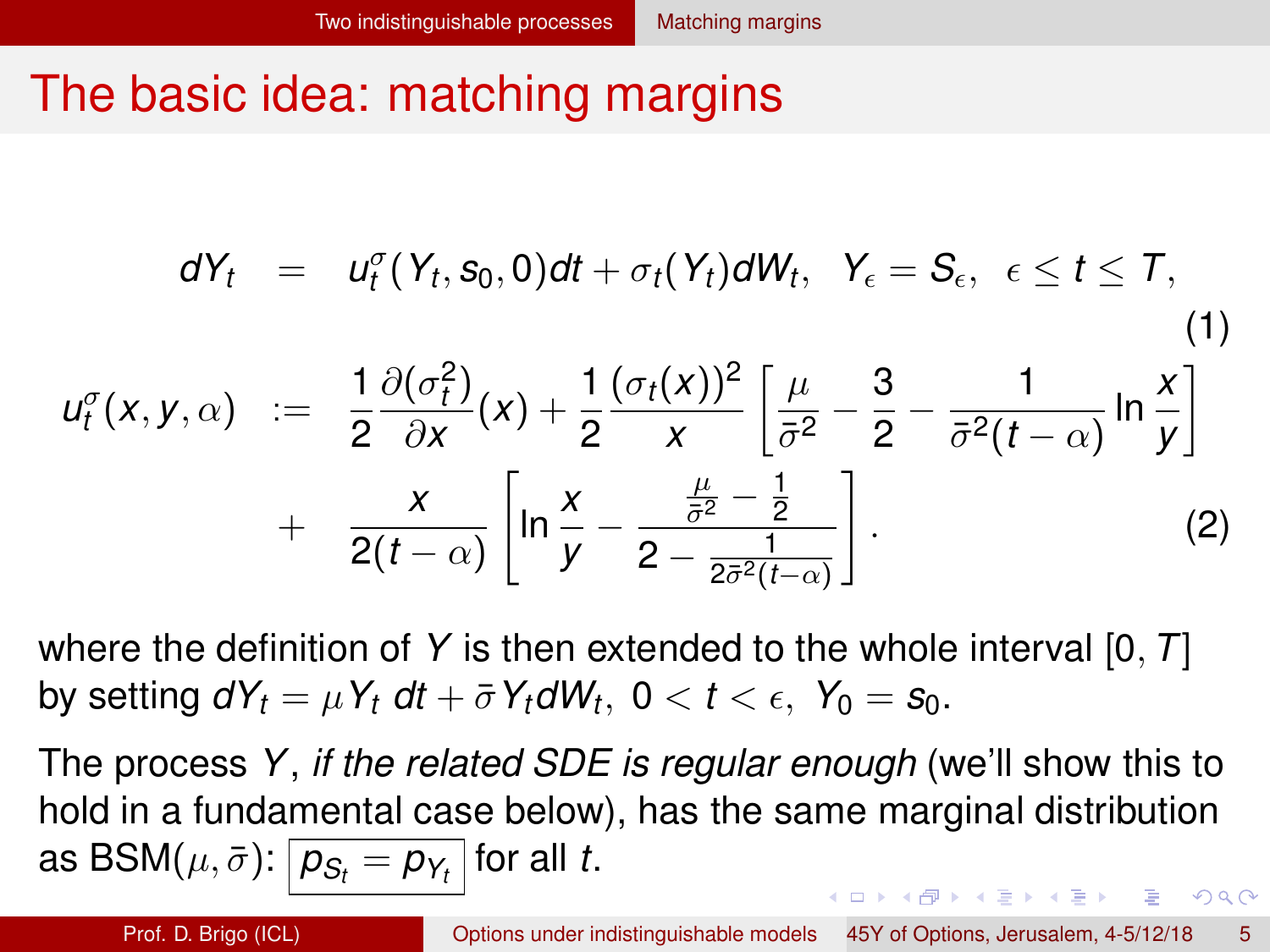<span id="page-13-0"></span>A further fundamental property of the BSM( $\mu$ ,  $\bar{\sigma}$ ) model is that its log-returns satisfy

$$
\ln \frac{S_{t+\delta}}{S_t} \sim \mathcal{N}\left((\mu - \frac{1}{2}\bar{\sigma}^2)\delta, \bar{\sigma}^2\delta\right), \ \ \delta > 0, \ \ t \in [0, \mathcal{T} - \delta].
$$

Alternative models such as our *Y* above do not share this property because identity of the marginal laws alone does not suffice to ensure it. We need equality of second order laws or of transition densities.

イロト イ押ト イヨト イヨトー

в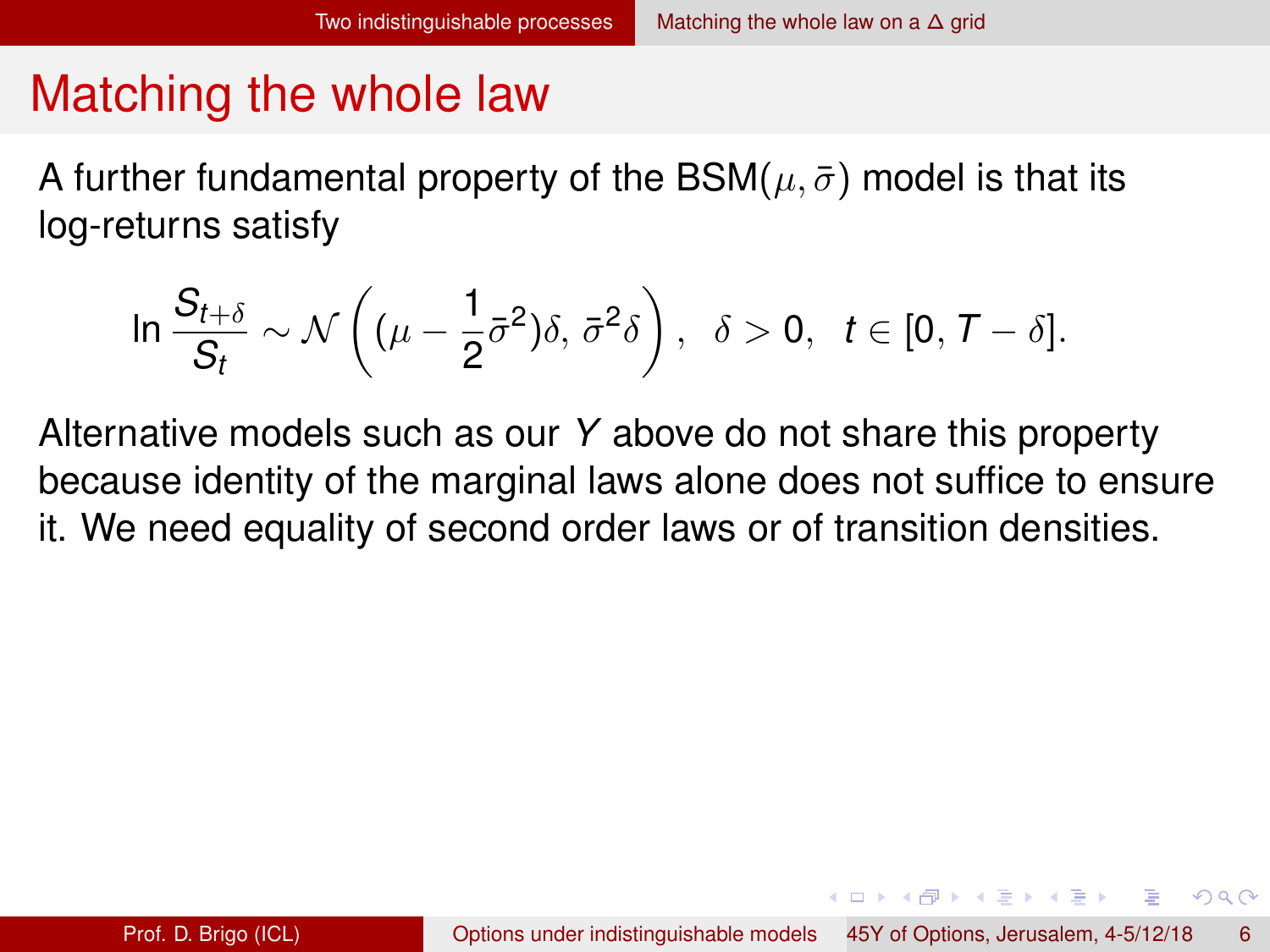<span id="page-14-0"></span>A further fundamental property of the BSM( $\mu$ ,  $\bar{\sigma}$ ) model is that its log-returns satisfy

$$
\ln \frac{S_{t+\delta}}{S_t} \sim \mathcal{N}\left((\mu - \frac{1}{2}\bar{\sigma}^2)\delta, \bar{\sigma}^2\delta\right), \ \ \delta > 0, \ \ t \in [0, \mathcal{T} - \delta].
$$

Alternative models such as our *Y* above do not share this property because identity of the marginal laws alone does not suffice to ensure it. We need equality of second order laws or of transition densities.

To tackle this issue, we restrict the set of dates for which the log-return property must hold true. Modify the definition of *Y* so that, given  $\mathcal{T}^{\Delta}:=\{0,\Delta,2\Delta,\ldots,\mathsf{N}\Delta\},\,\Delta=\mathcal{T}/\mathcal{N},\,\Delta>\epsilon,$  we have

$$
\ln \frac{Y_{i\Delta}}{Y_{j\Delta}} \sim \mathcal{N}((\mu - \frac{1}{2}\bar{\sigma}^2)(i - j)\Delta, \bar{\sigma}^2(i - j)\Delta), i > j.
$$
 (3)

KEL KALLARIN (RINGEL AGA)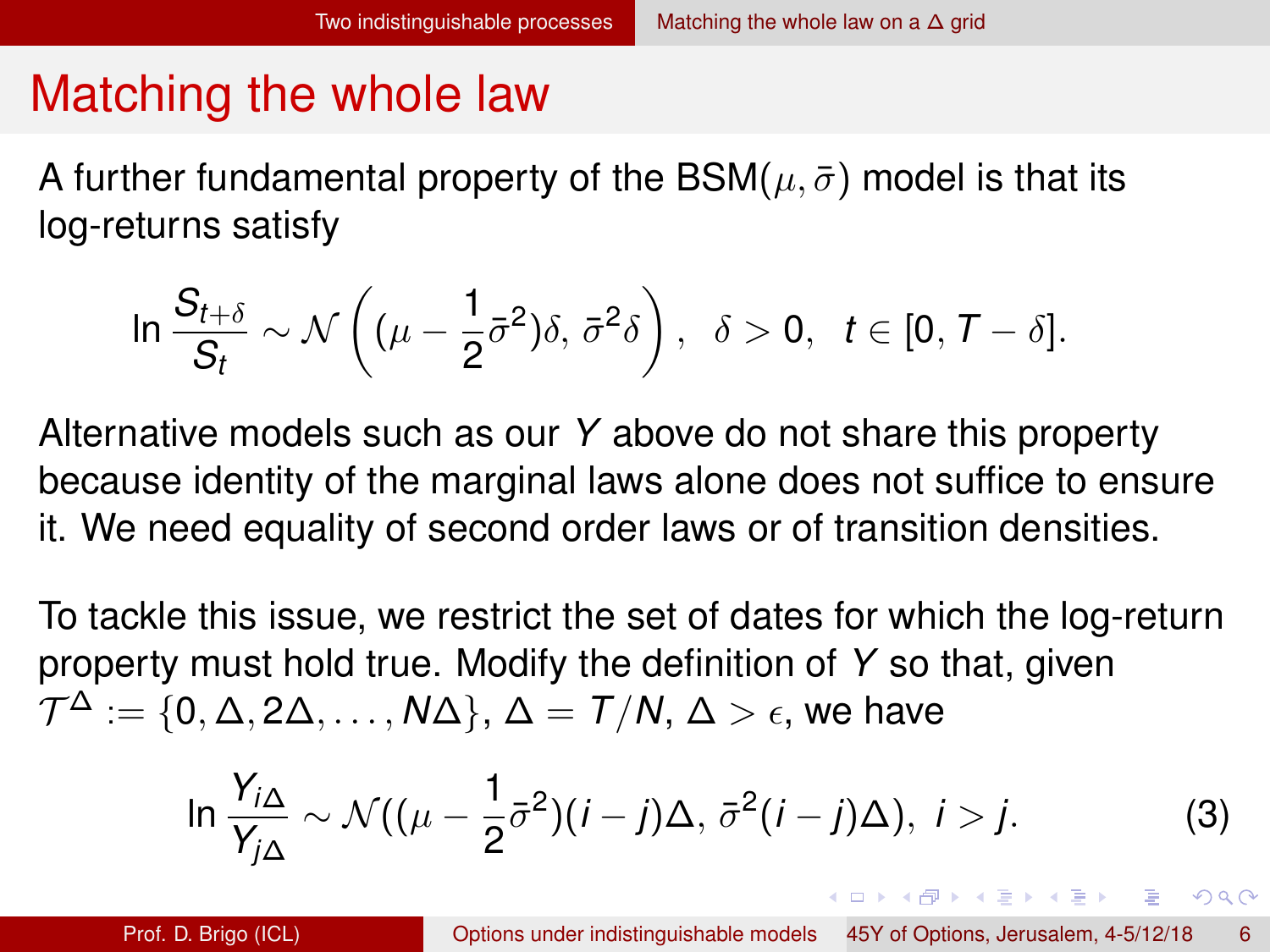<span id="page-15-0"></span>Limiting such key property to a finite set of times is not so dramatic. Indeed, only discrete time samples are observed in practice, so that once the time instants are fixed, our process *Y* can not be distinguished from Black and Scholes process.

イロト イ押 トイラト イラト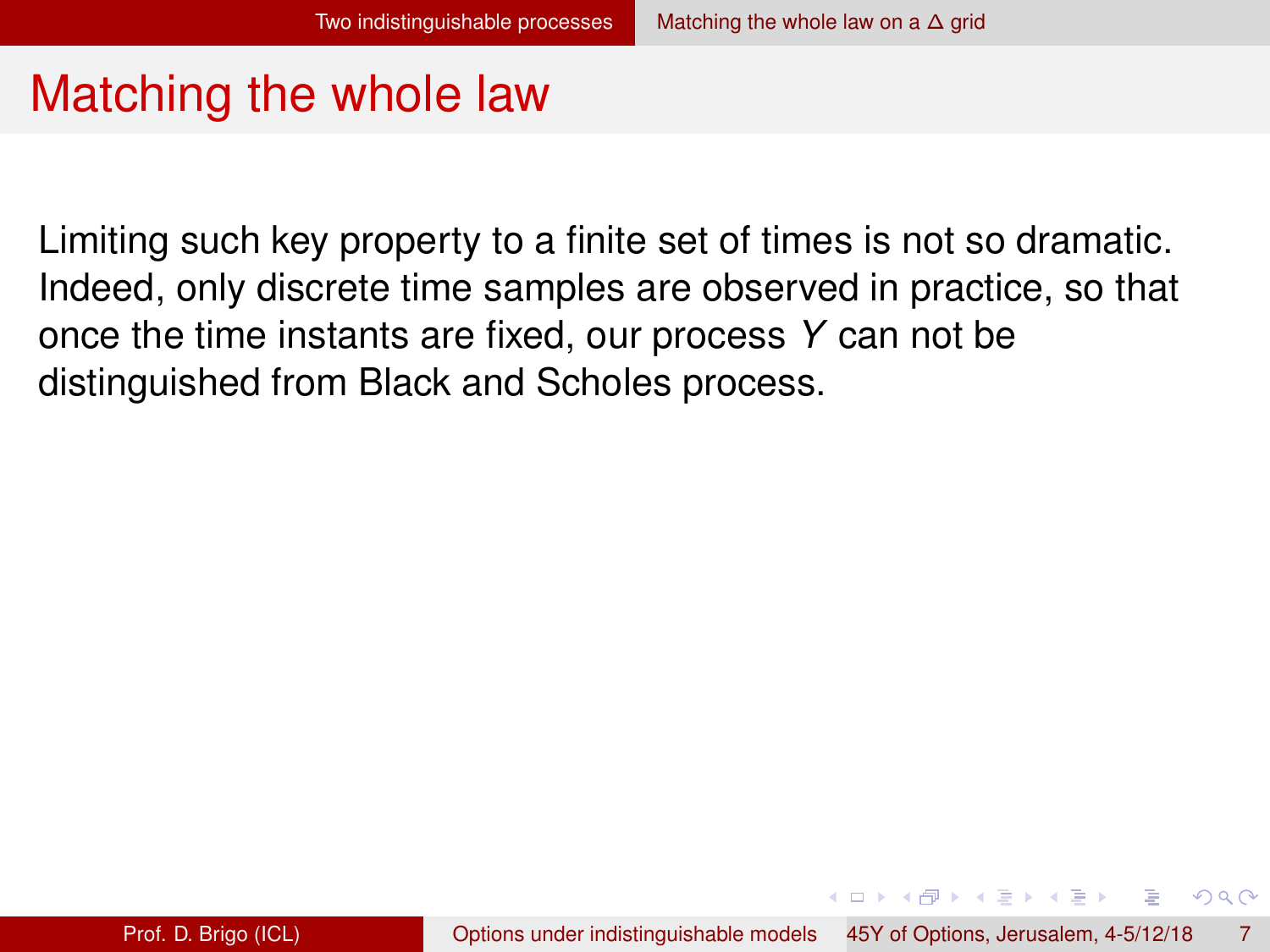<span id="page-16-0"></span>Limiting such key property to a finite set of times is not so dramatic. Indeed, only discrete time samples are observed in practice, so that once the time instants are fixed, our process *Y* can not be distinguished from Black and Scholes process.

The new definition of *Y* is still based on our earlier *Y*. However, we use the earlier *Y* process "locally" in each time interval [(*i* − 1)∆, *i*∆). In such interval we define iteratively the drift *u* <sup>σ</sup> as in the earlier *Y* but

( ロ ) ( 何 ) ( ヨ ) ( ヨ ) (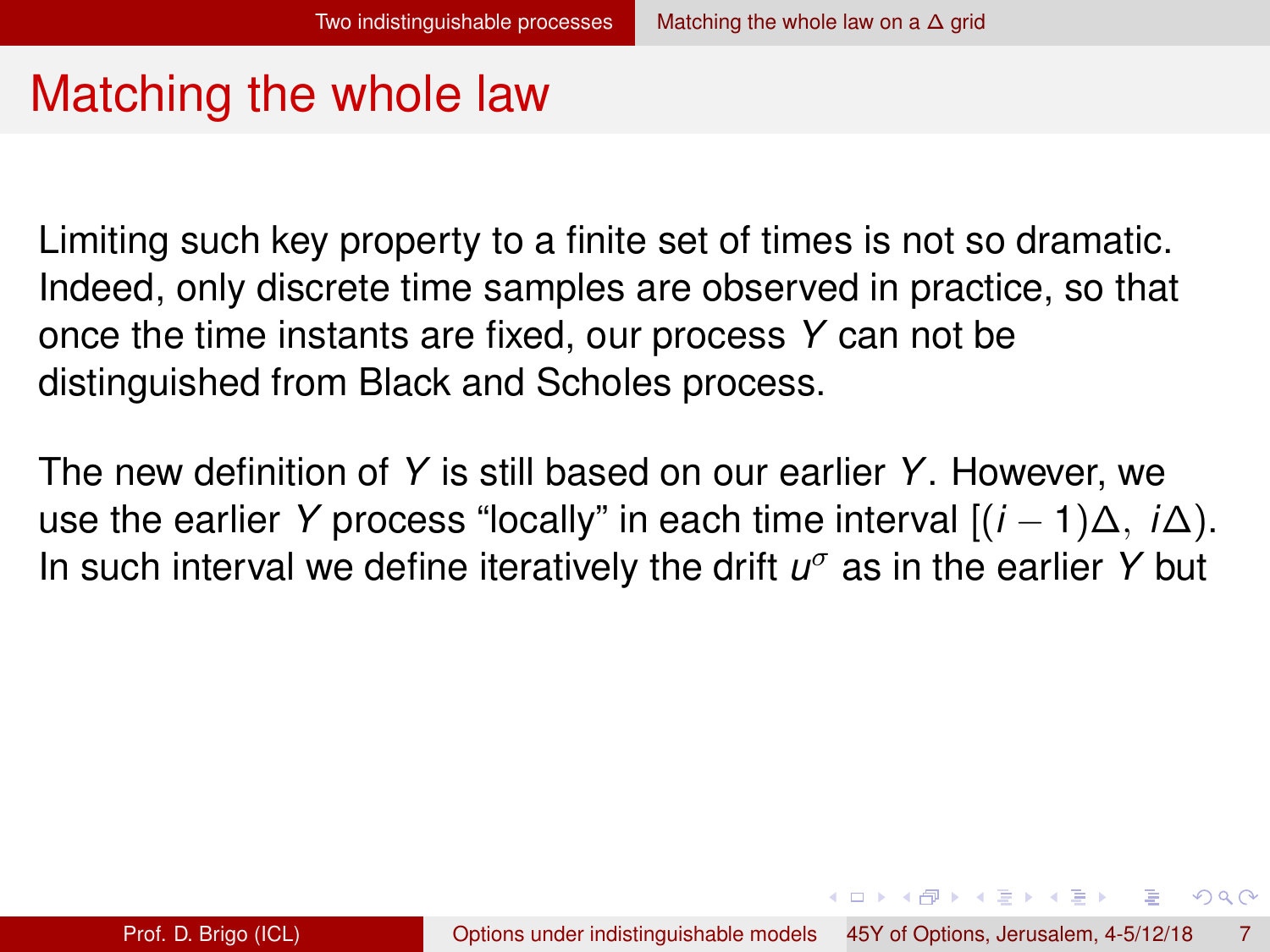<span id="page-17-0"></span>Limiting such key property to a finite set of times is not so dramatic. Indeed, only discrete time samples are observed in practice, so that once the time instants are fixed, our process *Y* can not be distinguished from Black and Scholes process.

The new definition of *Y* is still based on our earlier *Y*. However, we use the earlier *Y* process "locally" in each time interval [(*i* − 1)∆, *i*∆). In such interval we define iteratively the drift *u* <sup>σ</sup> as in the earlier *Y* but

we translate back the time–dependence of a time amount (*i* − 1)∆ (thus locally restoring the dynamics of the original result) and

4 0 8 4 6 8 4 9 8 4 9 8 1

в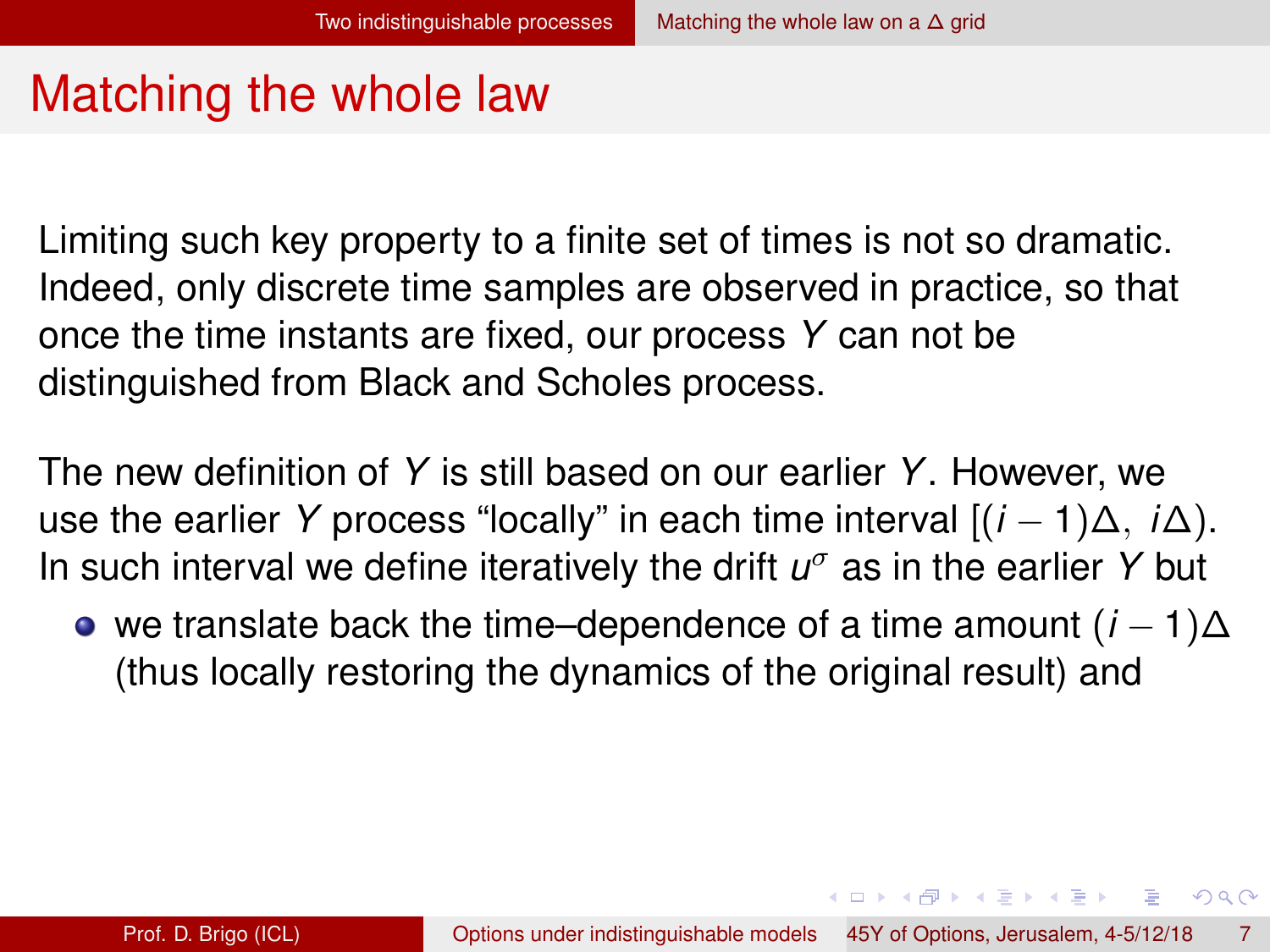<span id="page-18-0"></span>Limiting such key property to a finite set of times is not so dramatic. Indeed, only discrete time samples are observed in practice, so that once the time instants are fixed, our process *Y* can not be distinguished from Black and Scholes process.

The new definition of *Y* is still based on our earlier *Y*. However, we use the earlier *Y* process "locally" in each time interval [(*i* − 1)∆, *i*∆). In such interval we define iteratively the drift *u* <sup>σ</sup> as in the earlier *Y* but

- we translate back the time–dependence of a time amount  $(i 1)\Delta$ (thus locally restoring the dynamics of the original result) and
- we replace  $Y_0$  with the final value of Y relative to the previous interval. This will also replace  $p_0$  with  $p_1$  at the end of last interval.

イロト イ押 トイラ トイラトー

G.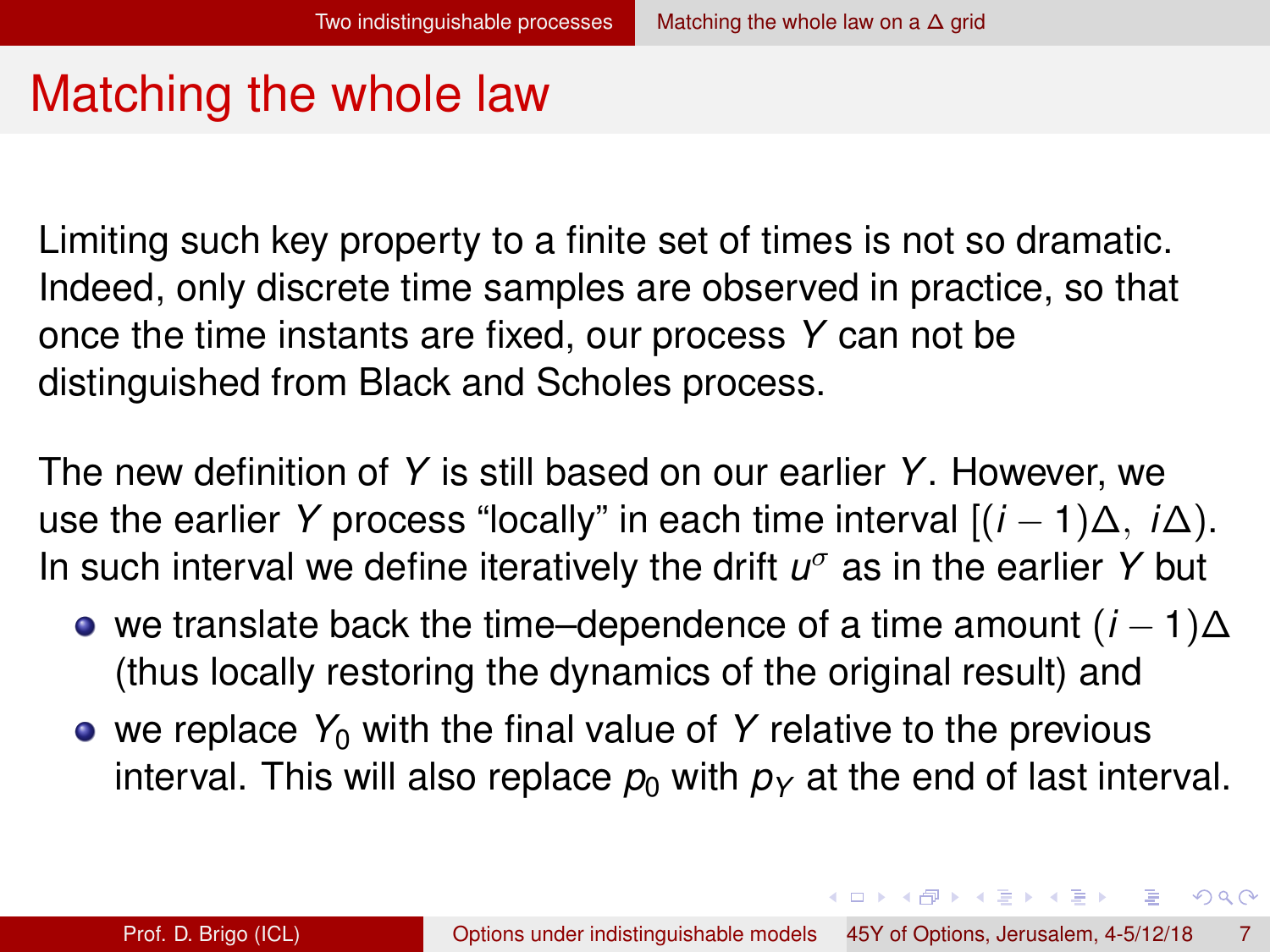<span id="page-19-0"></span>
$$
dY_t = u_t^{\sigma}(Y_t, Y_{\alpha(t)}, \alpha(t))dt + \sigma_t(Y_t)dW_t, \quad t \in [i\Delta + \epsilon, (i+1)\Delta)(4)
$$

 $dY_t = \mu Y_t dt + \bar{\sigma} Y_t dW_t, \quad t \in [i\Delta, i\Delta + \epsilon),$ 

where  $\mathcal{u}^{\sigma}_t(x,y,\alpha)$  was defined in the earlier  $Y$ . Note that  $\alpha(t) = i\Delta$  for  $t \in [i\Delta, (i+1)\Delta)$ .

4 0 8 4 4 9 8 4 9 8 4 9 8

 $\Omega$ 

э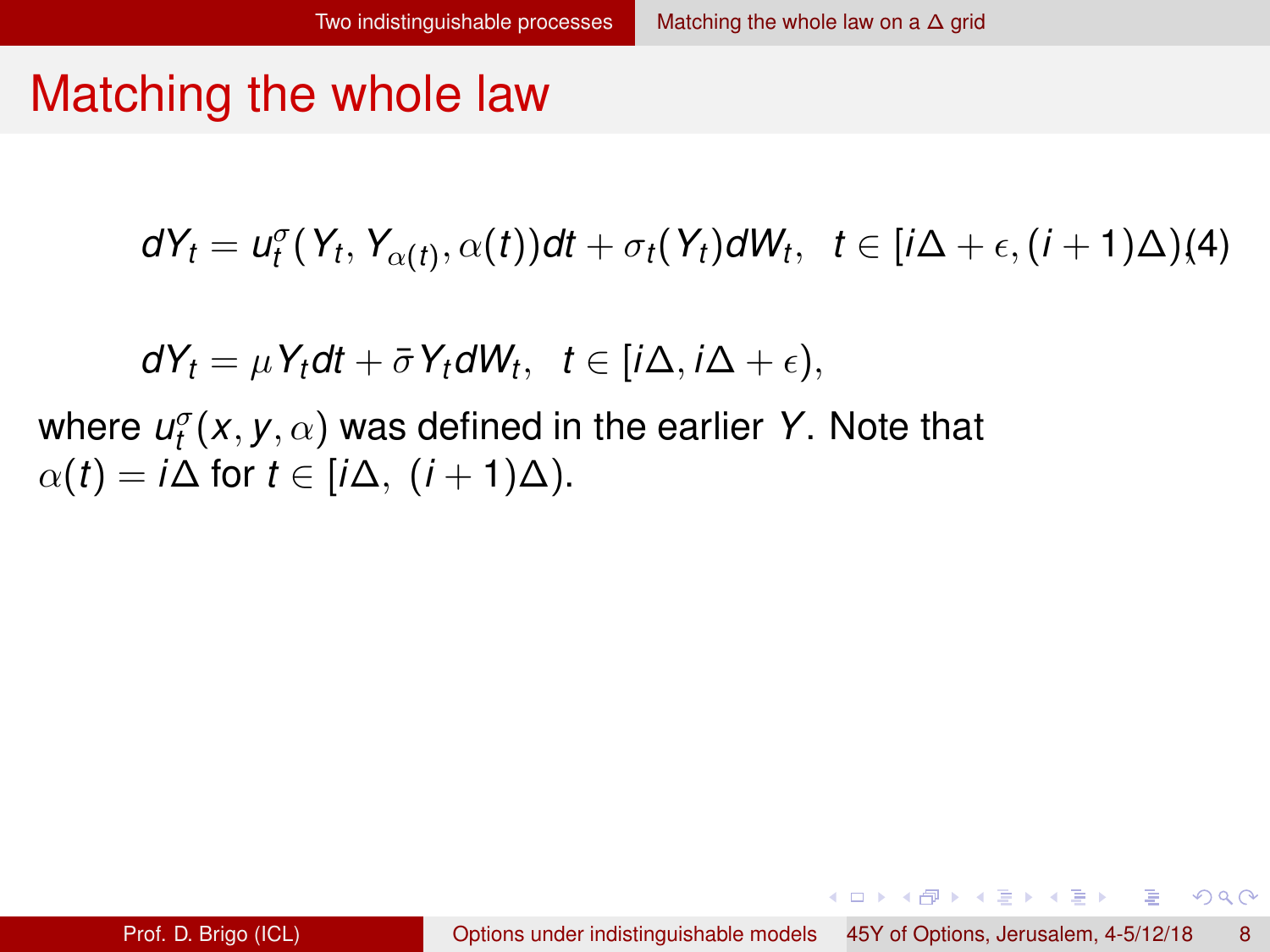<span id="page-20-0"></span>
$$
dY_t = u_t^{\sigma}(Y_t, Y_{\alpha(t)}, \alpha(t))dt + \sigma_t(Y_t)dW_t, \quad t \in [i\Delta + \epsilon, (i+1)\Delta)(4)
$$

$$
dY_t = \mu Y_t dt + \bar{\sigma} Y_t dW_t, \ \ t \in [i\Delta, i\Delta + \epsilon),
$$

where  $\mathcal{u}^{\sigma}_t(x,y,\alpha)$  was defined in the earlier  $Y$ . Note that  $\alpha(t) = i\Delta$  for  $t \in [i\Delta, (i+1)\Delta)$ .

It is clear by construction that the transition densities of *S* and *Y* satisfy  $\begin{aligned} \rho_{Y_{(i+1)\Delta}|Y_{i\Delta}}(x;y)=\rho_{S_{(i+1)\Delta}|S_{i\Delta}}(x;y). \end{aligned}$ 

Note that the new process *Y* is not a Markov process in [0, *T*]. However, it is Markov in all time instants of T <sup>∆</sup> (∆*–Markovianity*).

イロト イ押 トイラ トイラトー

G.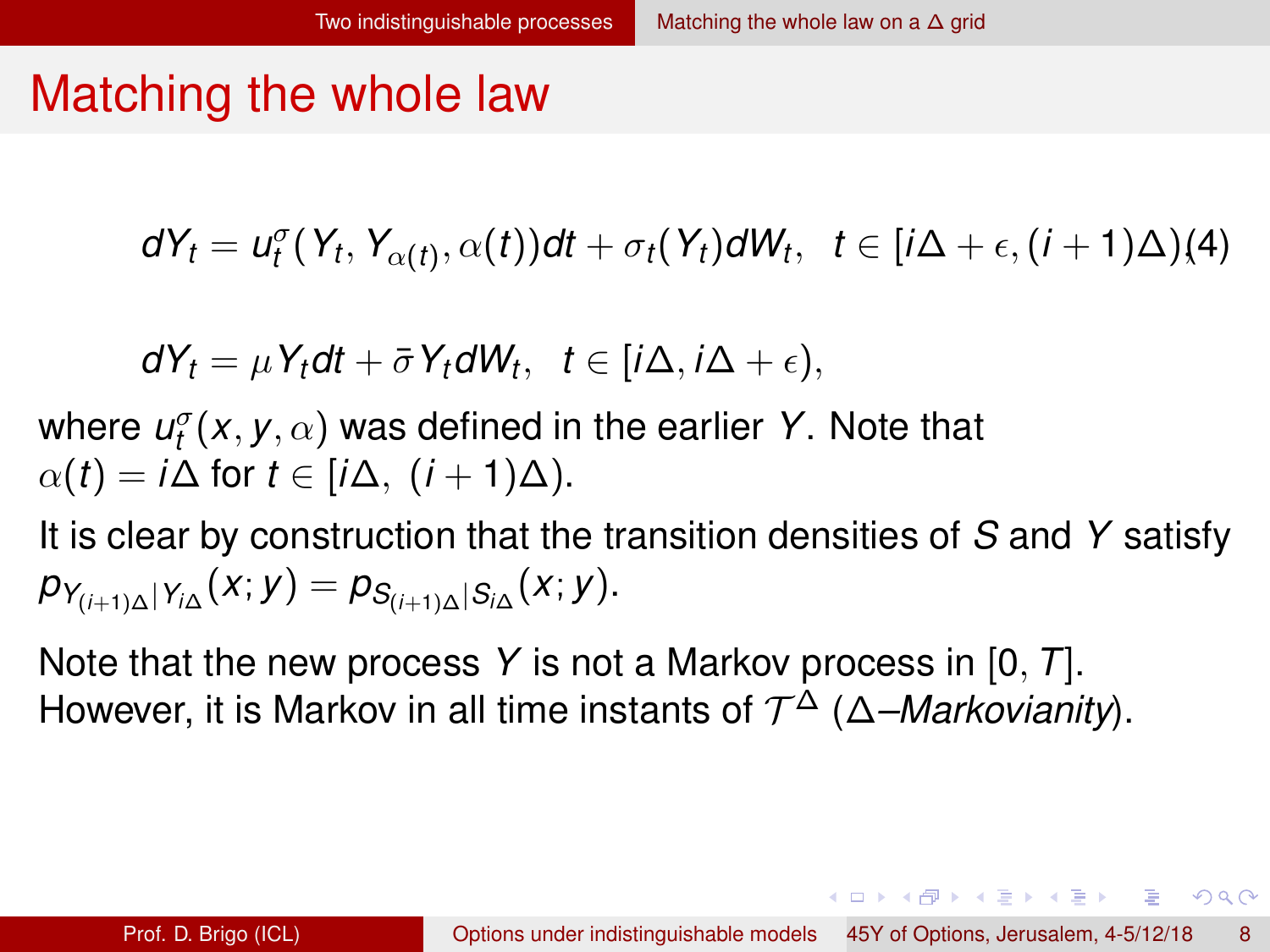<span id="page-21-0"></span>
$$
dY_t = u_t^{\sigma}(Y_t, Y_{\alpha(t)}, \alpha(t))dt + \sigma_t(Y_t)dW_t, \quad t \in [i\Delta + \epsilon, (i+1)\Delta)(4)
$$

$$
dY_t = \mu Y_t dt + \bar{\sigma} Y_t dW_t, \ \ t \in [i\Delta, i\Delta + \epsilon),
$$

where  $\mathcal{u}^{\sigma}_t(x,y,\alpha)$  was defined in the earlier  $Y$ . Note that  $\alpha(t) = i\Delta$  for  $t \in [i\Delta, (i+1)\Delta)$ .

It is clear by construction that the transition densities of *S* and *Y* satisfy  $\begin{aligned} \rho_{Y_{(i+1)\Delta}|Y_{i\Delta}}(x;y)=\rho_{S_{(i+1)\Delta}|S_{i\Delta}}(x;y). \end{aligned}$ 

Note that the new process *Y* is not a Markov process in [0, *T*]. However, it is Markov in all time instants of T <sup>∆</sup> (∆*–Markovianity*).

Note that now the two models *S* (BSM $(\mu, \bar{\sigma})$ ) and *Y* are *statistically indistinguishable* in  $T^{\Delta}$  since there they share the same finite dimensional distributions. But *what option pric[es](#page-20-0) [d](#page-22-0)[o](#page-18-0) [t](#page-19-0)[h](#page-21-0)[e](#page-22-0)[y](#page-12-0)[i](#page-25-0)[m](#page-26-0)[p](#page-6-0)[l](#page-7-0)[y](#page-33-0)[?](#page-34-0)*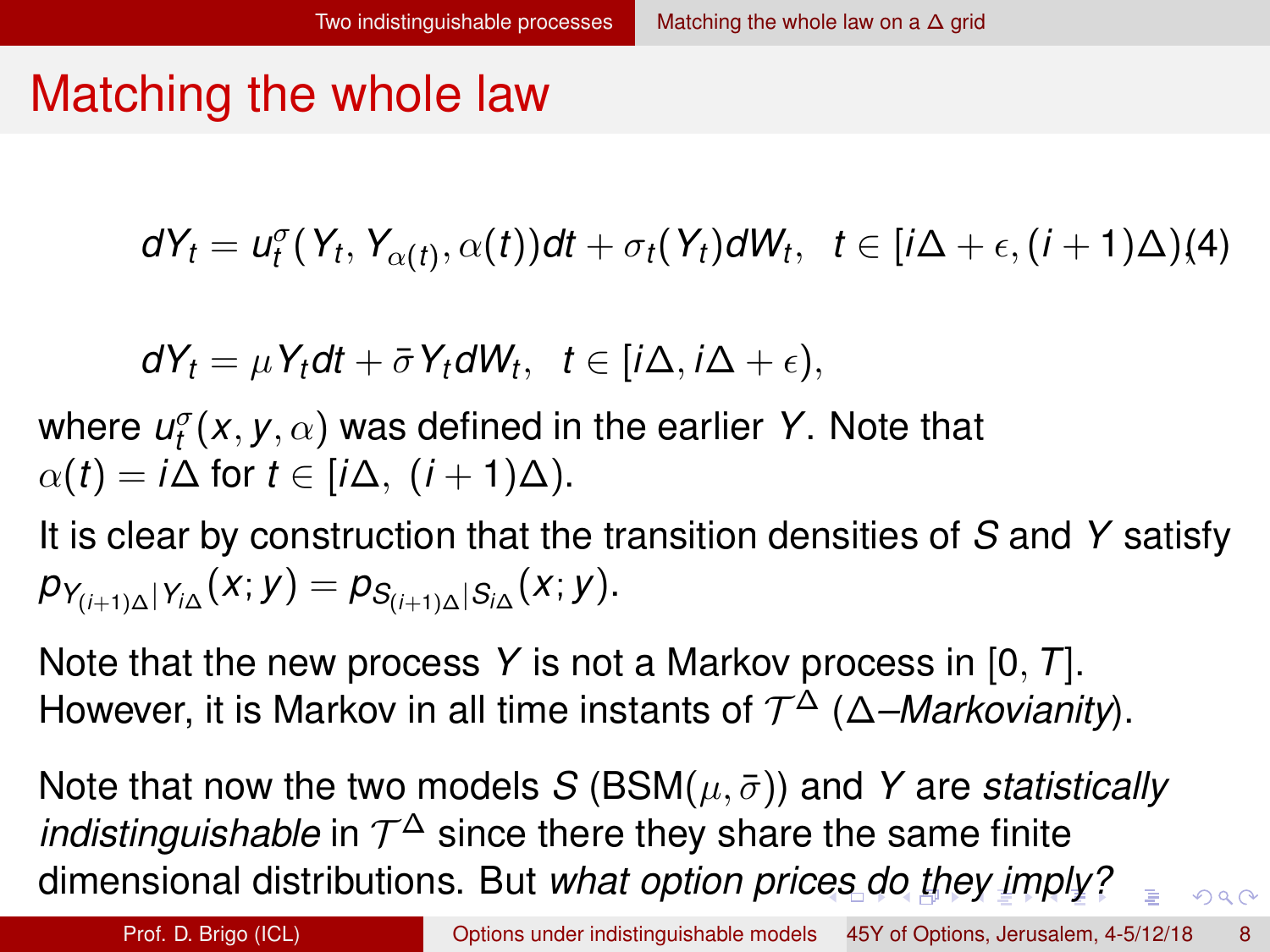<span id="page-22-0"></span>We take now  $\sigma(Y) = \nu Y$ , so that also the volatility of Y is of BSM type, but with vol  $\nu$  instead of  $\bar{\sigma}$ . Still, with the drift  $\mu$ , S and Y will be indistinguishable in  $\mathcal{T}^{\Delta}.$ 

4 0 8 4 4 9 8 4 9 8 4 9 8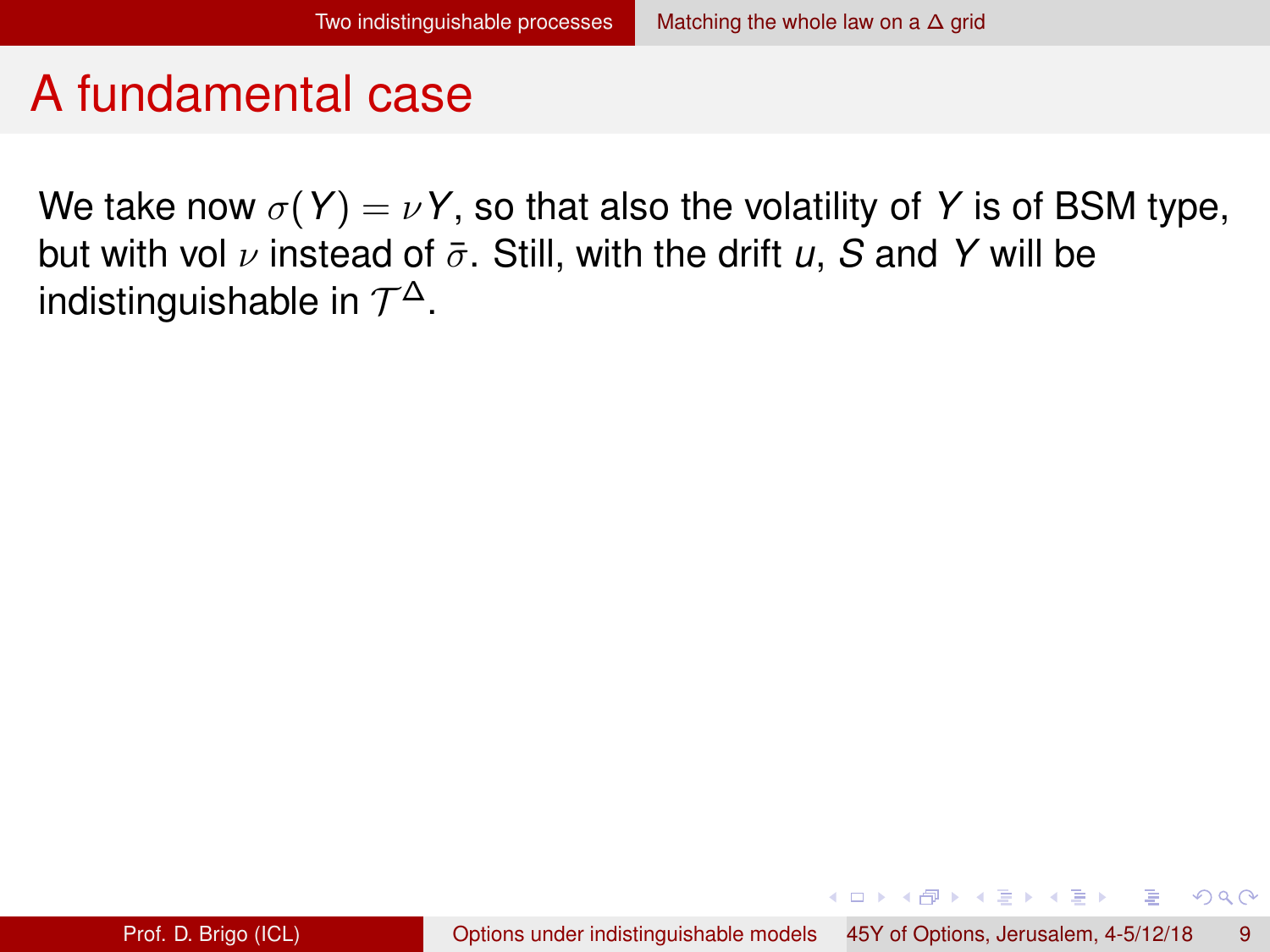<span id="page-23-0"></span>We take now  $\sigma(Y) = \nu Y$ , so that also the volatility of Y is of BSM type, but with vol  $\nu$  instead of  $\bar{\sigma}$ . Still, with the drift  $\mu$ , S and Y will be indistinguishable in  $\mathcal{T}^{\Delta}.$ 

In this case the equation for *u* specializes to

$$
u_t^{\nu}(y, y_{\alpha}, \alpha) = y \left[ \frac{1}{4} (\nu^2 - \bar{\sigma}^2) + \frac{\mu}{2} (\frac{\nu^2}{\bar{\sigma}^2} + 1) \right] + \frac{y}{2(t - \alpha)} (1 - \frac{\nu^2}{\bar{\sigma}^2}) \ln \frac{y}{y_{\alpha}},
$$

and one can show that the SDE for *Y* has a unique strong solution.

イロト イ押ト イヨト イヨトー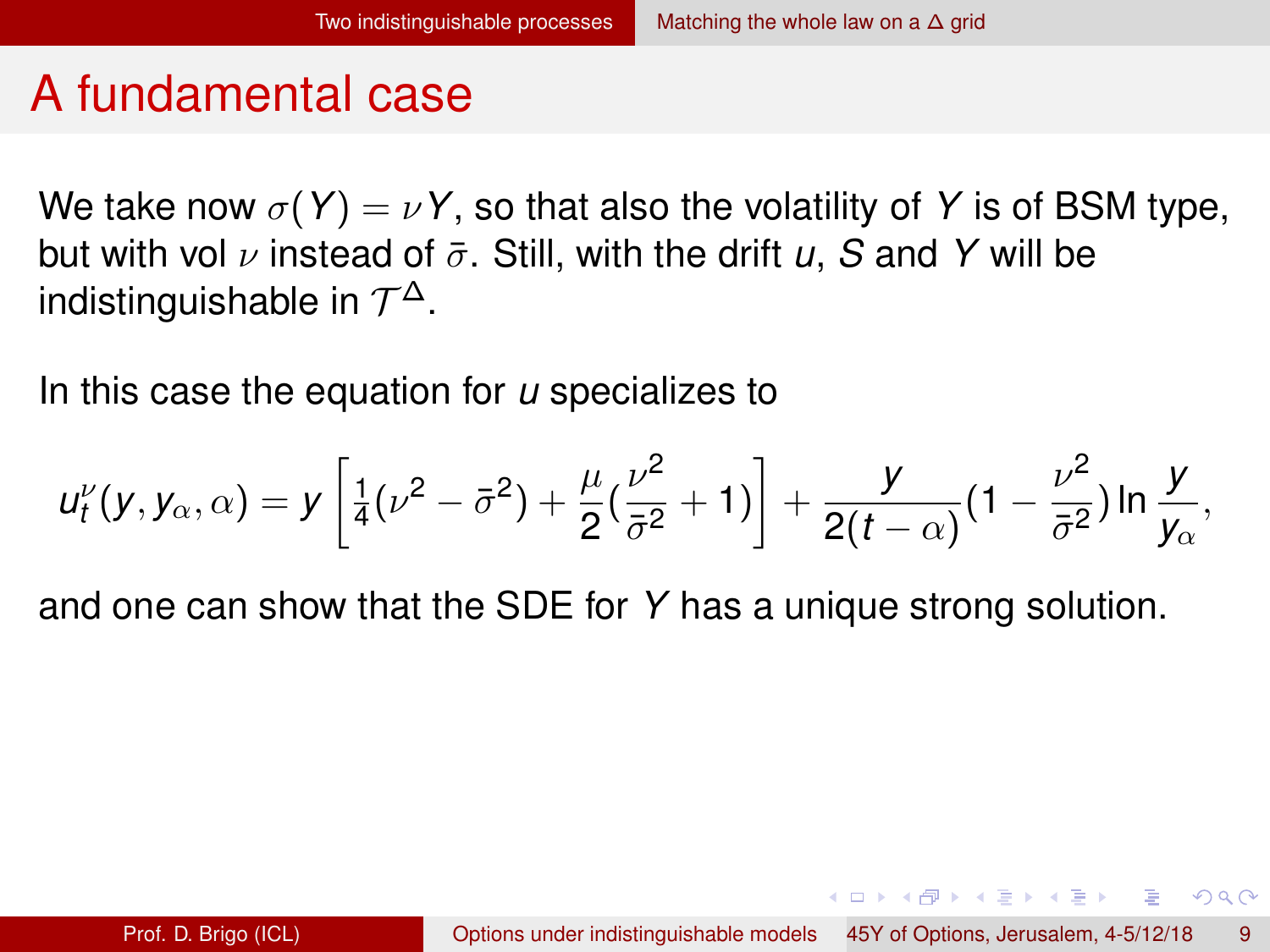<span id="page-24-0"></span>We take now  $\sigma(Y) = \nu Y$ , so that also the volatility of Y is of BSM type, but with vol  $\nu$  instead of  $\bar{\sigma}$ . Still, with the drift  $\mu$ , S and Y will be indistinguishable in  $\mathcal{T}^{\Delta}.$ 

In this case the equation for *u* specializes to

$$
u_t^{\nu}(y, y_{\alpha}, \alpha) = y \left[ \frac{1}{4} (\nu^2 - \bar{\sigma}^2) + \frac{\mu}{2} (\frac{\nu^2}{\bar{\sigma}^2} + 1) \right] + \frac{y}{2(t - \alpha)} (1 - \frac{\nu^2}{\bar{\sigma}^2}) \ln \frac{y}{y_{\alpha}},
$$

and one can show that the SDE for *Y* has a unique strong solution.

Moreover, the change of measure that replaces the drift *u* with *rY* is well defined and regular, so that it is possible to change probability measure from  $P$  to  $Q$  for the model Y.

KEL KALLARIN (RINGEL AGA)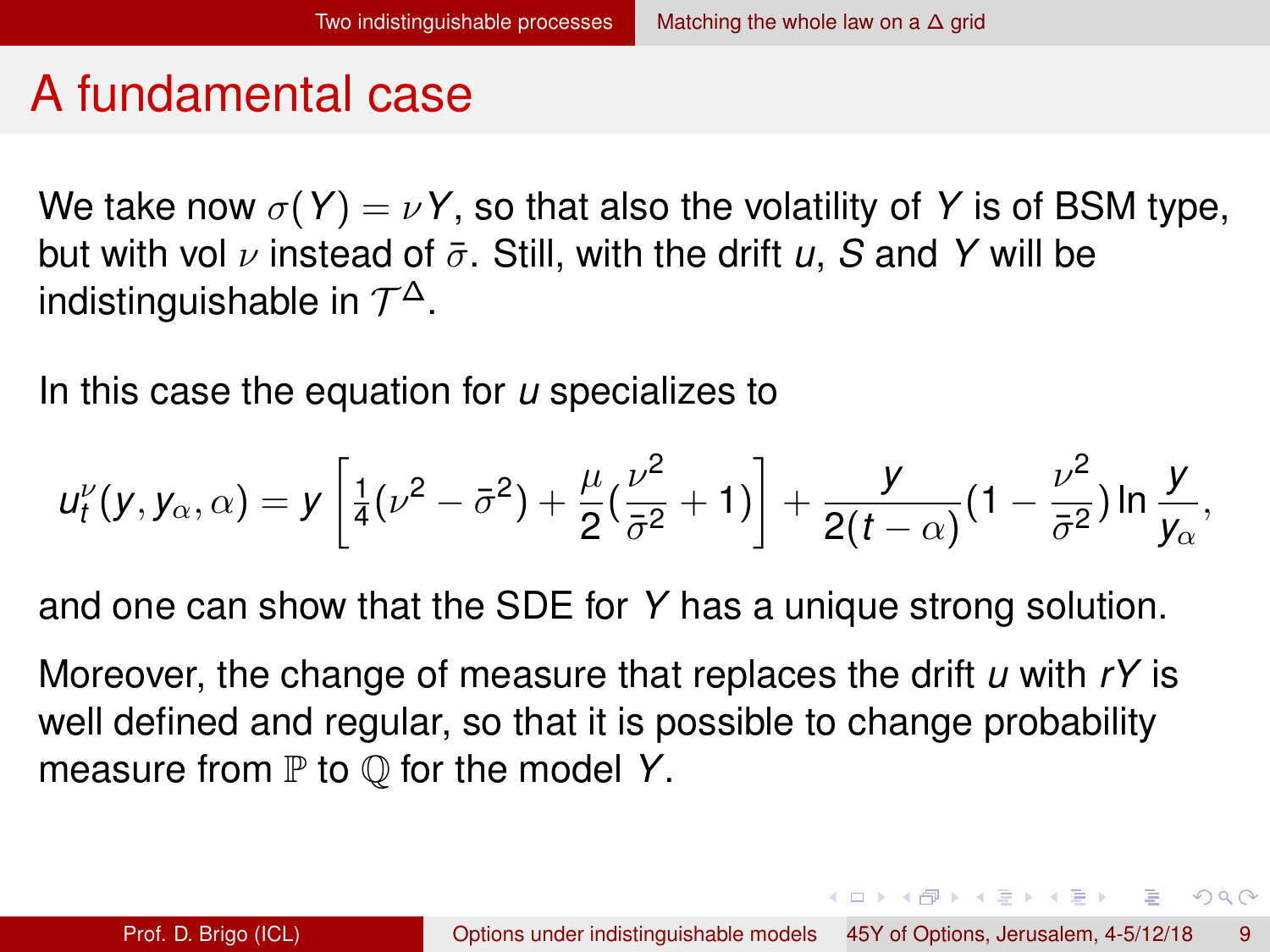<span id="page-25-0"></span>We take now  $\sigma(Y) = \nu Y$ , so that also the volatility of Y is of BSM type, but with vol  $\nu$  instead of  $\bar{\sigma}$ . Still, with the drift  $\mu$ , S and Y will be indistinguishable in  $\mathcal{T}^{\Delta}.$ 

In this case the equation for *u* specializes to

$$
u_t^{\nu}(y, y_{\alpha}, \alpha) = y \left[ \frac{1}{4} (\nu^2 - \bar{\sigma}^2) + \frac{\mu}{2} (\frac{\nu^2}{\bar{\sigma}^2} + 1) \right] + \frac{y}{2(t - \alpha)} (1 - \frac{\nu^2}{\bar{\sigma}^2}) \ln \frac{y}{y_{\alpha}},
$$

and one can show that the SDE for *Y* has a unique strong solution.

Moreover, the change of measure that replaces the drift *u* with *rY* is well defined and regular, so that it is possible to change probability measure from  $P$  to  $Q$  for the model Y.

But what happens when we change measure?

KEL KALLARIN (RINGEL AGA)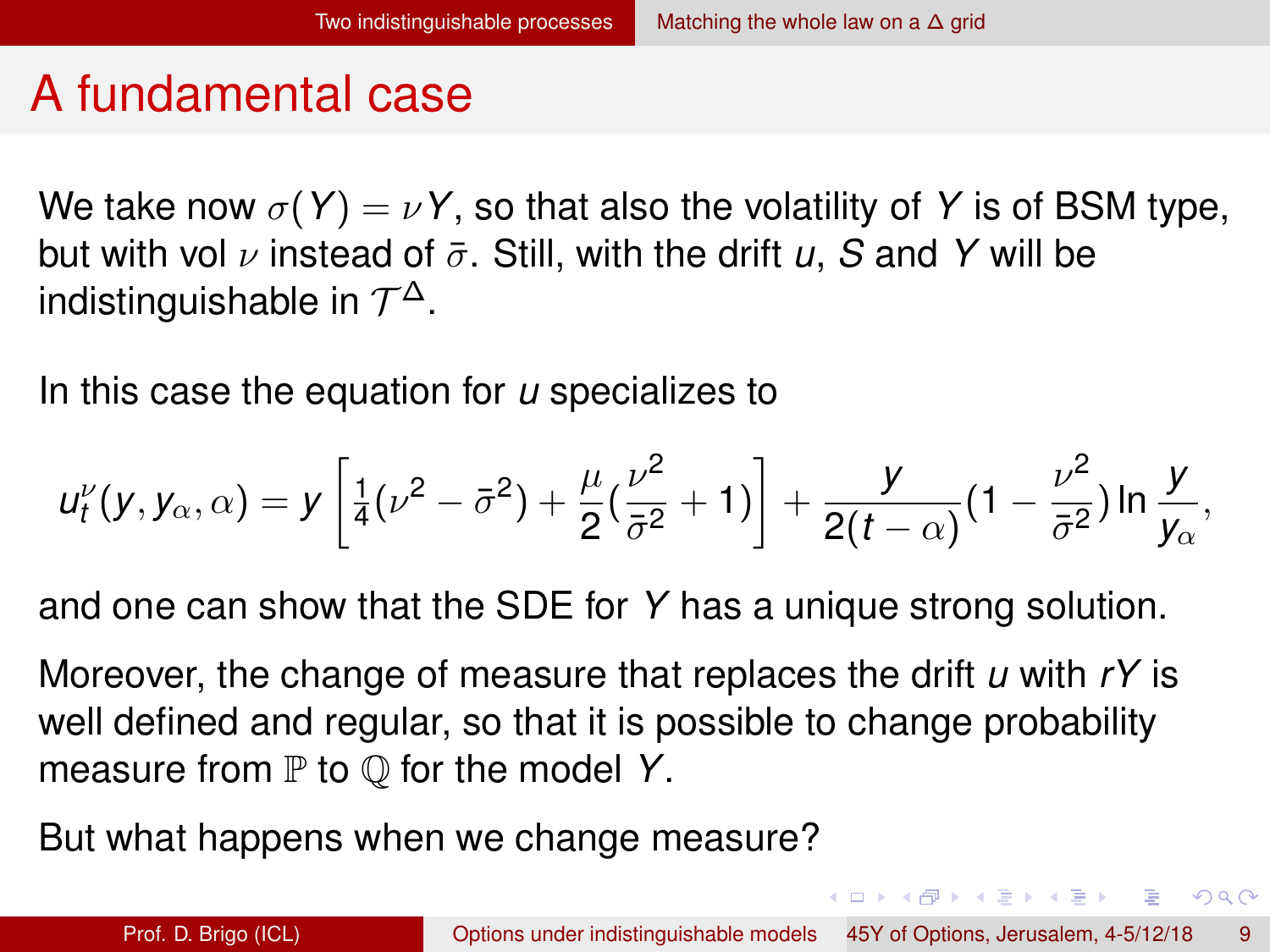### <span id="page-26-0"></span>Indistinguishable under  $\mathbb P$ , different under  $\mathbb Q$

 $dS_t = \mu S_t dt + \bar{\sigma} S_t dW_t^{\mathbb{P}}$  ∆ − *indistinguish.from dY*<sub>*t*</sub> =  $u_t^{\nu} dt + \nu$  Y<sub>t</sub> dW $_t^{\mathbb{P}}$ but under  $\mathbb O$ 

 $dS_t = rS_t dt + \bar{\sigma} S_t dW_t^{\mathbb{Q}}$  very different from  $dY_t^{\nu} = rY_t^{\nu} dt + \nu \; Y_t \; dW_t^{\mathbb{Q}}$ 

K ロ ▶ K 個 ▶ K 로 ▶ K 로 ▶ - 로 - K 9 Q @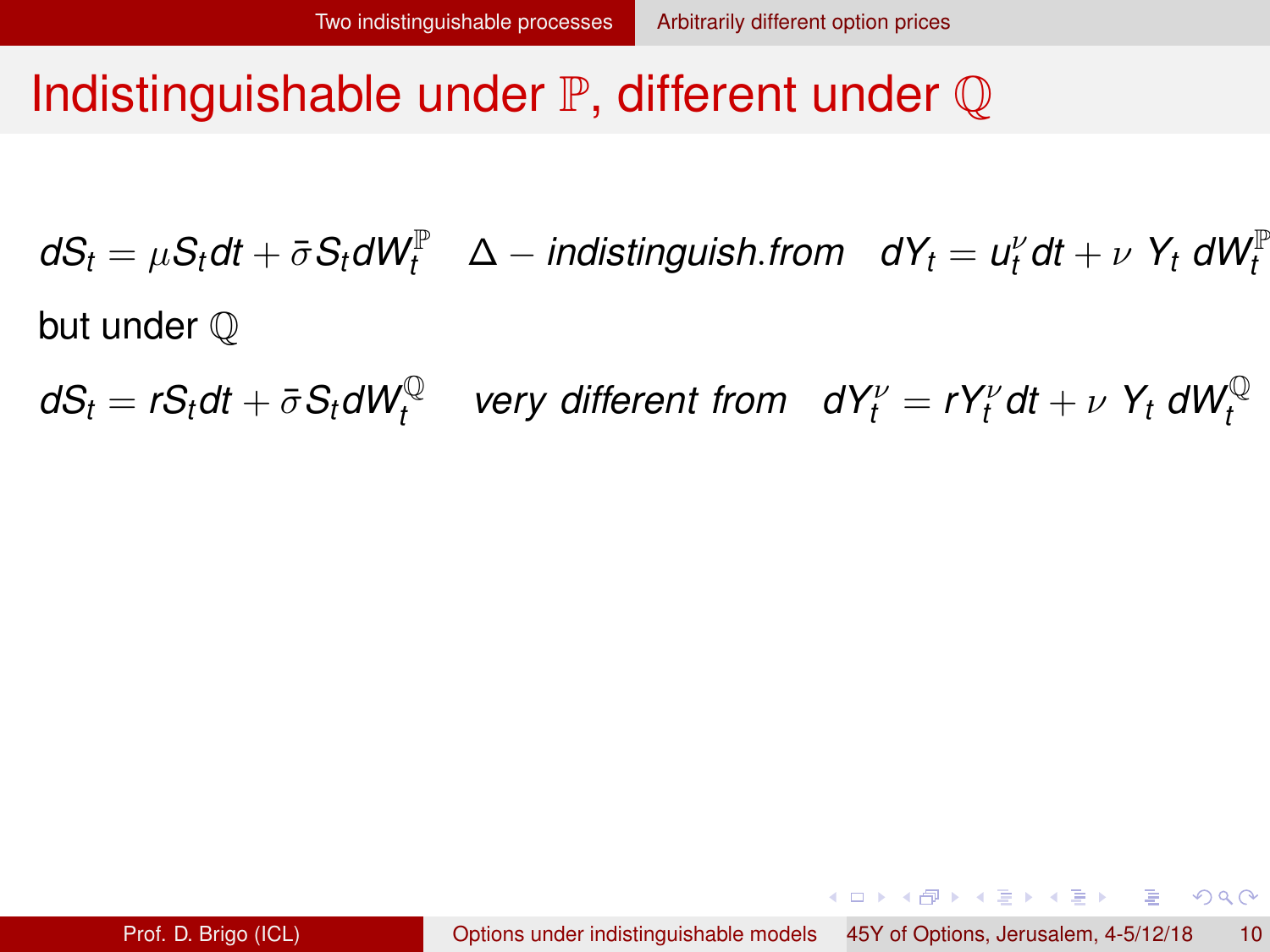<span id="page-27-0"></span> $dS_t = \mu S_t dt + \bar{\sigma} S_t dW_t^{\mathbb{P}}$  ∆ − *indistinguish.from dY*<sub>*t*</sub> =  $u_t^{\nu} dt + \nu$  Y<sub>t</sub> dW $_t^{\mathbb{P}}$ but under  $\mathbb O$ 

 $dS_t = rS_t dt + \bar{\sigma} S_t dW_t^{\mathbb{Q}}$  very different from  $dY_t^{\nu} = rY_t^{\nu} dt + \nu \; Y_t \; dW_t^{\mathbb{Q}}$ If we price a call option:

 $E^{\mathbb{Q}}[e^{-r\mathcal{T}}(S_{\mathcal{T}}-K)^+] = B$ Scholes $(\bar{\sigma}),\; E^{\mathbb{Q}}[e^{-r\mathcal{T}}(Y_{\mathcal{T}}-K)^+] = B$ Scholes $(\nu)$ 

K ロ ▶ K 個 ▶ K 로 ▶ K 로 ▶ - 로 - K 9 Q @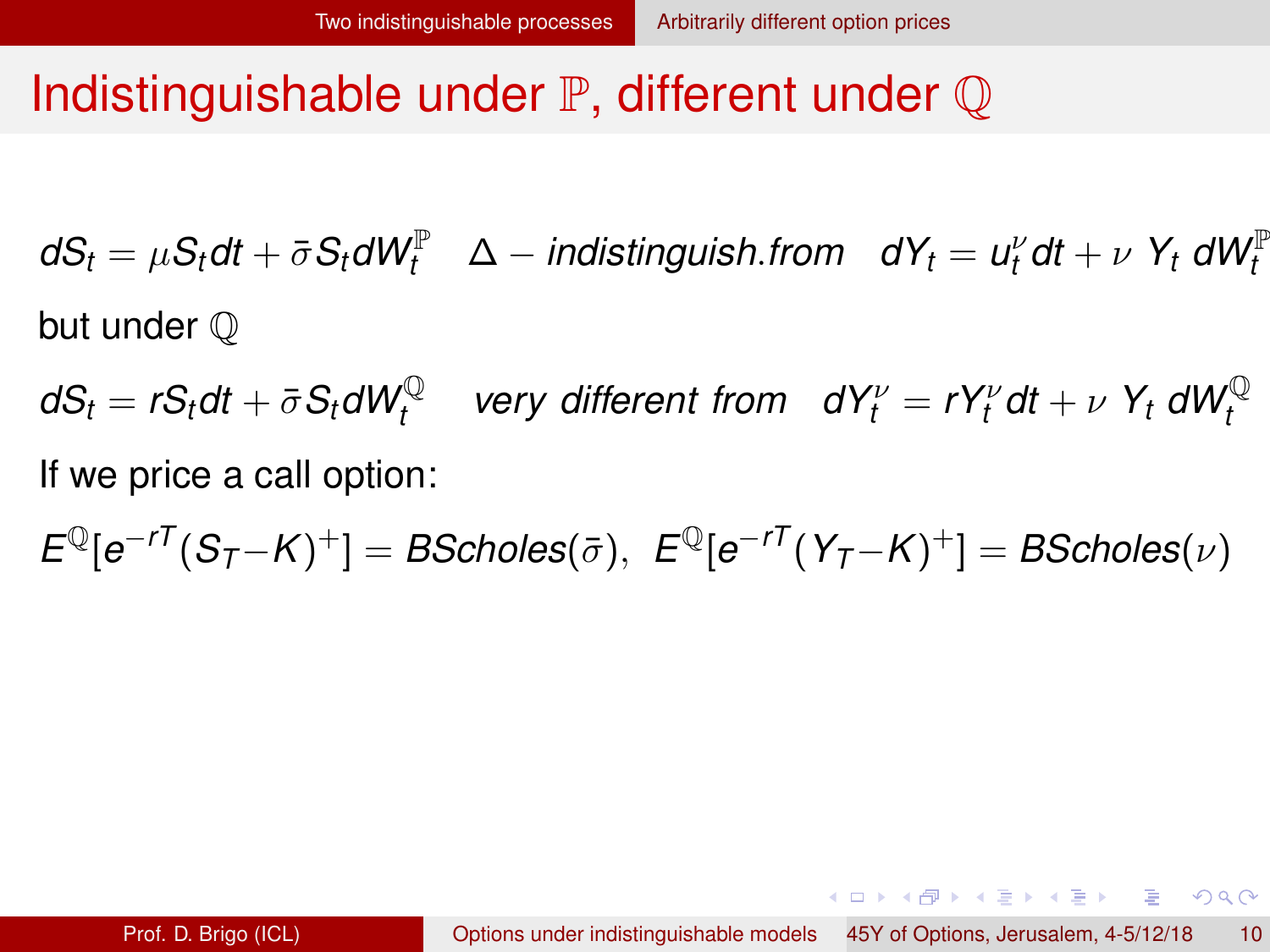<span id="page-28-0"></span> $dS_t = \mu S_t dt + \bar{\sigma} S_t dW_t^{\mathbb{P}}$  ∆ − *indistinguish.from dY*<sub>*t*</sub> =  $u_t^{\nu} dt + \nu$  Y<sub>t</sub> dW $_t^{\mathbb{P}}$ but under  $\mathbb O$ 

 $dS_t = rS_t dt + \bar{\sigma} S_t dW_t^{\mathbb{Q}}$  very different from  $dY_t^{\nu} = rY_t^{\nu} dt + \nu \; Y_t \; dW_t^{\mathbb{Q}}$ If we price a call option:

 $E^{\mathbb{Q}}[e^{-r\mathcal{T}}(S_{\mathcal{T}}-K)^+] = B$ Scholes $(\bar{\sigma}),\; E^{\mathbb{Q}}[e^{-r\mathcal{T}}(Y_{\mathcal{T}}-K)^+] = B$ Scholes $(\nu)$ 

Since the indistinguishability holds for every  $\nu$ , we can take  $\nu \downarrow 0$  and  $\nu \uparrow +\infty$ . This way we find that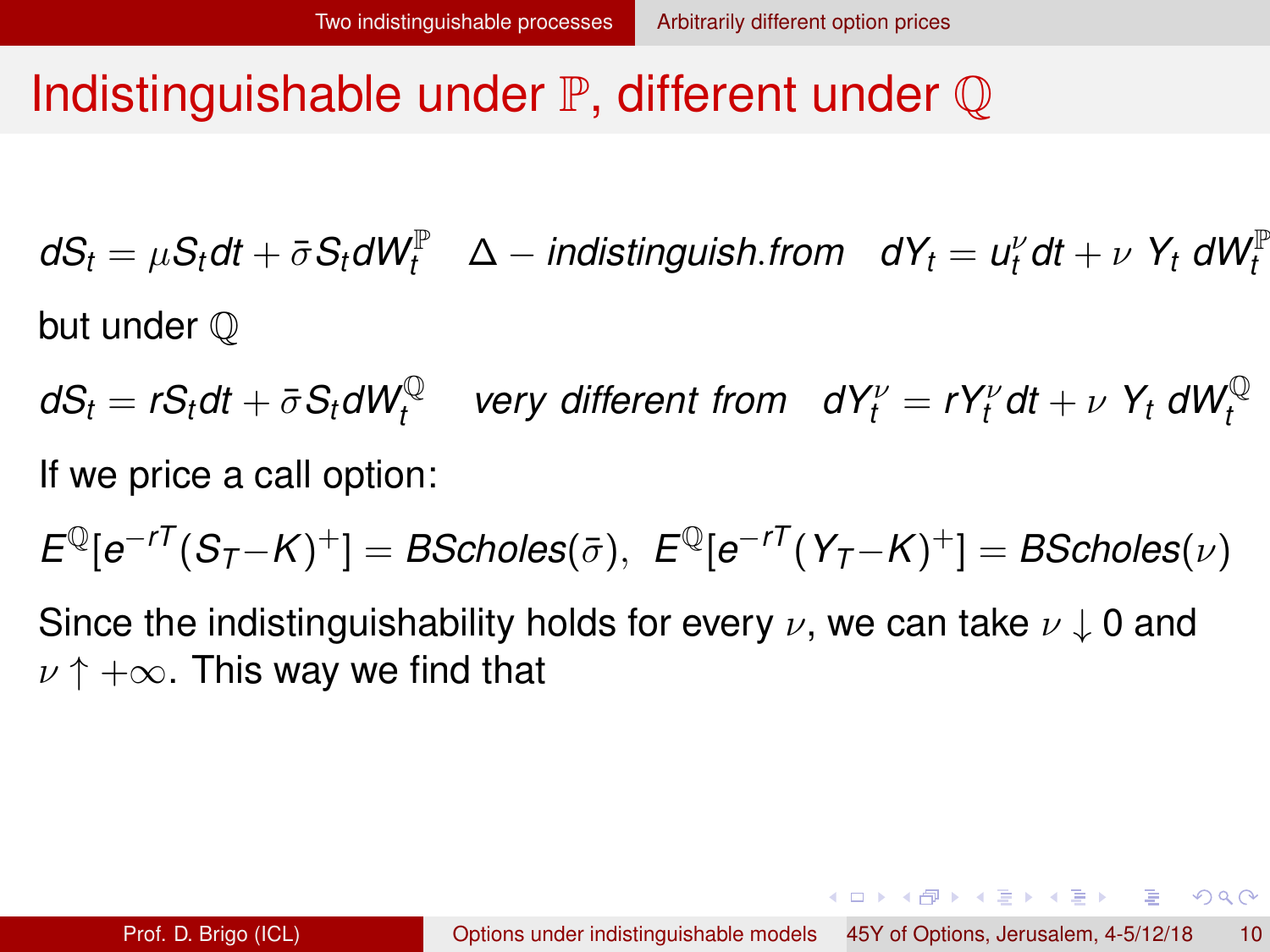<span id="page-29-0"></span> $dS_t = \mu S_t dt + \bar{\sigma} S_t dW_t^{\mathbb{P}}$  ∆ − *indistinguish.from dY*<sub>*t*</sub> =  $u_t^{\nu} dt + \nu$  Y<sub>t</sub> dW $_t^{\mathbb{P}}$ but under  $\mathbb O$ 

 $dS_t = rS_t dt + \bar{\sigma} S_t dW_t^{\mathbb{Q}}$  $\mathsf{very}$  different from  $dY_t^{\nu} = rY_t^{\nu}dt + \nu Y_t dW_t^{\mathbb{Q}}$ If we price a call option:

 $E^{\mathbb{Q}}[e^{-r\mathcal{T}}(S_{\mathcal{T}}-K)^+] = B$ Scholes $(\bar{\sigma}),\; E^{\mathbb{Q}}[e^{-r\mathcal{T}}(Y_{\mathcal{T}}-K)^+] = B$ Scholes $(\nu)$ 

Since the indistinguishability holds for every  $\nu$ , we can take  $\nu \downarrow 0$  and  $\nu \uparrow +\infty$ . This way we find that

*statistically indistinguishable stock price models* imply options prices so different to span the whole no arbitrage interval  $[(S_0 - K)^+ , S_0].$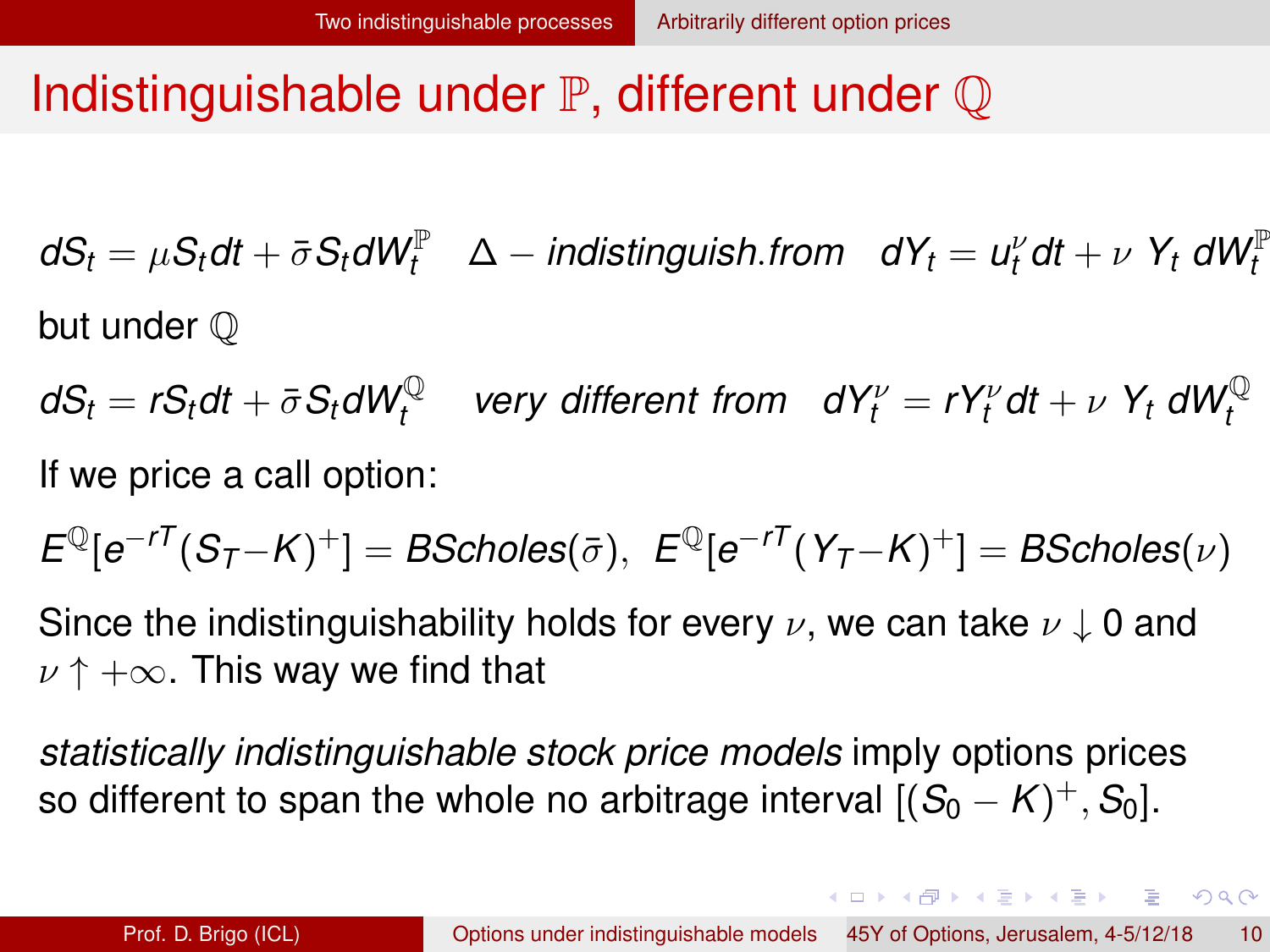<span id="page-30-0"></span> $dS_t = \mu S_t dt + \bar{\sigma} S_t dW_t^{\mathbb{P}}$  ∆ − *indistinguish.from dY*<sub>*t*</sub> =  $u_t^{\nu} dt + \nu$  Y<sub>t</sub> dW $_t^{\mathbb{P}}$ but under  $\mathbb O$ 

 $dS_t = rS_t dt + \bar{\sigma} S_t dW_t^{\mathbb{Q}}$  very different from  $dY_t^{\nu} = rY_t^{\nu} dt + \nu \; Y_t \; dW_t^{\mathbb{Q}}$ If we price a call option:

 $E^{\mathbb{Q}}[e^{-r\mathcal{T}}(S_{\mathcal{T}}-K)^+] = B$ Scholes $(\bar{\sigma}),\; E^{\mathbb{Q}}[e^{-r\mathcal{T}}(Y_{\mathcal{T}}-K)^+] = B$ Scholes $(\nu)$ 

Since the indistinguishability holds for every  $\nu$ , we can take  $\nu \downarrow 0$  and  $\nu \uparrow +\infty$ . This way we find that

*statistically indistinguishable stock price models* imply options prices so different to span the whole no arbitrage interval  $[(S_0 - K)^+ , S_0].$ 

Perhaps surprisingly, they span a range that is [n](#page-29-0)[ot](#page-31-0) [r](#page-25-0)[el](#page-26-0)[a](#page-30-0)[t](#page-31-0)[e](#page-25-0)[d](#page-26-0)[to](#page-31-0)  $\Delta$ [.](#page-34-0)

 $QQ$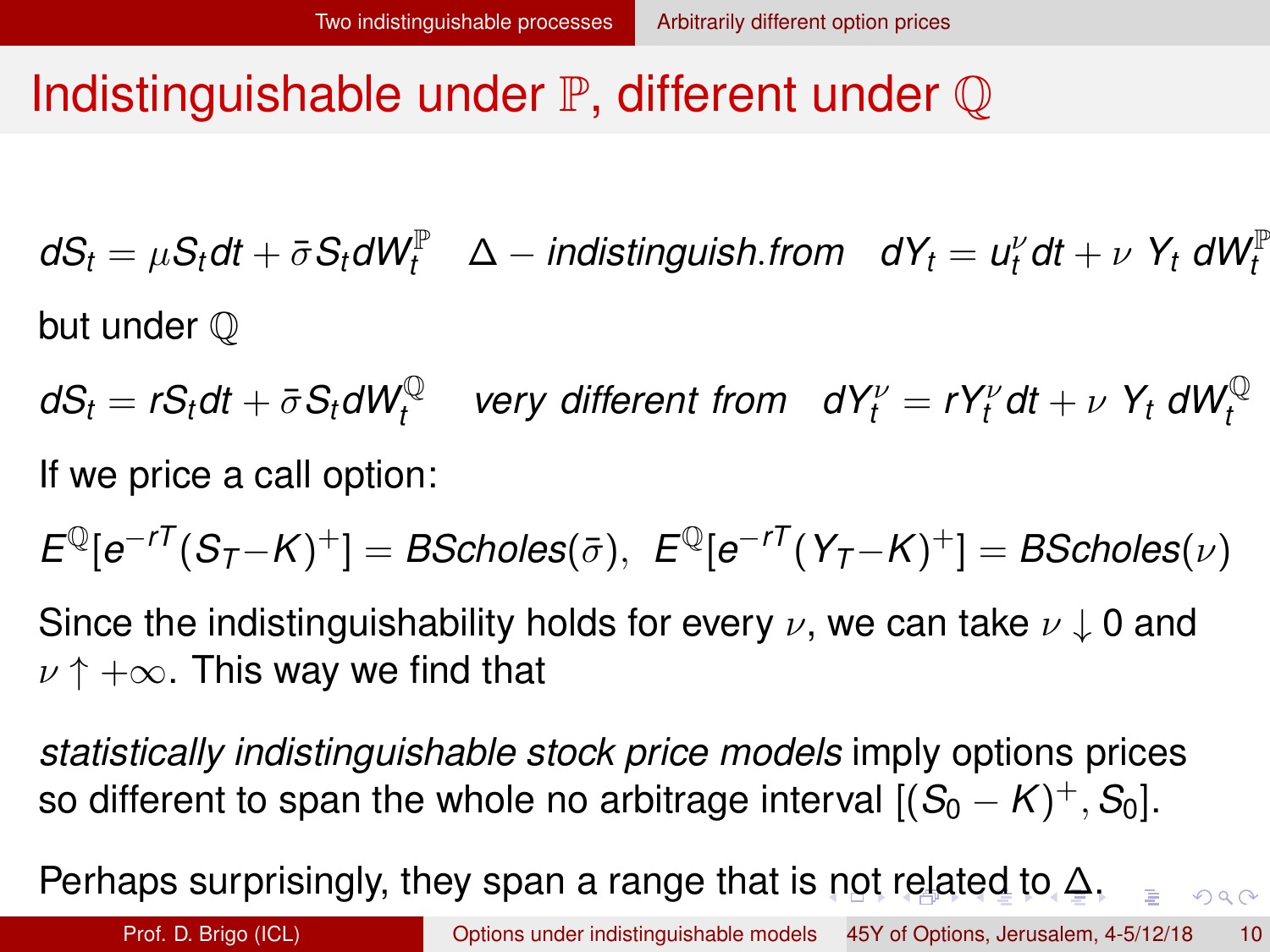# <span id="page-31-0"></span>Surprised?

In 1997, this was presented at a mainstream math finance conference. A leading MF academic stood up and said "I don't believe it", interrupting the presentation half-way.

4 0 8 4 4 9 8 4 9 8 4 9 8 1

 $QQ$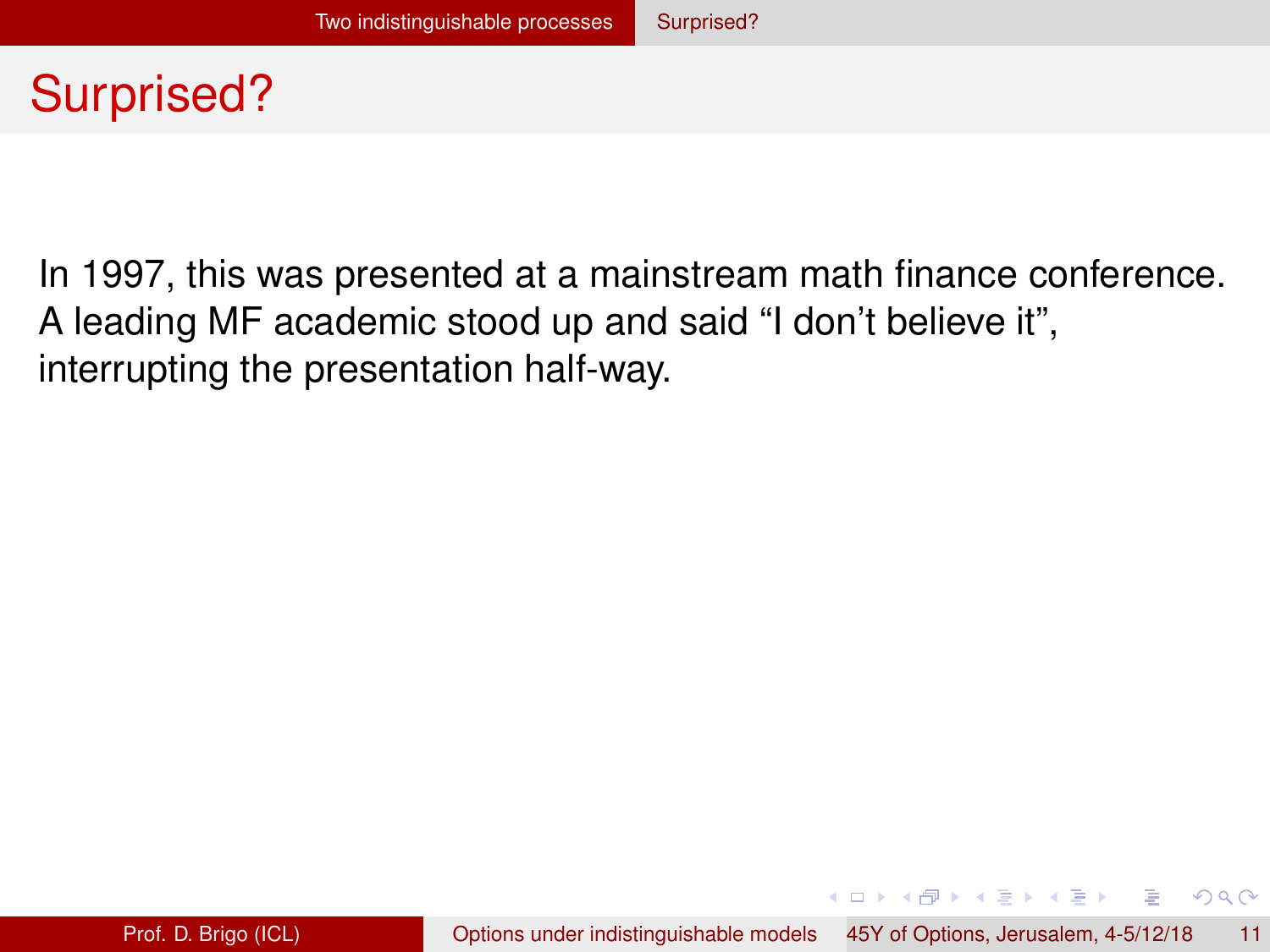# <span id="page-32-0"></span>Surprised?

In 1997, this was presented at a mainstream math finance conference. A leading MF academic stood up and said "I don't believe it", interrupting the presentation half-way.

We already knew that in discrete time the market is incomplete, but we illustrated this in a constructive and graphic way, and found that incompleteness is quite extreme.

4 0 8 4 6 8 4 9 8 4 9 8 1

G.  $\Omega$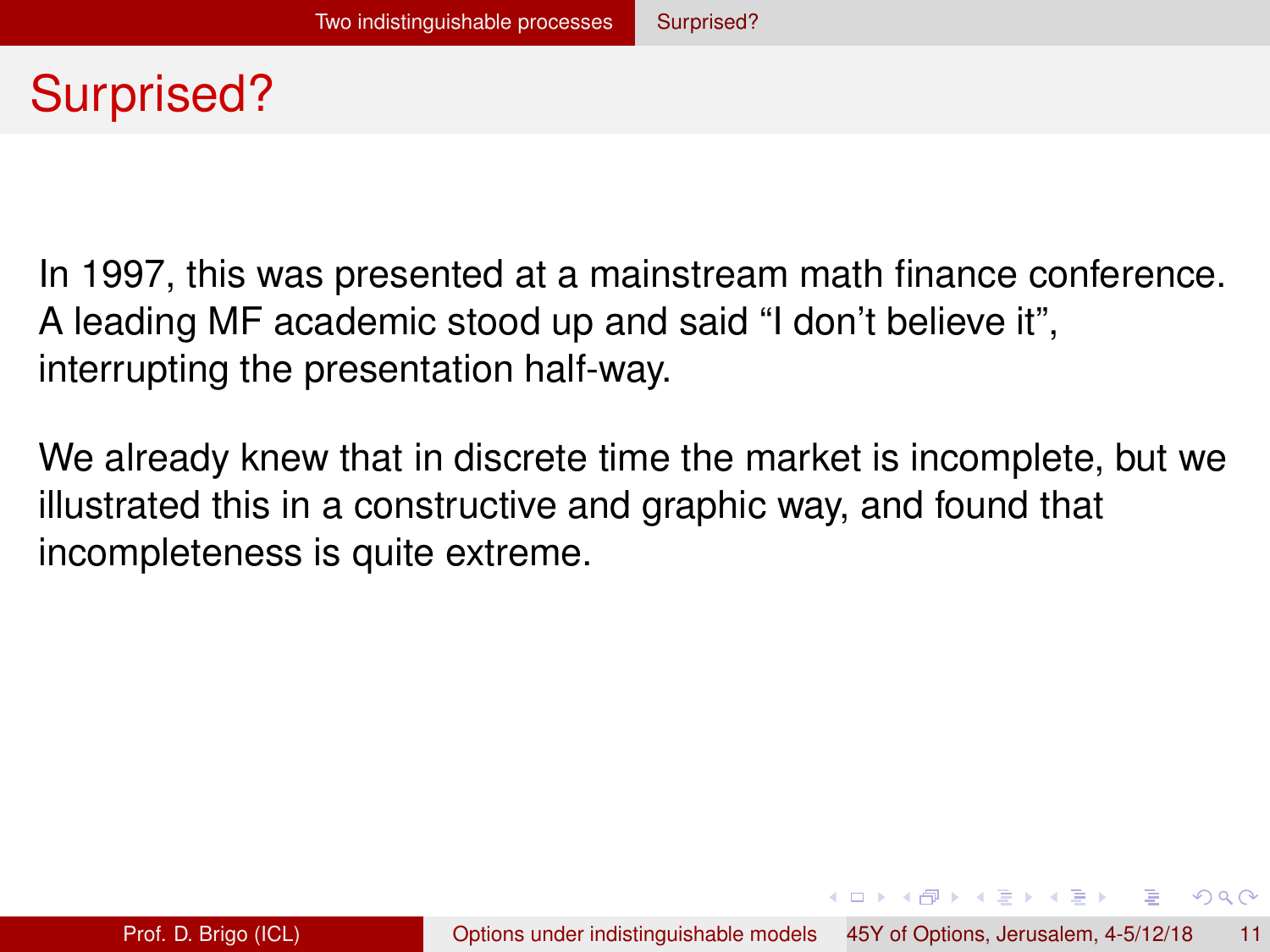# <span id="page-33-0"></span>Surprised?

In 1997, this was presented at a mainstream math finance conference. A leading MF academic stood up and said "I don't believe it", interrupting the presentation half-way.

We already knew that in discrete time the market is incomplete, but we illustrated this in a constructive and graphic way, and found that incompleteness is quite extreme.

Our result shows that conjugating discrete and continuos time modeling (e.g. econometrics and option pricing) might be quite problematic.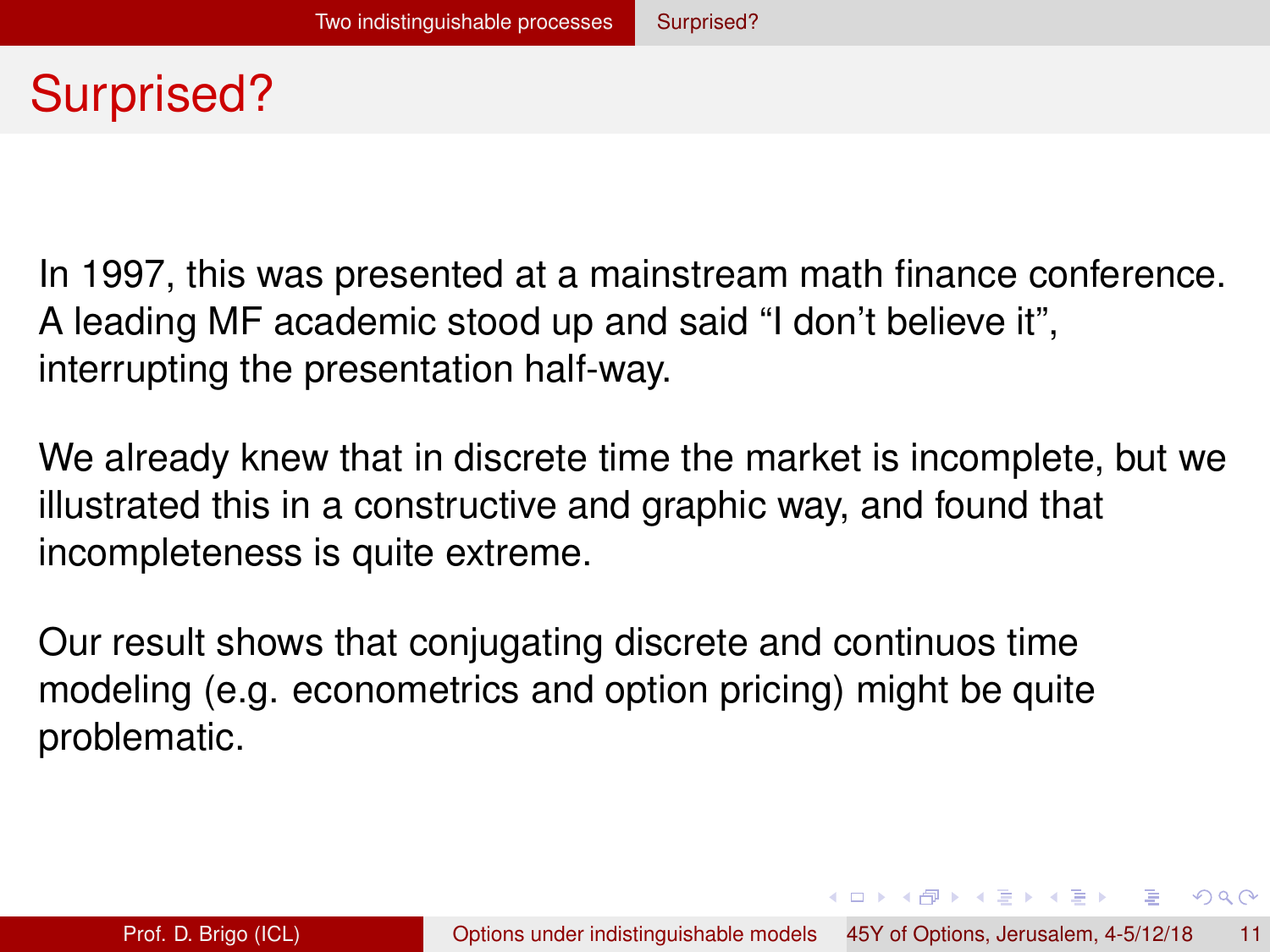### <span id="page-34-0"></span>Consistent historical and implied volatility

Possible interpretation: what if what we have seen is a way to account separately for *historical* and *implied* volatility?

• Option prices trade independently of the underlying stock price

イロト イ押 トイラト イラトー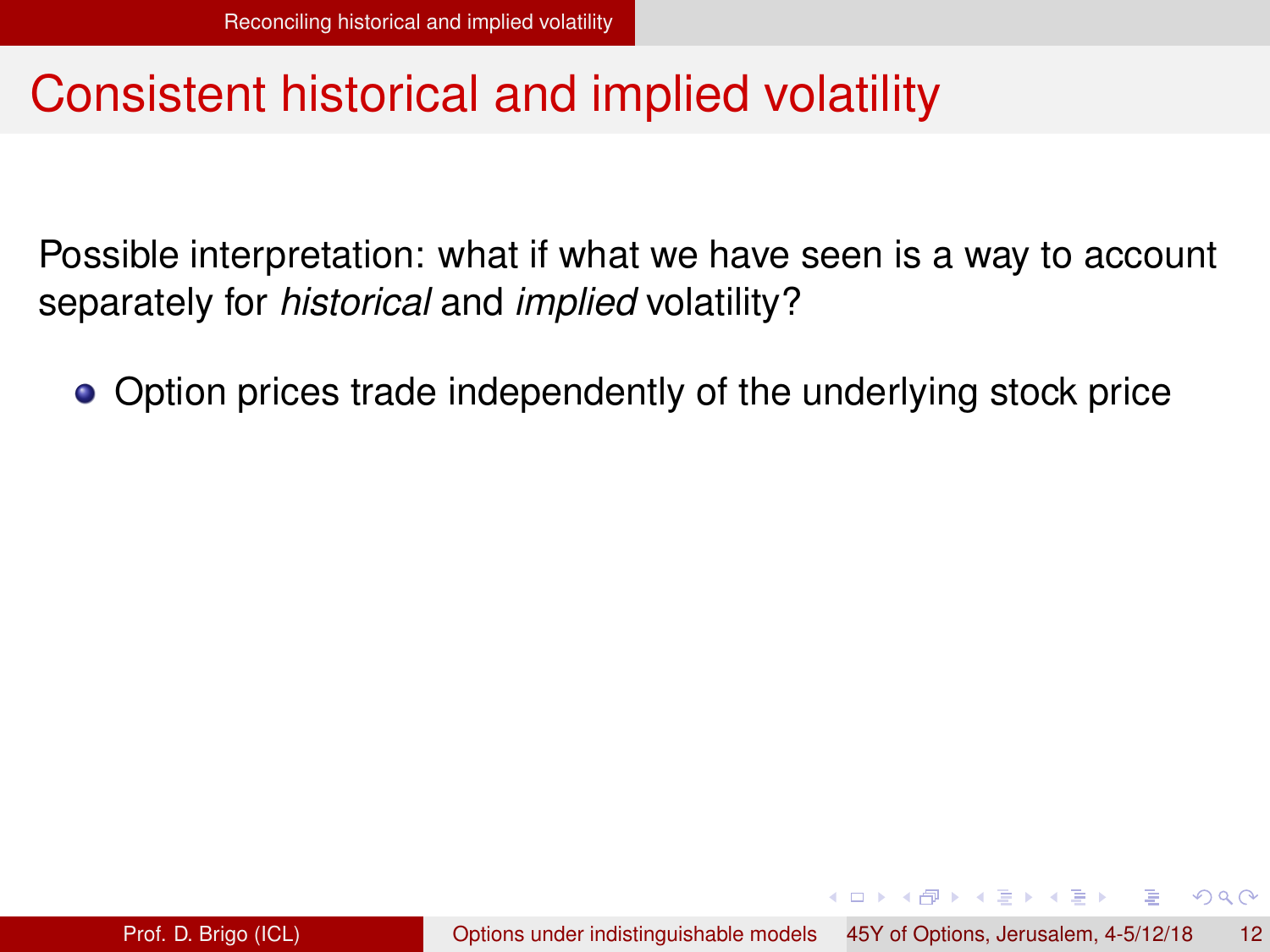### <span id="page-35-0"></span>Consistent historical and implied volatility

Possible interpretation: what if what we have seen is a way to account separately for *historical* and *implied* volatility?

- Option prices trade independently of the underlying stock price
- We have been able to construct a stock price process Y<sup>v</sup> whose marginal distribution and transition density depend on the volatility coefficient  $\bar{\sigma}$ , whereas the corresponding option price only depends on the volatility coefficient  $\nu$ .

イロト イ押ト イヨト イヨトー

G.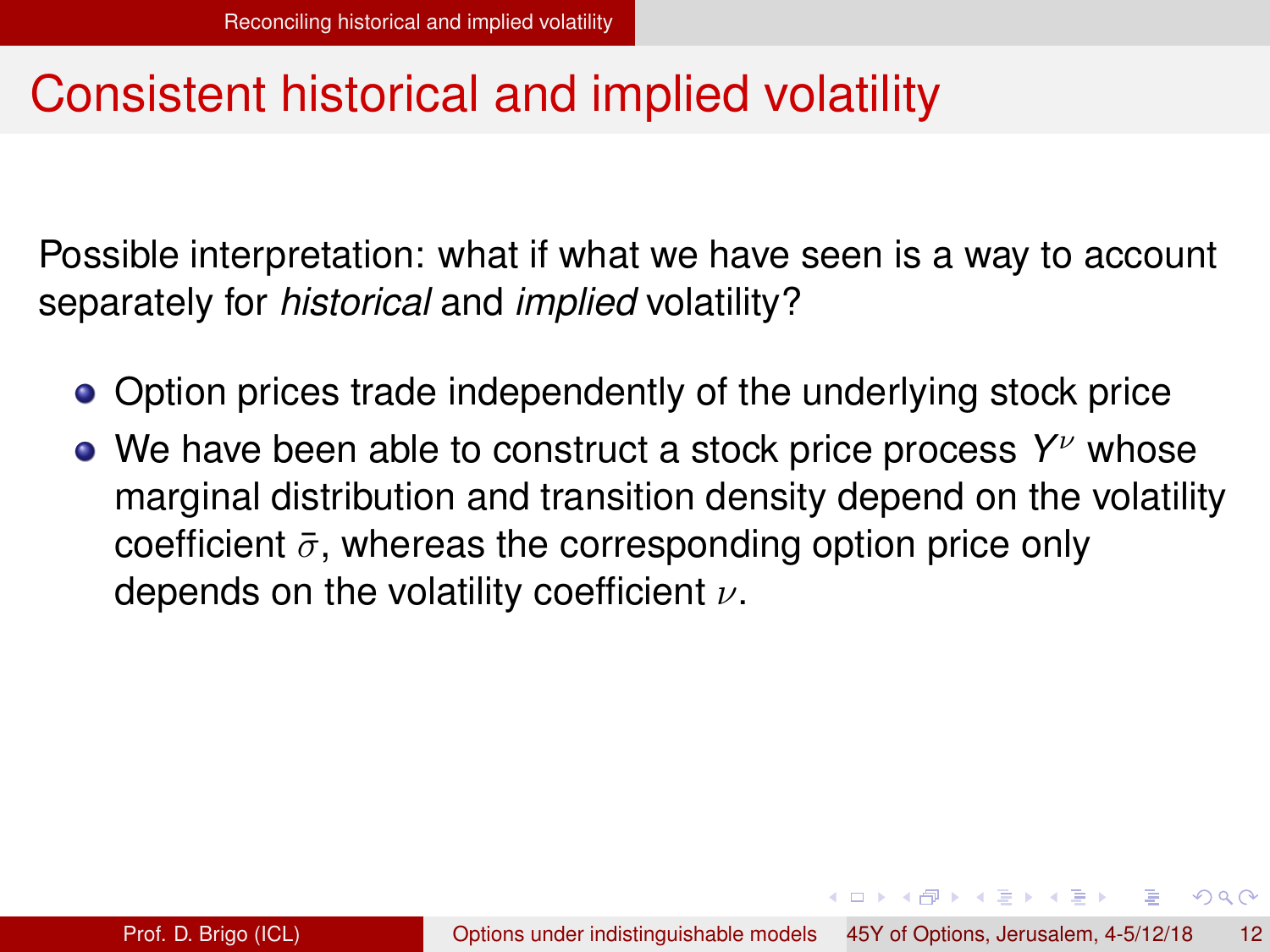### <span id="page-36-0"></span>Consistent historical and implied volatility

Possible interpretation: what if what we have seen is a way to account separately for *historical* and *implied* volatility?

- Option prices trade independently of the underlying stock price
- We have been able to construct a stock price process Y<sup>v</sup> whose marginal distribution and transition density depend on the volatility coefficient  $\bar{\sigma}$ , whereas the corresponding option price only depends on the volatility coefficient  $\nu$ .
- As a consequence, we can provide a consistent theoretical framework which justifies the differences between historical and implied volatility that are commonly observed in real markets.

4 0 8 4 6 8 4 9 8 4 9 8 1

G.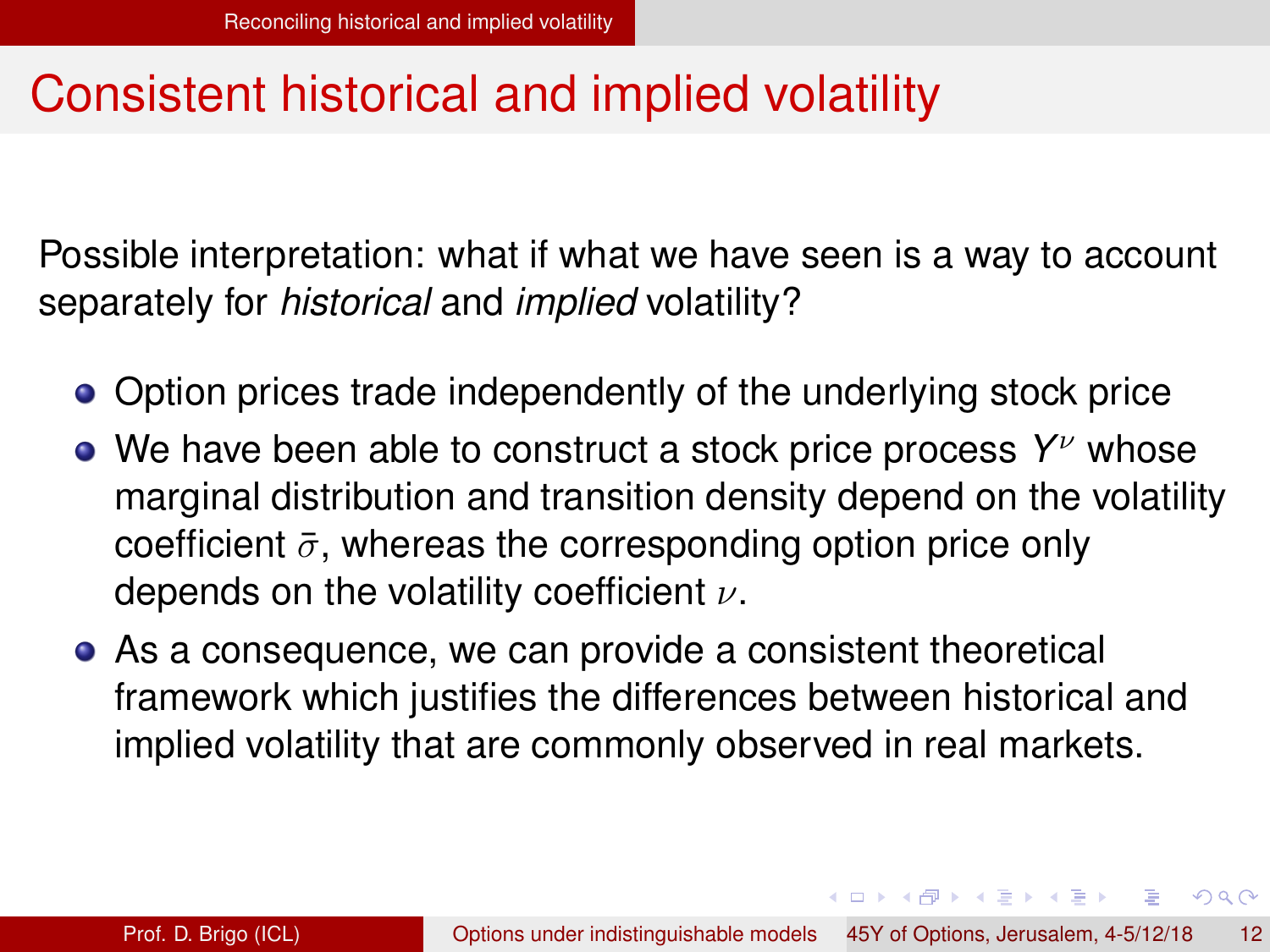### <span id="page-37-0"></span>We got rough volatility too (well kind of) I

As  $Y^\nu$  has the same margins as *S*,  $Y^\nu_t > 0$ . Then take  $Z_t =$  In  $Y^\nu_t$ :

$$
Z_{t} = Z_{j\Delta} + (\mu - \frac{1}{2}\bar{\sigma}^{2})(t - j\Delta)
$$
\n
$$
+ \begin{cases} \bar{\sigma}(W_{t} - W_{j\Delta}) & \text{for } t \in [j\Delta, j\Delta + \epsilon), \\ \left(\frac{t - j\Delta}{\epsilon}\right)^{\beta/2} \left[\bar{\sigma}(W_{j\Delta + \epsilon} - W_{j\Delta}) + \nu \int_{j\Delta + \epsilon}^{t} \left(\frac{u - j\Delta}{\epsilon}\right)^{-\beta/2} dW_{u}\right] \end{cases}
$$
\n(5)

the second for  $t \in [j\Delta + \epsilon, (j + 1)\epsilon)$  and where  $\beta = 1 - \frac{\nu^2}{\bar{\sigma}^2}$  $rac{\nu^2}{\bar{\sigma}^2}$ . In [\[1\]](#page-56-1) we show that we can take  $\epsilon \to 0$  in the regularization:

$$
Z_t = Z_{j\Delta} + (\mu - \frac{\bar{\sigma}^2}{2})(t - j\Delta) + \nu \int_{j\Delta}^t \left[ \frac{t - j\Delta}{u - j\Delta} \right]^{\frac{\beta}{2}} dW_u, \quad t \in [j\Delta, (j+1)\Delta).
$$

This process is well defined since the integral in the right-hand side exists finite a.s. even though its integrand dive[rg](#page-36-0)[es](#page-38-0)[wh](#page-37-0)[e](#page-38-0)[n](#page-33-0) *[u](#page-37-0)* [→](#page-33-0) *[j](#page-37-0)*[∆](#page-38-0)+[.](#page-57-2)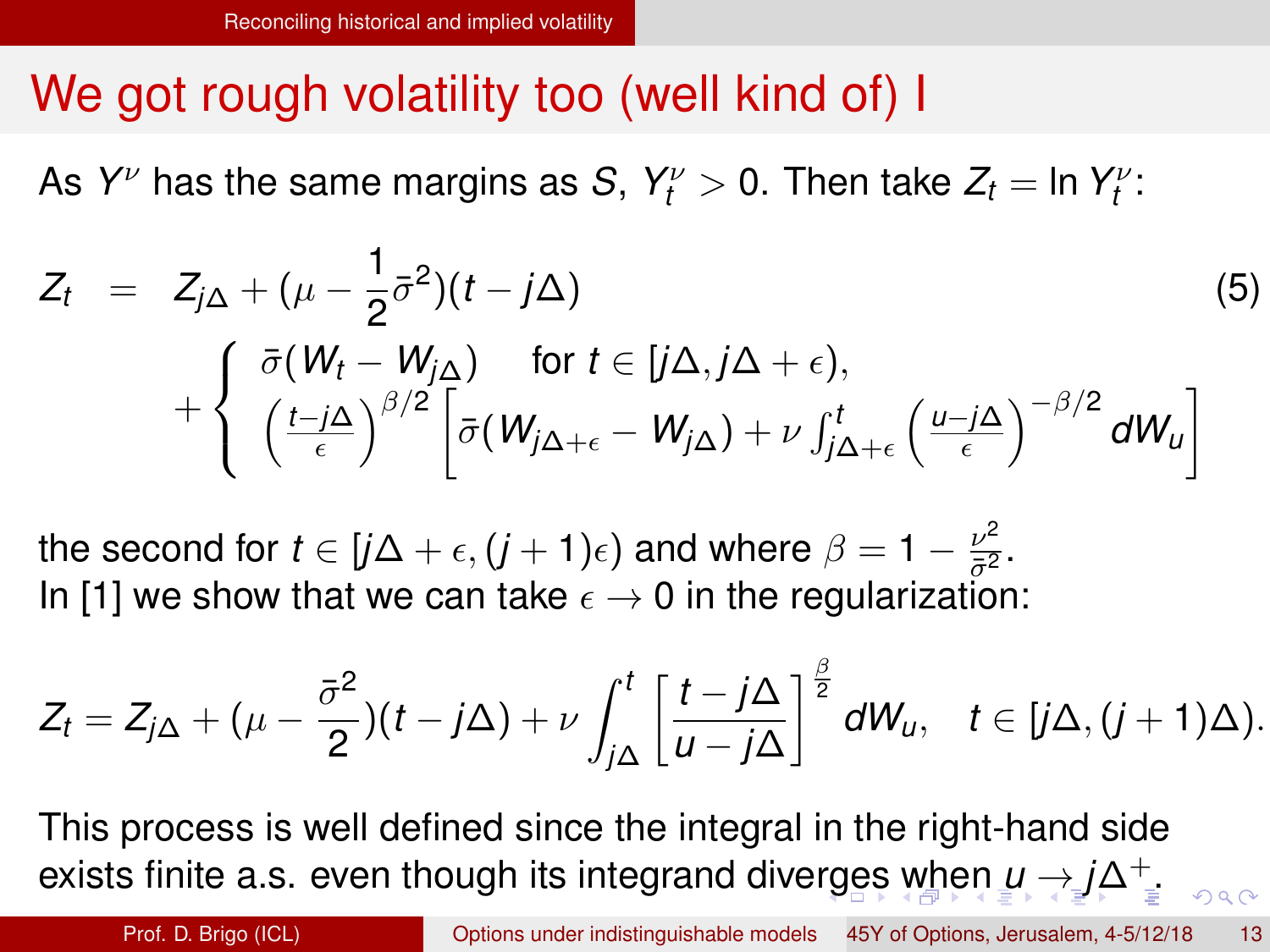### <span id="page-38-0"></span>Pathwise approach using rough paths

Since probability and statistics have proven to be deceiving when working in discrete time (as is unavoidable) under  $\mathbb P$ , we try now to strip the valuation from probability and statistics.

イロト イ押 トイラト イラトー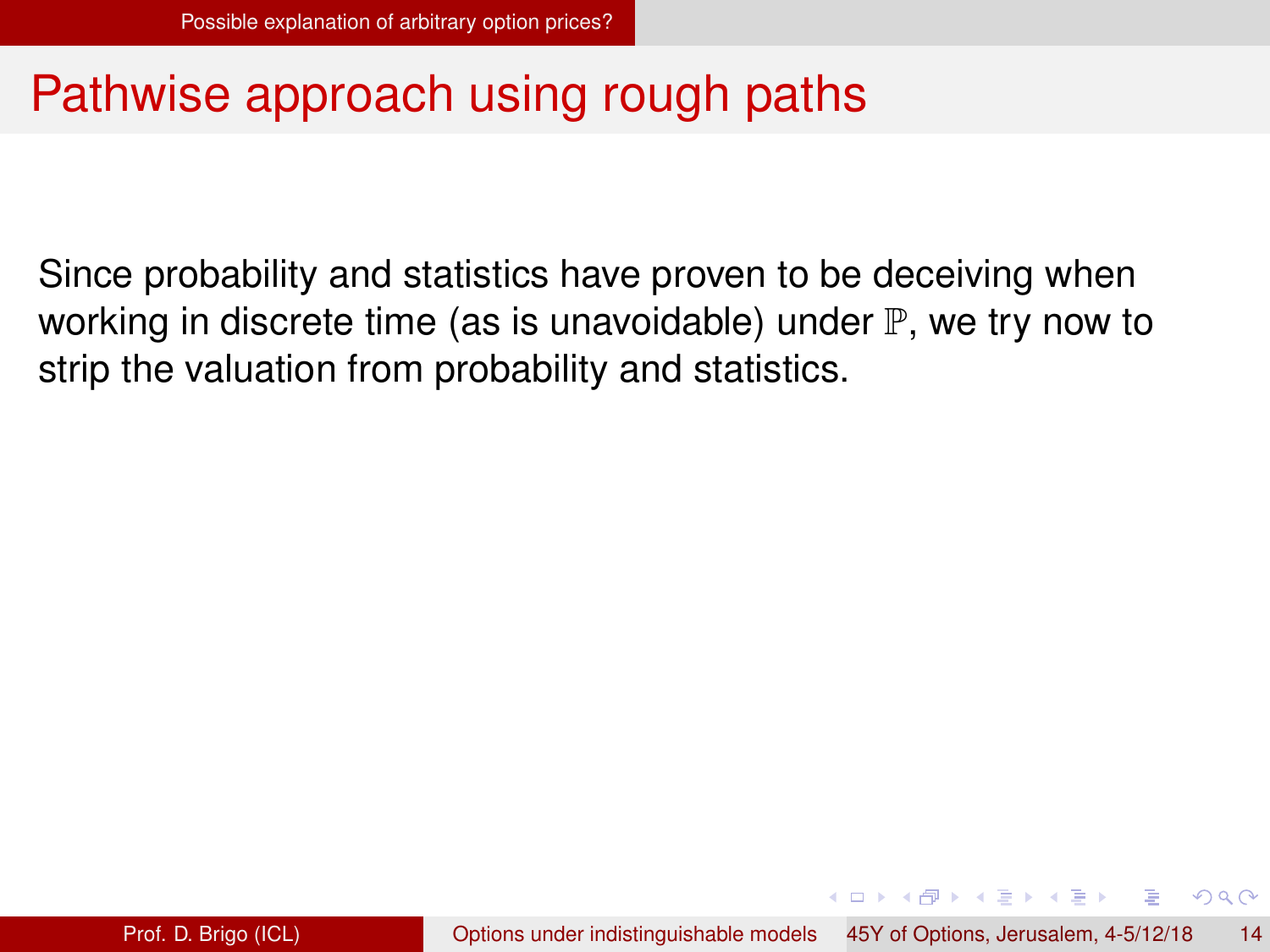### <span id="page-39-0"></span>Pathwise approach using rough paths

Since probability and statistics have proven to be deceiving when working in discrete time (as is unavoidable) under  $\mathbb P$ , we try now to strip the valuation from probability and statistics.

Applying rough paths theory of Foellmer, Lyons, Davie, Friz, Gubinelli et al, in Armstrong et al. (2018) [\[3\]](#page-56-3) we manage to re-interpret the Black Scholes formula & option pricing in a purely pathwise sense.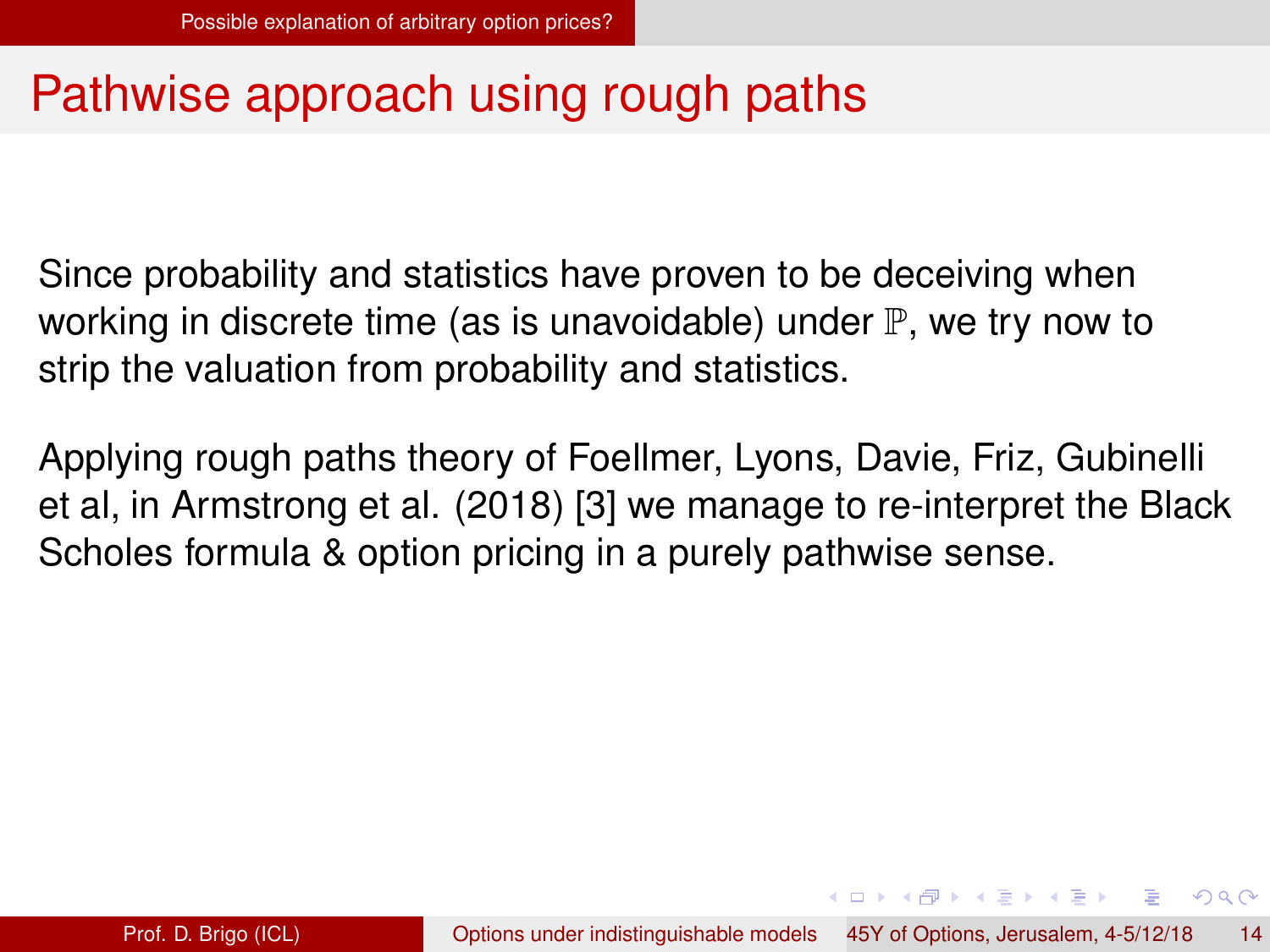### <span id="page-40-0"></span>Pathwise approach using rough paths

Since probability and statistics have proven to be deceiving when working in discrete time (as is unavoidable) under  $\mathbb P$ , we try now to strip the valuation from probability and statistics.

Applying rough paths theory of Foellmer, Lyons, Davie, Friz, Gubinelli et al, in Armstrong et al. (2018) [\[3\]](#page-56-3) we manage to re-interpret the Black Scholes formula & option pricing in a purely pathwise sense.

In our work [\[3\]](#page-56-3) we abandon even semimartingales: using Davie's rough differential equations and rough brackets we leave probability theory altogether, giving an extreme version of the result of Bender et al. [\[2\]](#page-56-4)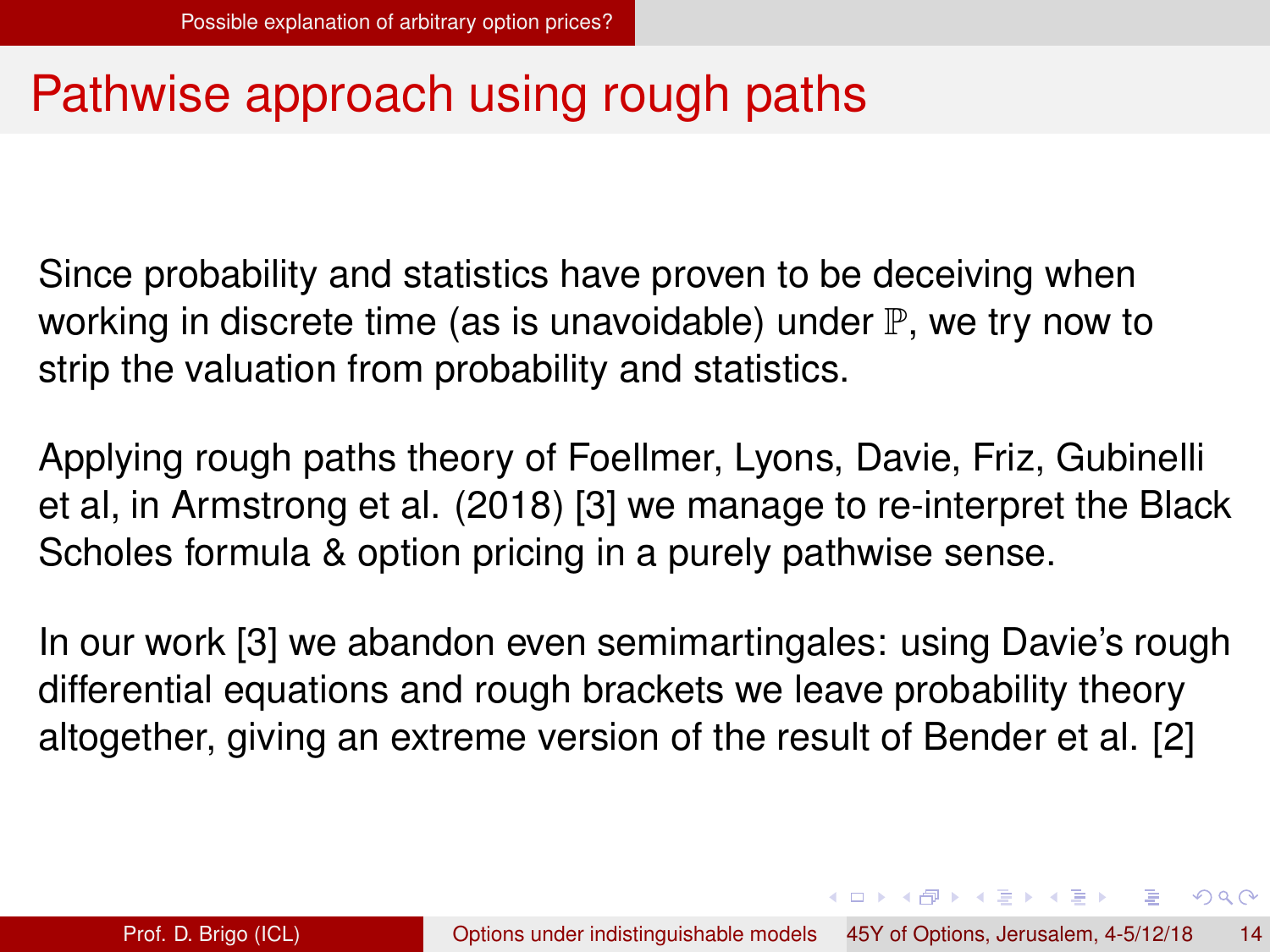<span id="page-41-0"></span>We denote in general  $X_{s,t} = X_t - X_s$ . Recall the  $BSM(\mu, \sigma)$  model

$$
dB_t=B_t r dt, \ \ B_0=1, \quad dS_t=S_t[\mu dt+\sigma dW_t^{\mathbb{P}}], \ \ 0\leq t\leq T.
$$

As we give up probability, we won't be able to use stochastic integrals any more. To compensate for this, we will need to add information on the price trajectory in the form of a lift. We need to provide the input

$$
\mathbb{S}_{s,t}=\int_s^t S_{s,u}dS_u.
$$

This is really an input: if the signal *S* has finite *p*-variation for  $2 < p < 3$ , as in case of paths in the Black Scholes model, it is too rough to define the above intergral as a Stiltjes or Young integral. We need therefore to add it ourselves. But how does S*s*,*<sup>t</sup>* help in defining other integrals?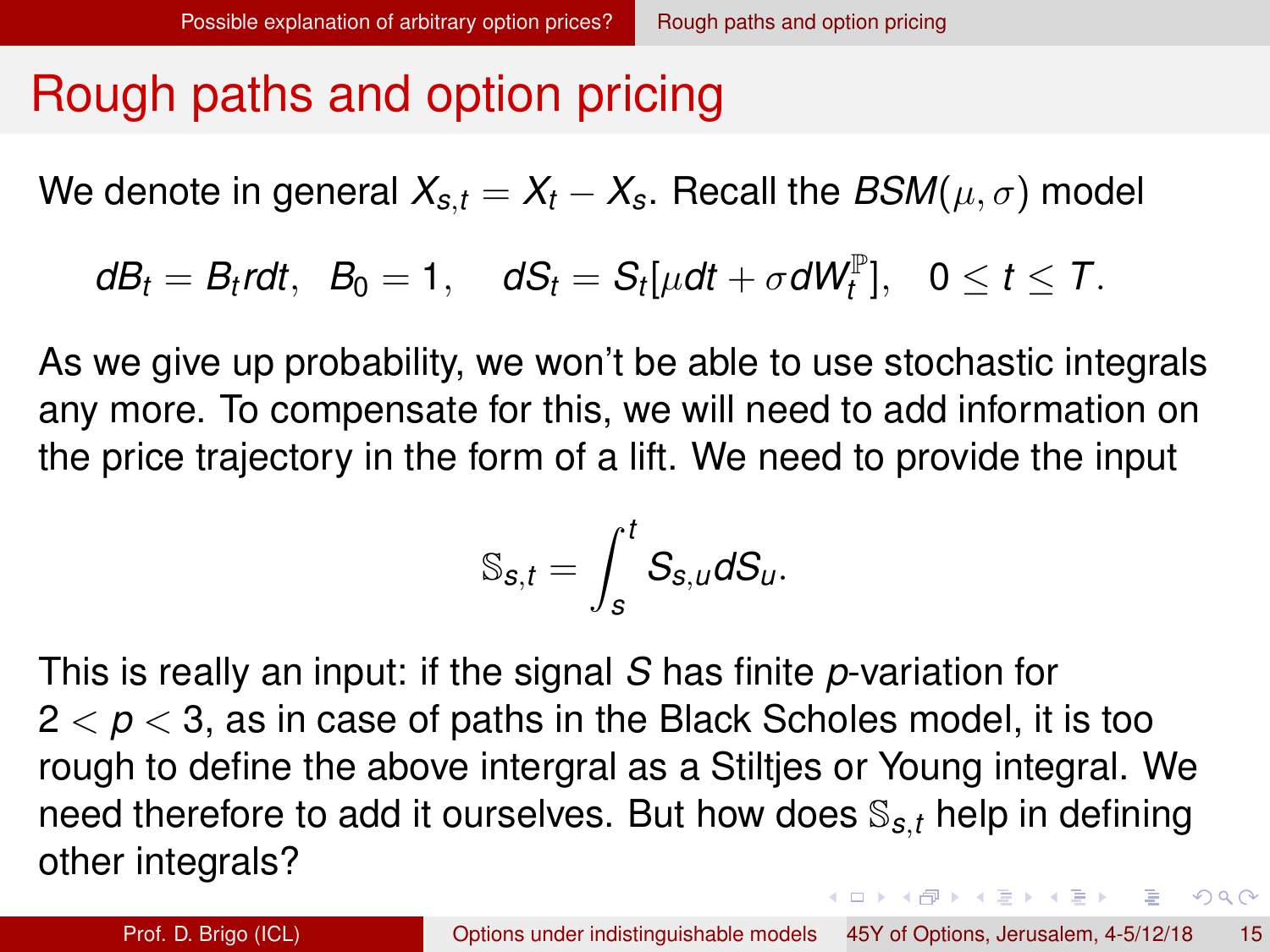<span id="page-42-0"></span>Why does this help? Consider  $\int F(S_r)dS_r$  and try to write it as a Young integral. Take Taylor expansion  $\mathit{F}( \mathcal{S}_r ) \approx \mathit{F}( \mathcal{S}_u ) + \mathit{DF}( \mathcal{S}_u ) \mathcal{S}_{u,r}$  .

イロト イ押ト イヨト イヨトー

G.  $\Omega$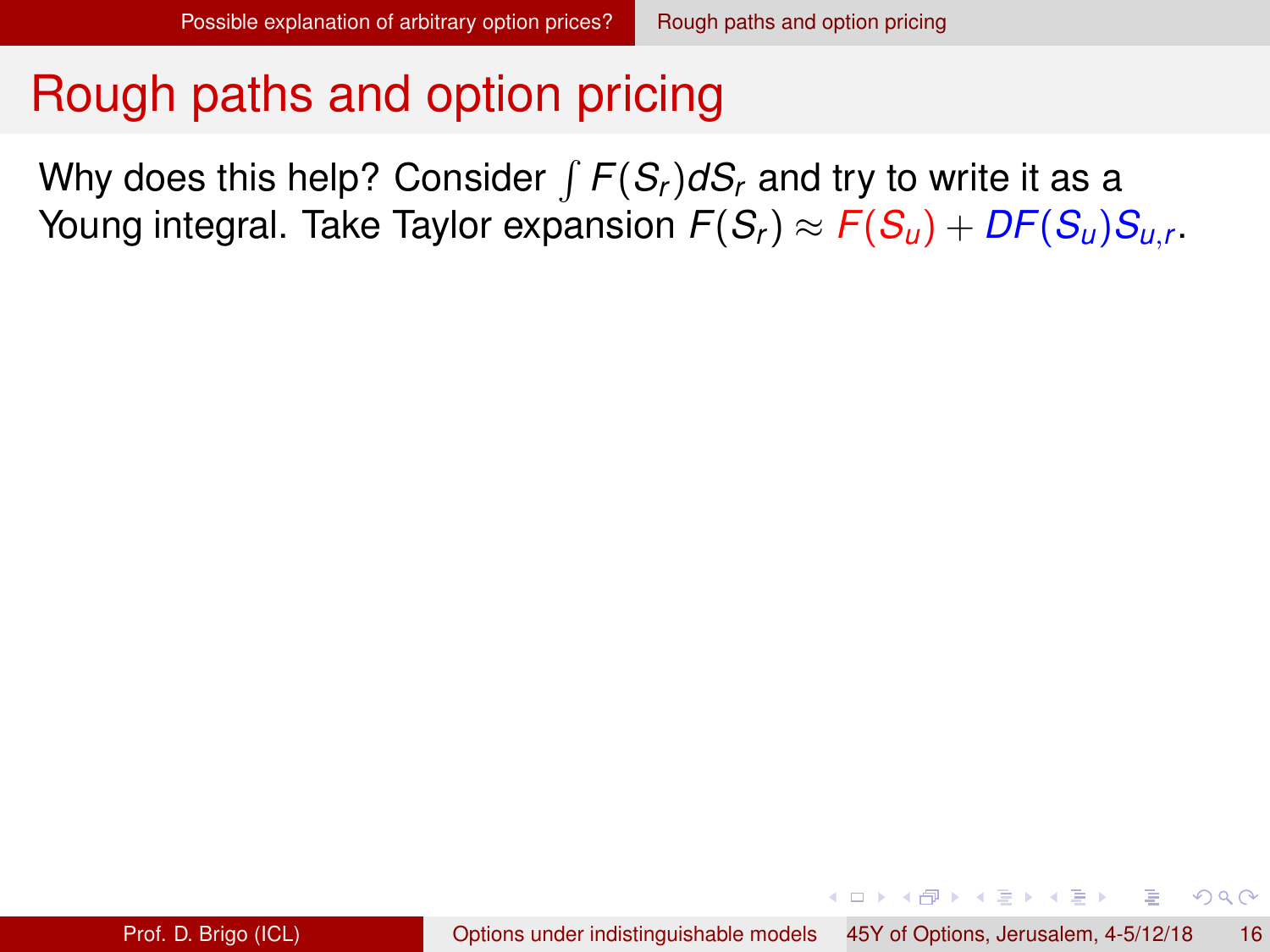<span id="page-43-0"></span>Why does this help? Consider  $\int F(S_r)dS_r$  and try to write it as a Young integral. Take Taylor expansion  $\mathit{F}( \mathcal{S}_r ) \approx \mathit{F}( \mathcal{S}_u ) + \mathit{DF}( \mathcal{S}_u ) \mathcal{S}_{u,r}$  .

The Young integral can be seen as approximating *F*(*Sr*), in each  $[u, t] \in \pi$  with the zero-th order term  $F(S_u)$ . Hence

$$
\int_0^T F(S_r) dS_r = \lim_{|\pi| \to 0} \sum_{[u,t] \in \pi} \int_u^t F(S_u) dS_r = \lim_{|\pi| \to 0} \sum_{[u,t] \in \pi} F(S_u) S_{u,t}.
$$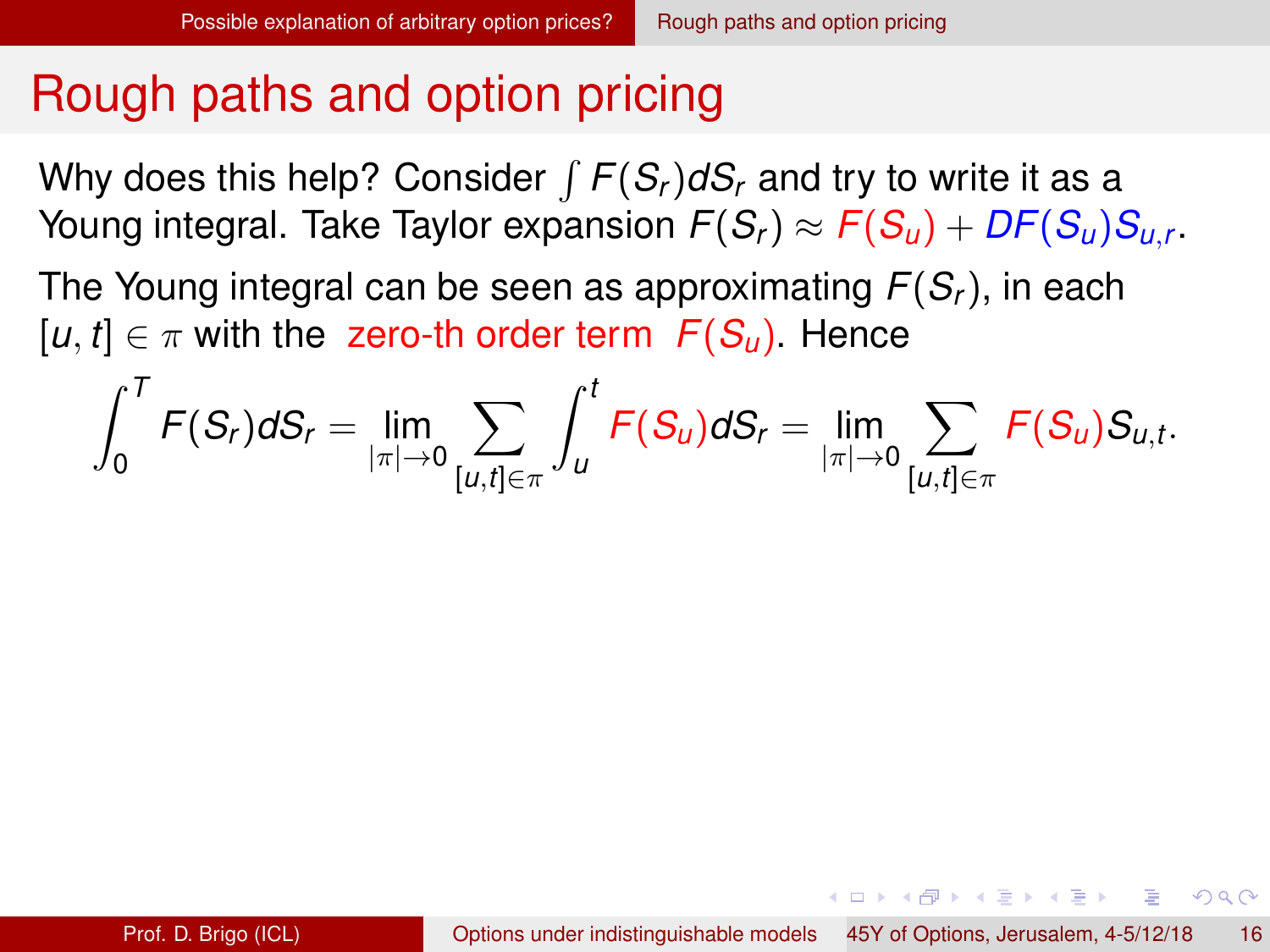<span id="page-44-0"></span>Why does this help? Consider  $\int F(S_r)dS_r$  and try to write it as a Young integral. Take Taylor expansion  $\mathit{F}( \mathcal{S}_r ) \approx \mathit{F}( \mathcal{S}_u ) + \mathit{DF}( \mathcal{S}_u ) \mathcal{S}_{u,r}$  .

The Young integral can be seen as approximating *F*(*Sr*), in each  $[u, t] \in \pi$  with the zero-th order term  $F(S_u)$ . Hence

$$
\int_0^T F(S_r) dS_r = \lim_{|\pi| \to 0} \sum_{[u,t] \in \pi} \int_u^t F(S_u) dS_r = \lim_{|\pi| \to 0} \sum_{[u,t] \in \pi} F(S_u) S_{u,t}.
$$

(limit is on *all partitions* whose mesh size tends to zero). If we can't use Young because *S* is too rough, try a 1st order expansion

$$
\int_0^T F(S_r) d\mathbf{S}_r = \lim_{|\pi| \to 0} \sum_{[u,t] \in \pi} \int_u^t (F(S_u) + DF(S_u)S_{u,r}) dS_r =
$$
  
= 
$$
\lim_{|\pi| \to 0} \sum_{[u,t] \in \pi} (F(S_u)S_{u,t} + DF(S_u)S_{u,t}).
$$

This intuition can be made rigorous. Now goin[g b](#page-43-0)[a](#page-45-0)[c](#page-41-0)[k](#page-42-0) [t](#page-44-0)[o](#page-45-0)[B](#page-41-0)[S](#page-50-0)[M](#page-37-0)[:](#page-38-0)  $\equiv$  990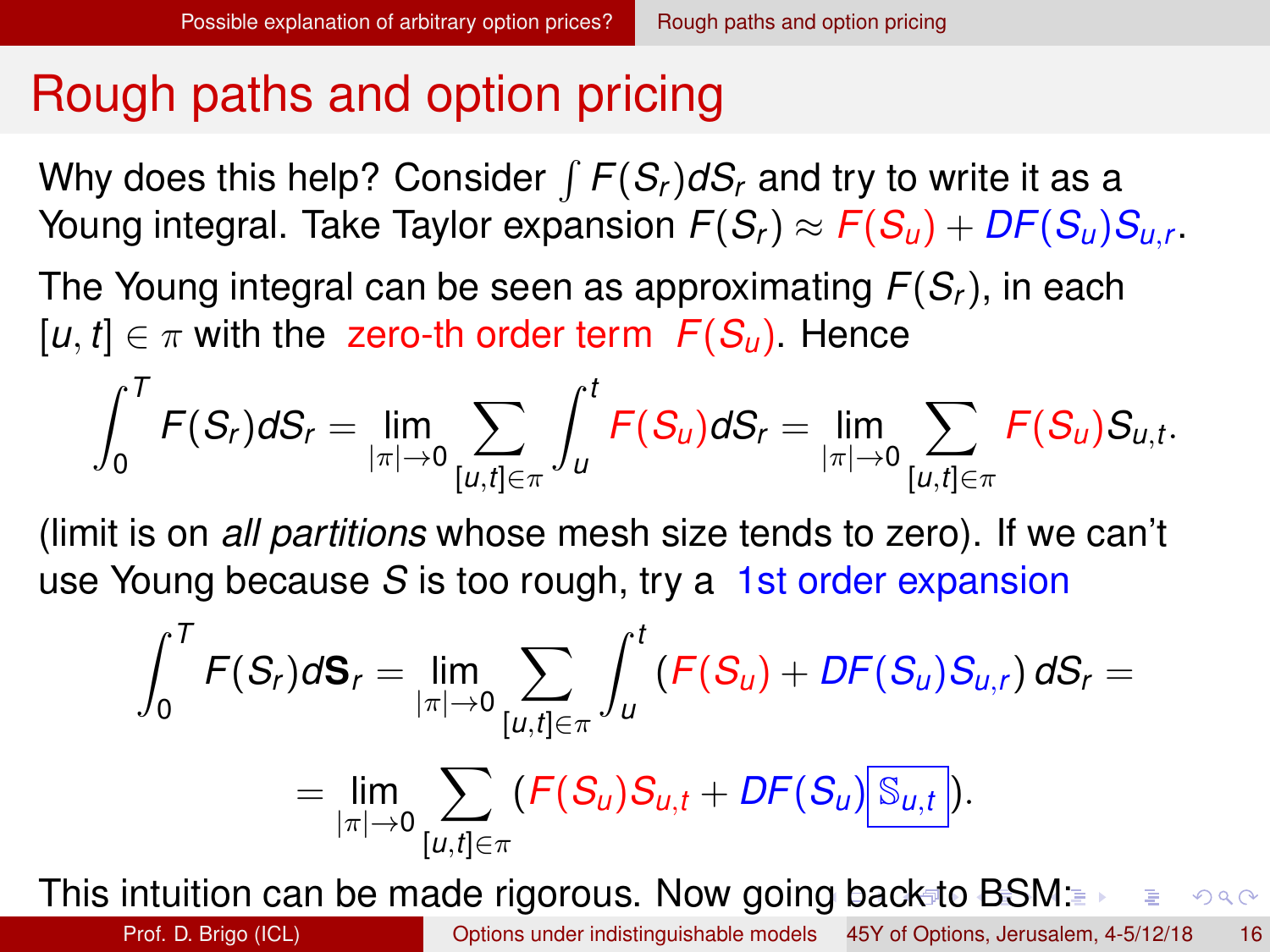<span id="page-45-0"></span>Take  $S_t$  as a path of finite p variation,  $2 < p < 3$  (Brownian motion has finite *p* variation for  $p > 2$ , so *S* is potentially rougher than BSM).

イロト イ押 トイラト イラトー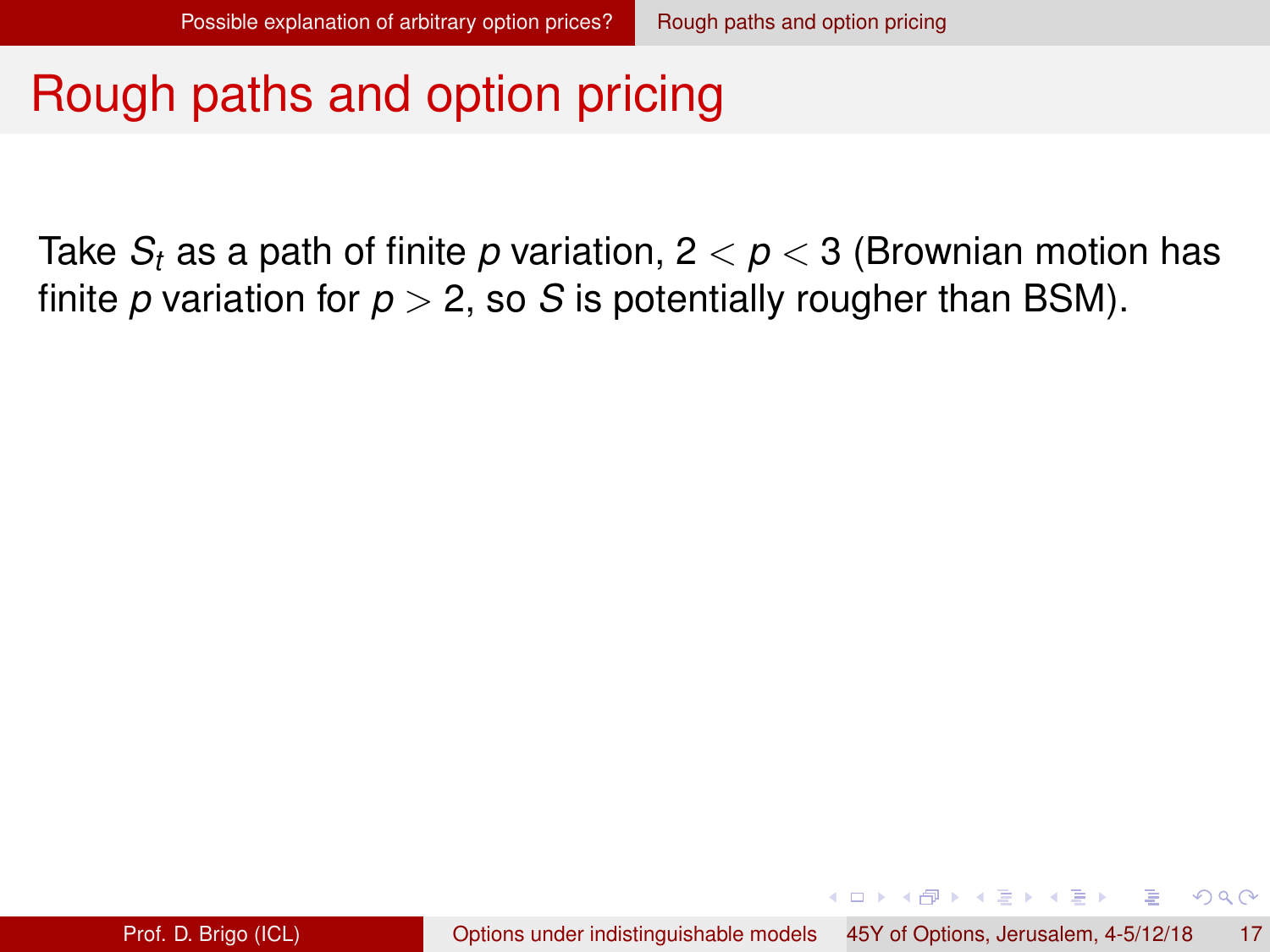<span id="page-46-0"></span>Take *S<sup>t</sup>* as a path of finite *p* variation, 2 < *p* < 3 (Brownian motion has finite *p* variation for  $p > 2$ , so *S* is potentially rougher than BSM).

Consider the lifted  $\mathbf{S}_t := (S_t, \mathbb{S}_t)$ , where  $\mathbb{S}$  is our input for  $\int \mathbf{S} \; d\mathbf{S}$ .

KOLKARIK BILKEN ARA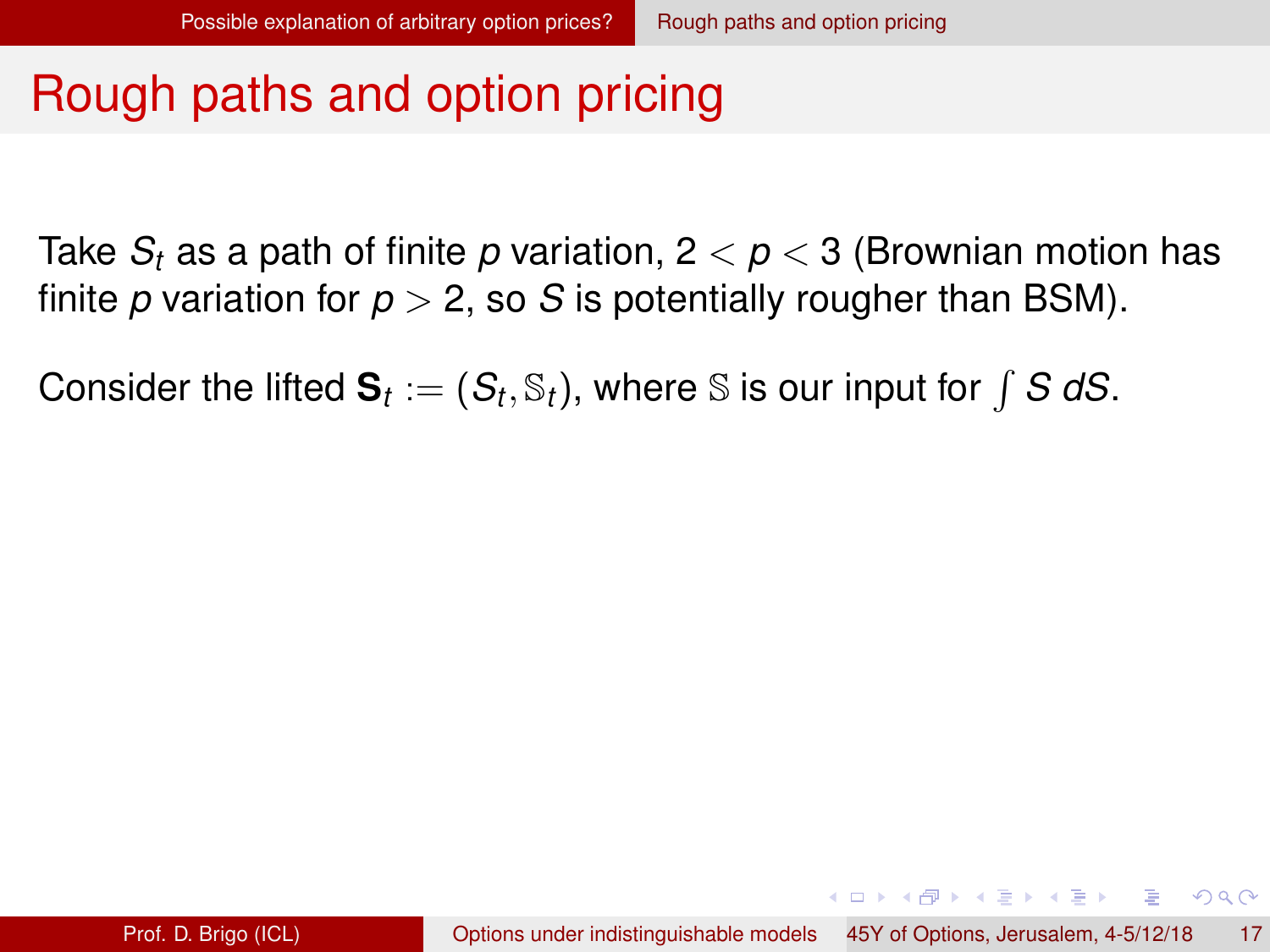<span id="page-47-0"></span>Take *S<sup>t</sup>* as a path of finite *p* variation, 2 < *p* < 3 (Brownian motion has finite *p* variation for  $p > 2$ , so *S* is potentially rougher than BSM).

Consider the lifted  $\mathbf{S}_t := (S_t, \mathbb{S}_t)$ , where  $\mathbb{S}$  is our input for  $\int \mathbf{S} \; d\mathbf{S}$ .

Technical note: we work with *reduced* rough paths, obtained from the pair (*S*, S) by considering only the symmetric part of S. This is equivalently described by the rough bracket defined in

$$
[\textbf{S}]_{u,t} = S_{u,t} S_{u,t} - 2 S_{u,t}
$$

A *reduced* rough path with bounded variation bracket is a path where [**S**]*<sup>t</sup>* is a continuous path of finite (1–) variation.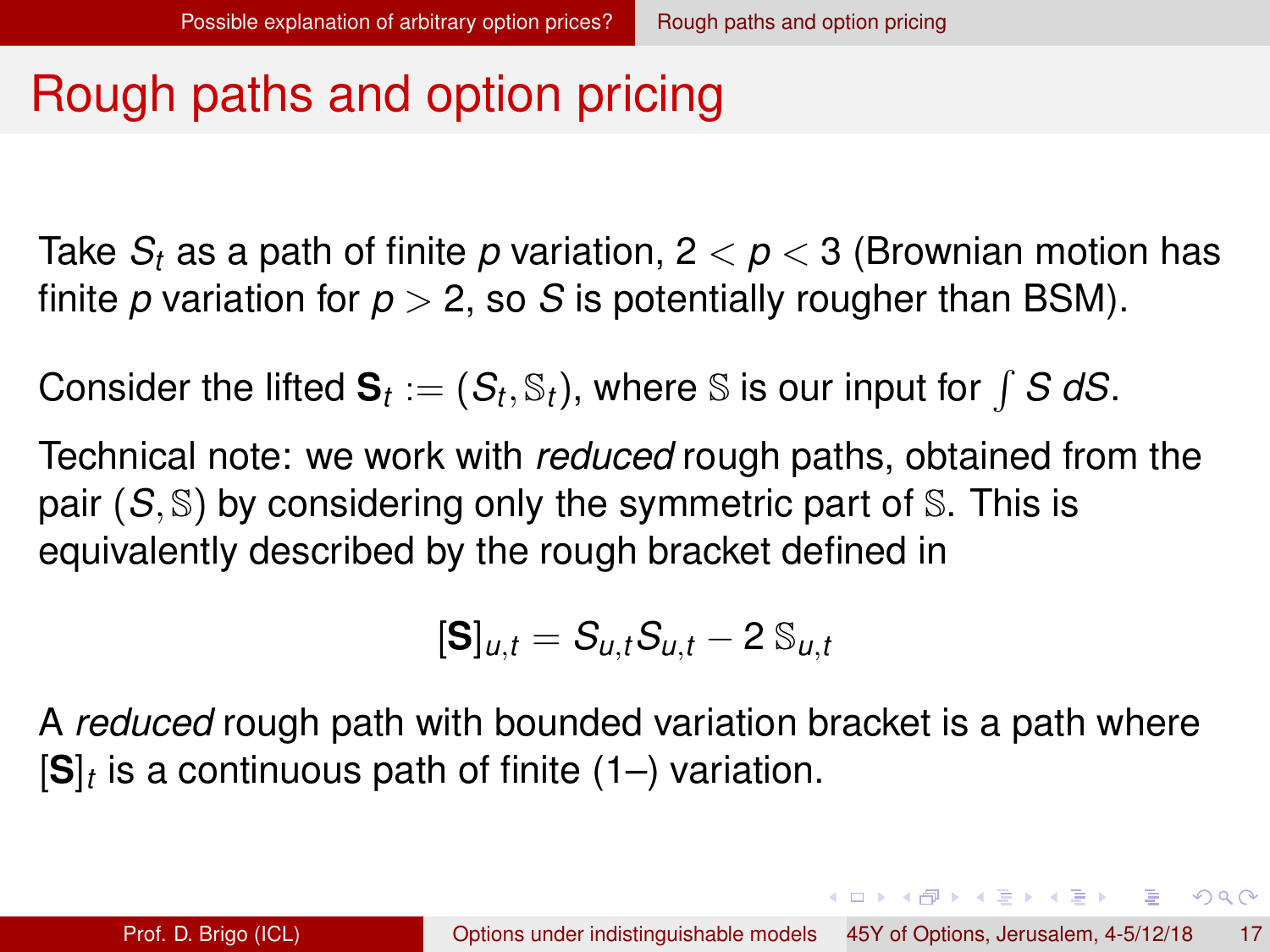<span id="page-48-0"></span>If [**S**]*u*,*<sup>t</sup>* is regular enough to define a measure of [*u*, *t*] with density  $a(S_t)$  with  $a(x)$  also regular, then PDE for the option price is defined entirely in terms of the *purely pathwise* [**S**], without probability.

イロト イ押ト イヨト イヨトー

 $\Omega$ 

œ.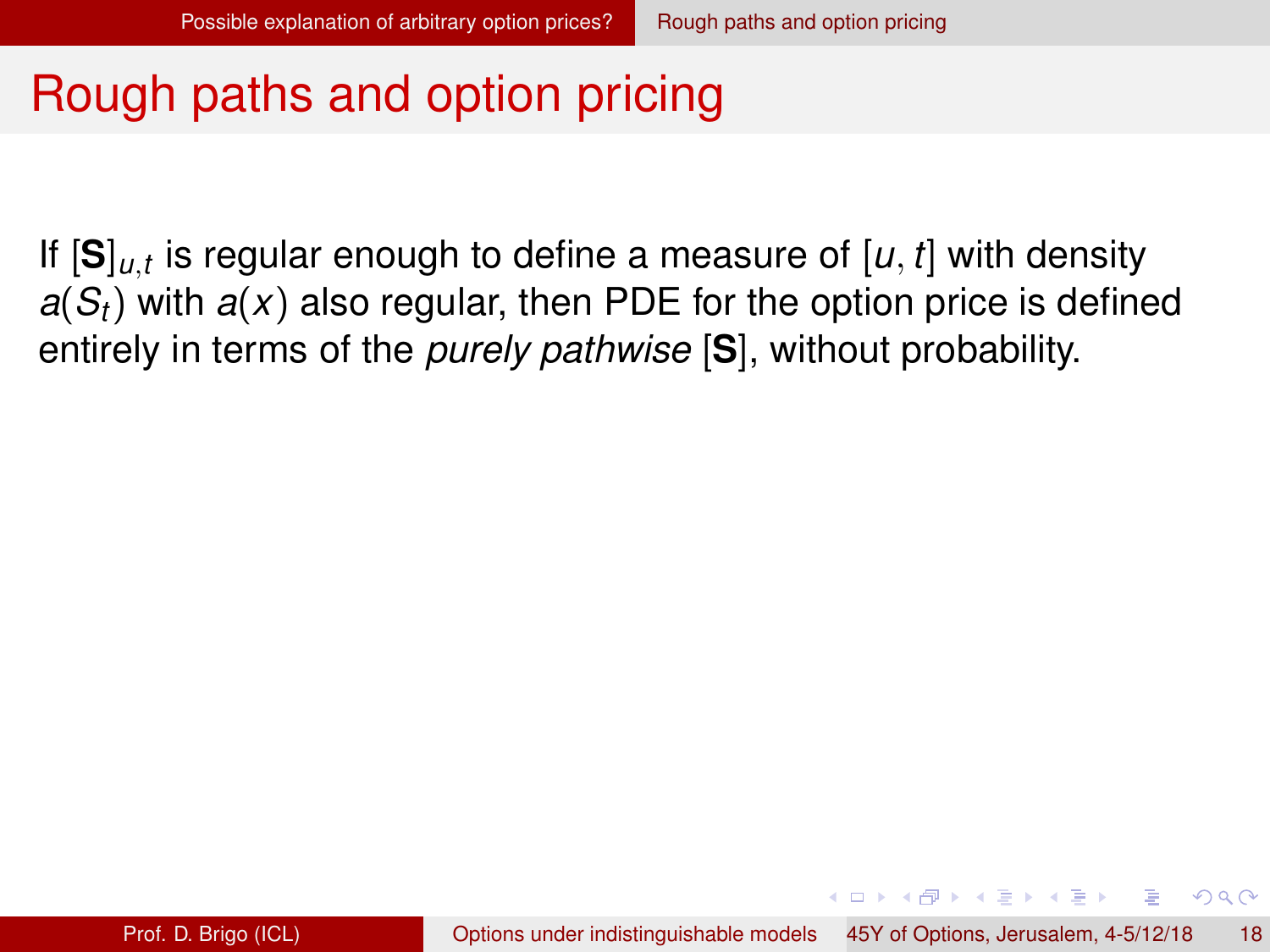<span id="page-49-0"></span>If [**S**]*u*,*<sup>t</sup>* is regular enough to define a measure of [*u*, *t*] with density  $a(S_t)$  with  $a(x)$  also regular, then PDE for the option price is defined entirely in terms of the *purely pathwise* [**S**], without probability.

It follows that the option price will not depend on the probabilistic setting but only on path properties. Notice that we don't need semimartingales quadratic variation, our definition is more general.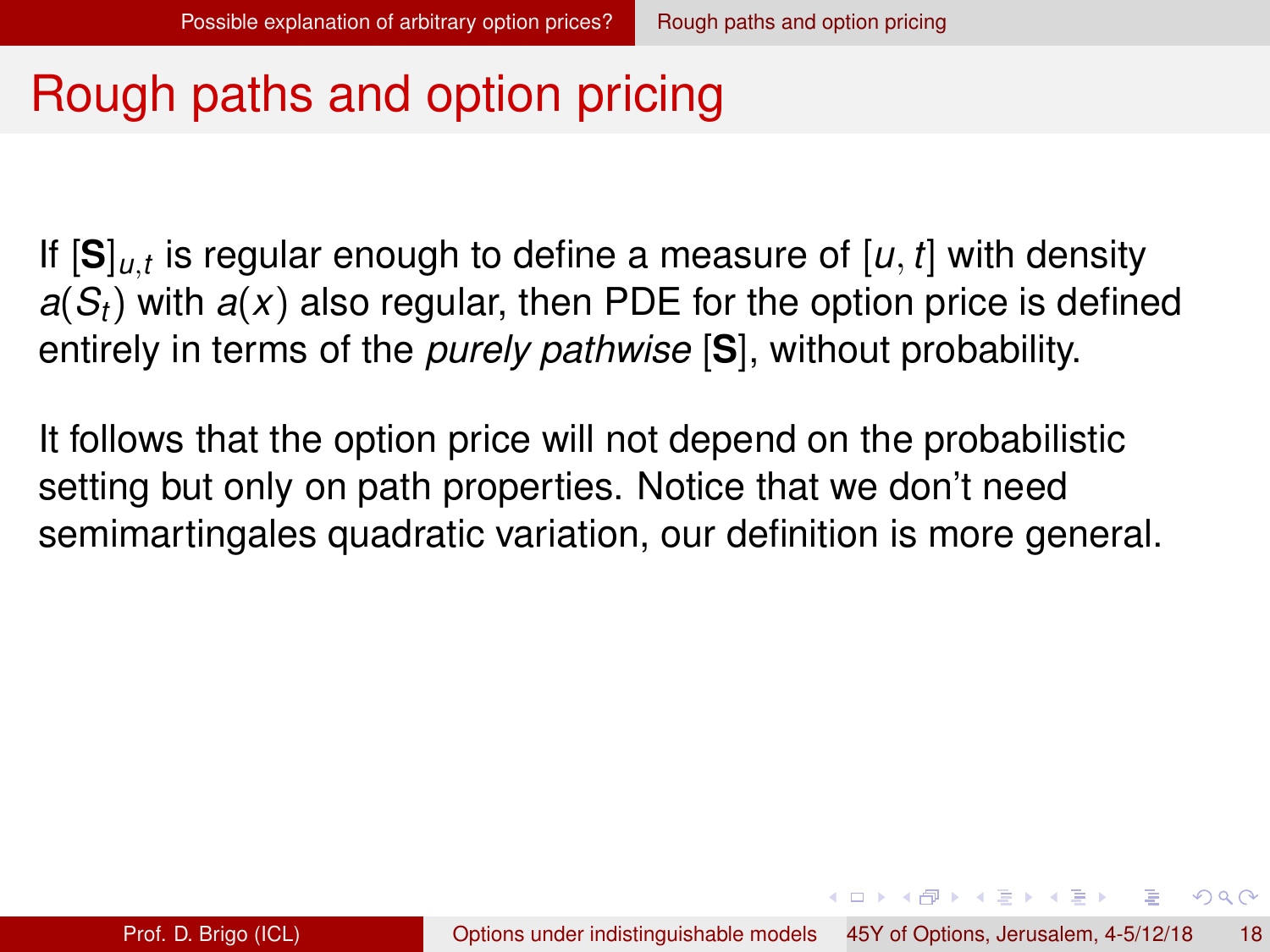<span id="page-50-0"></span>If [**S**]*u*,*<sup>t</sup>* is regular enough to define a measure of [*u*, *t*] with density  $a(S_t)$  with  $a(x)$  also regular, then PDE for the option price is defined entirely in terms of the *purely pathwise* [**S**], without probability.

It follows that the option price will not depend on the probabilistic setting but only on path properties. Notice that we don't need semimartingales quadratic variation, our definition is more general.

The purely pathwise property [**S**]*u*,*<sup>t</sup>* takes the place of implied volatility in determining the option price as a path property rather than a statistical property. The latter would be associated with historical volatility as a standard deviation (statistics).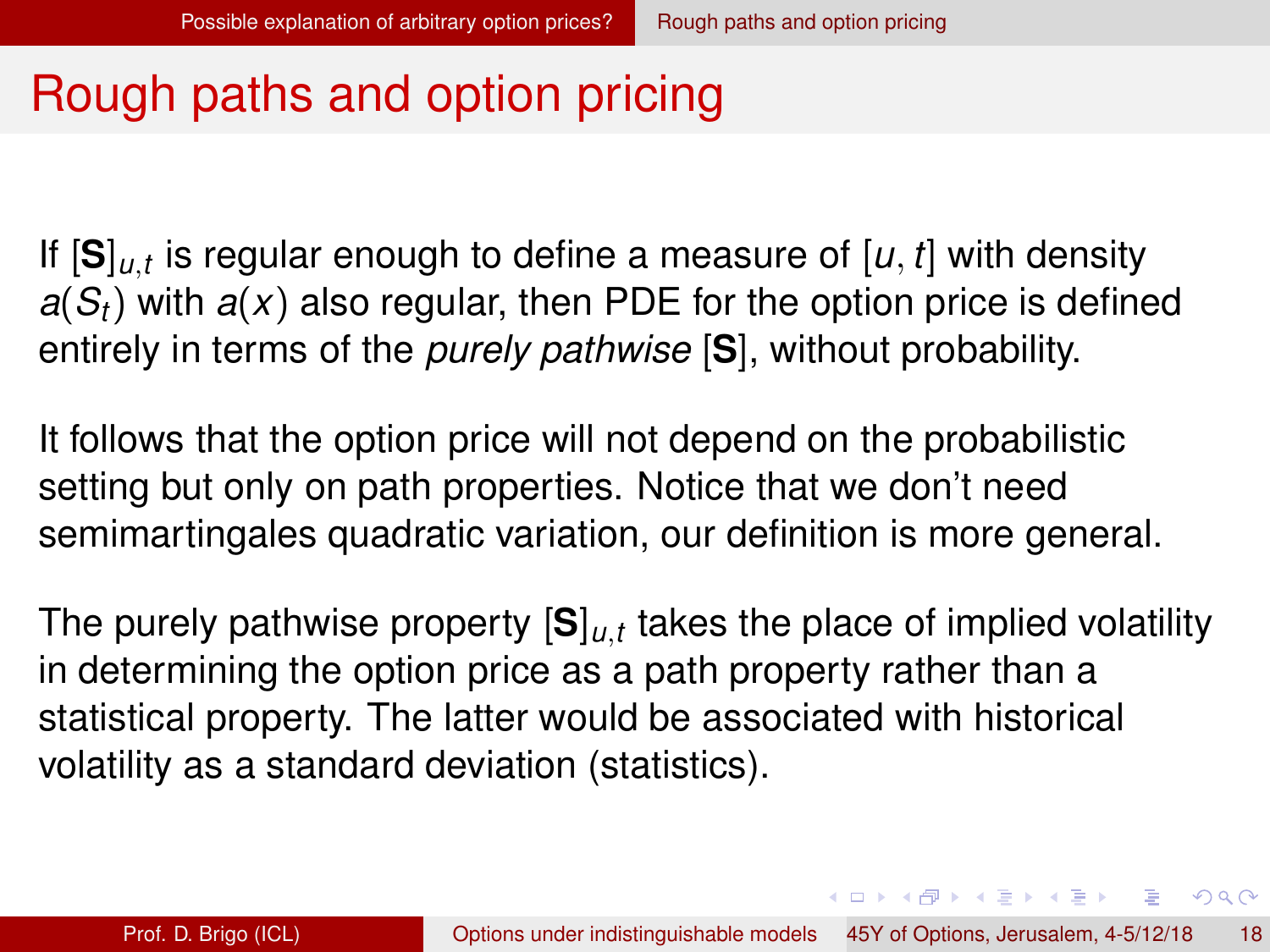<span id="page-51-0"></span>This is consistent with B. and Mercurio 1998 result above [\[1\]](#page-56-1) and with Bender, Sottinen and Valkeila (2008) [\[2\]](#page-56-4) who observe, in a reference we found after writing [\[3\]](#page-56-3):

4 0 8 4 4 9 8 4 9 8 4 9 8

в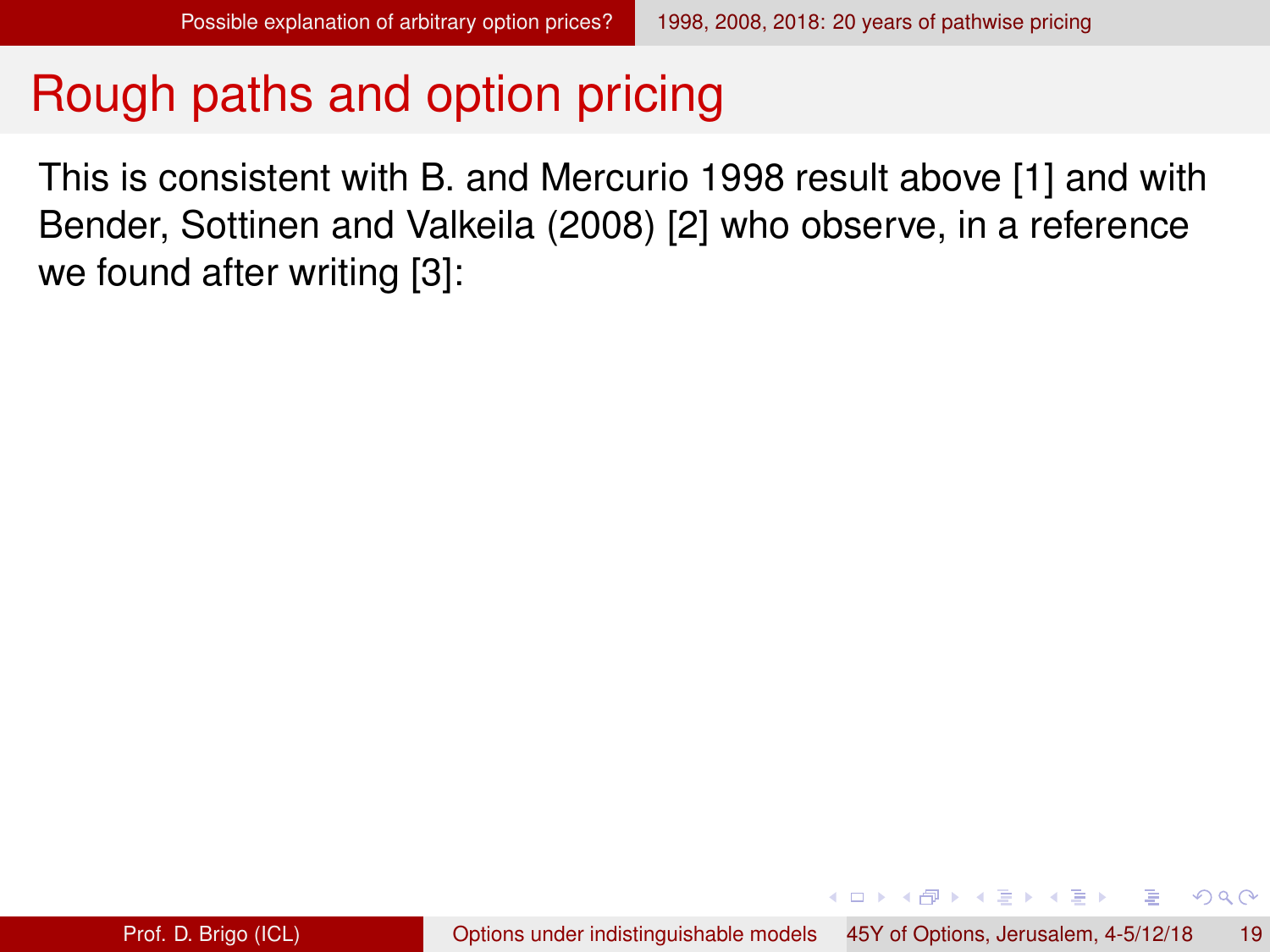<span id="page-52-0"></span>This is consistent with B. and Mercurio 1998 result above [\[1\]](#page-56-1) and with Bender, Sottinen and Valkeila (2008) [\[2\]](#page-56-4) who observe, in a reference we found after writing [\[3\]](#page-56-3):

*"[...] the covariance structure of the stock returns is not relevant for option pricing, but the quadratic variation is.*

イロト イ押 トイラ トイラトー

 $\equiv$   $\cap$   $\alpha \wedge$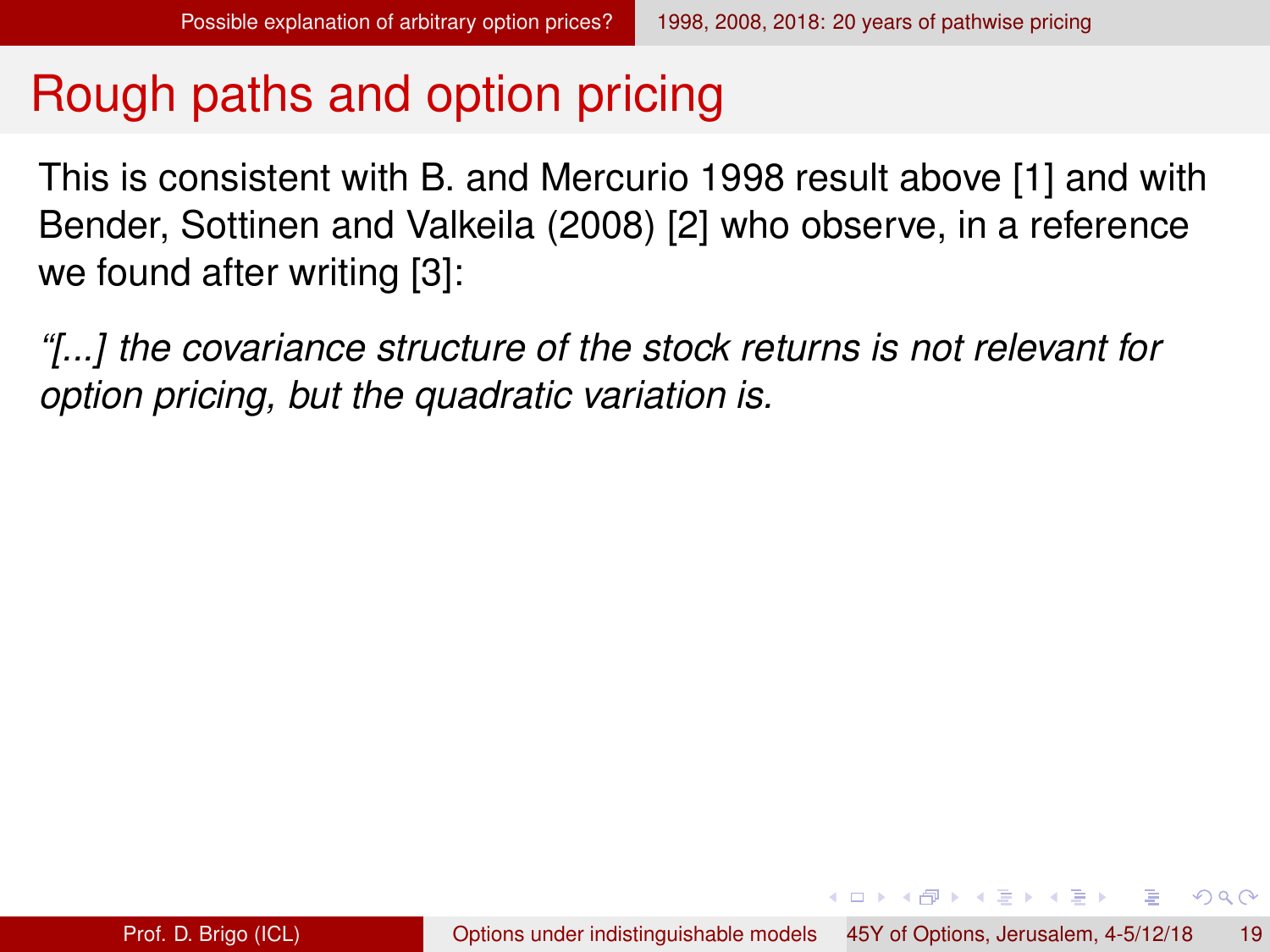<span id="page-53-0"></span>This is consistent with B. and Mercurio 1998 result above [\[1\]](#page-56-1) and with Bender, Sottinen and Valkeila (2008) [\[2\]](#page-56-4) who observe, in a reference we found after writing [\[3\]](#page-56-3):

*"[...] the covariance structure of the stock returns is not relevant for option pricing, but the quadratic variation is. So, one should not be surprised if the historical and implied volatilities do not agree: the former is an estimate of the variance and the latter is an estimate of the [semimartingale] quadratic variation".*

イロト イ押ト イヨト イヨト

 $\equiv$   $\cap$   $\alpha$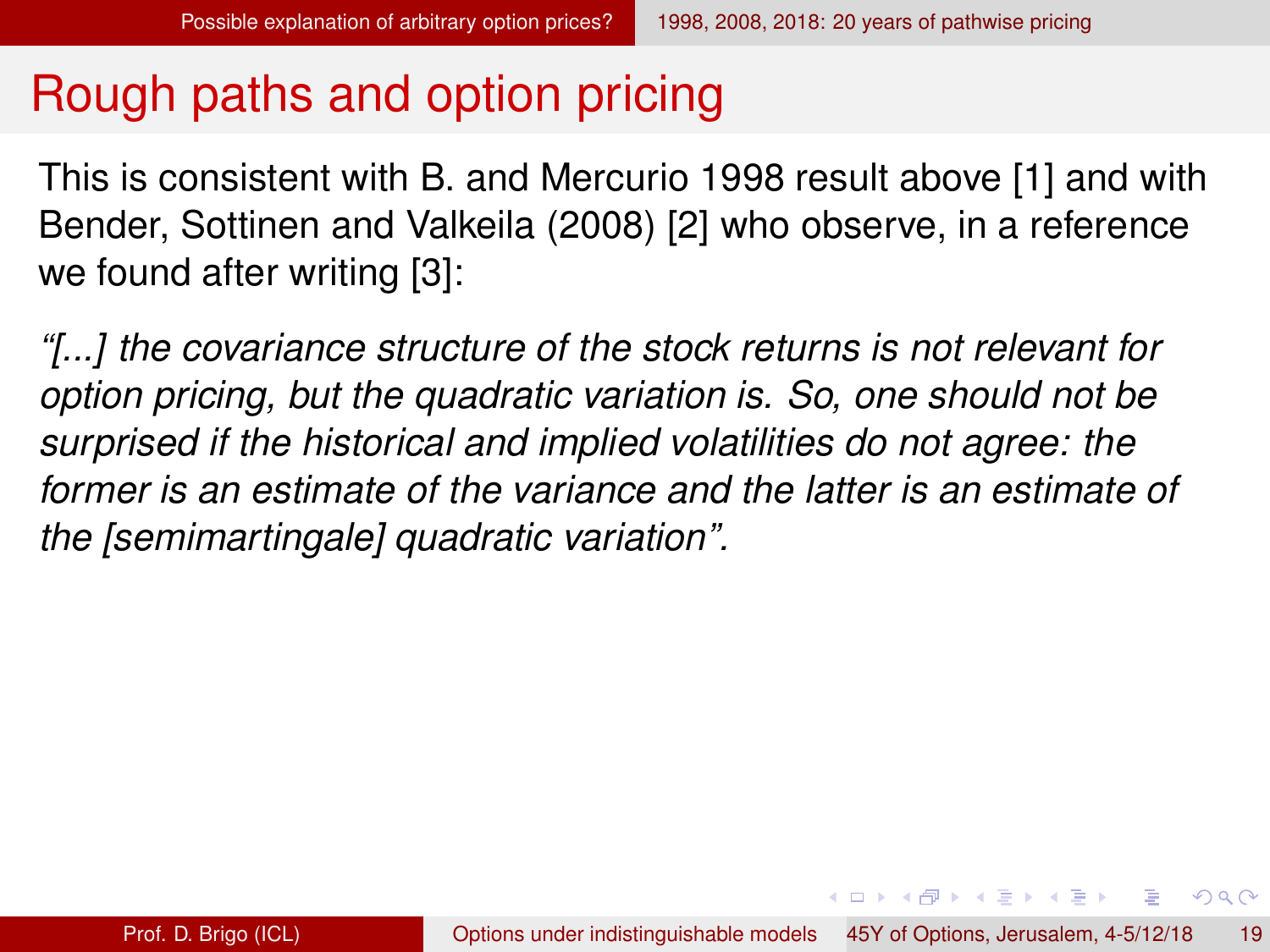<span id="page-54-0"></span>This is consistent with B. and Mercurio 1998 result above [\[1\]](#page-56-1) and with Bender, Sottinen and Valkeila (2008) [\[2\]](#page-56-4) who observe, in a reference we found after writing [\[3\]](#page-56-3):

*"[...] the covariance structure of the stock returns is not relevant for option pricing, but the quadratic variation is. So, one should not be surprised if the historical and implied volatilities do not agree: the former is an estimate of the variance and the latter is an estimate of the [semimartingale] quadratic variation".*

**For us [\[3\]](#page-56-3) historical vol is a stats of the variance too, while implied vol is associated with a pathwise lift [no semimartingales].**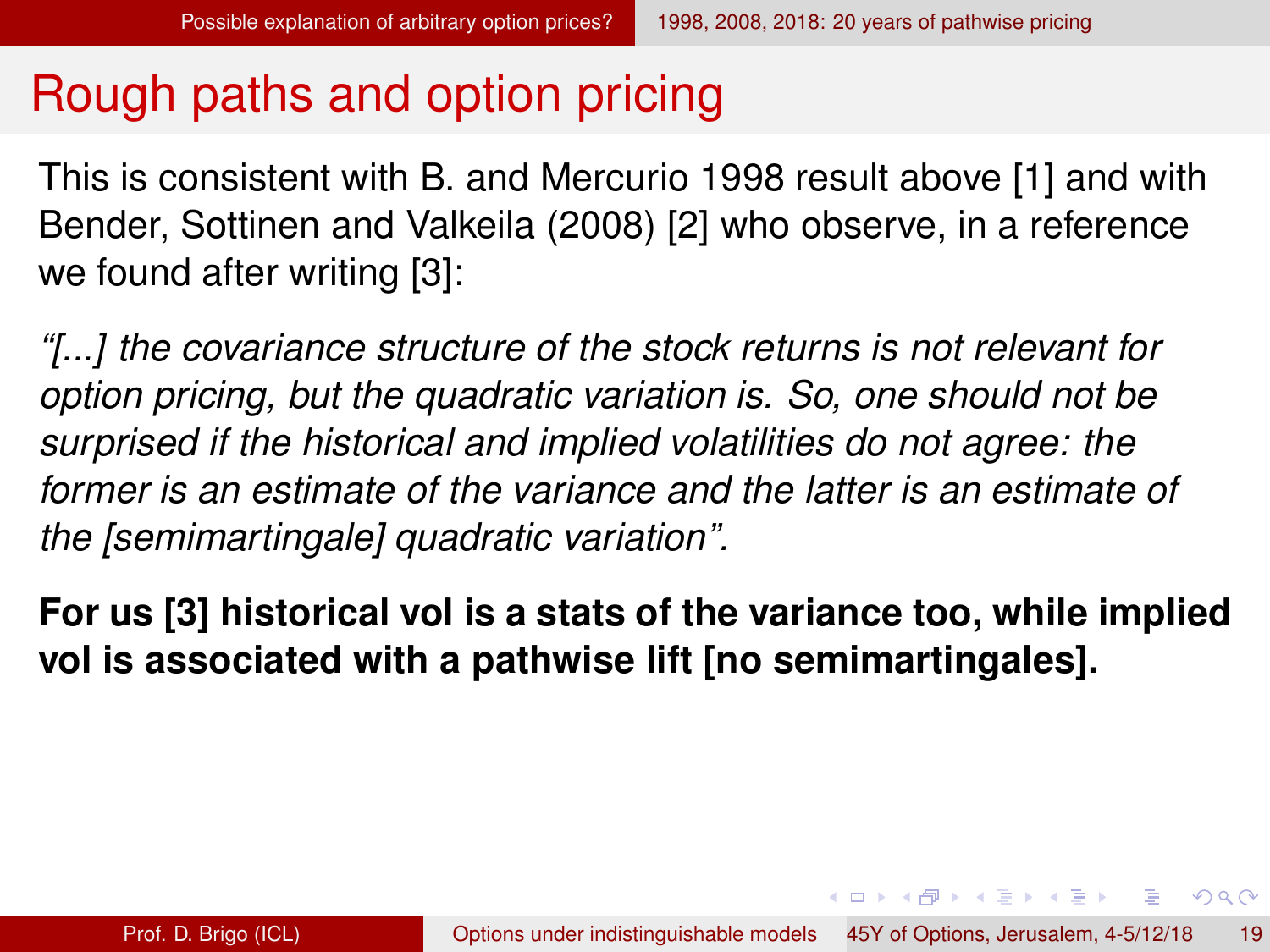<span id="page-55-0"></span>This is consistent with B. and Mercurio 1998 result above [\[1\]](#page-56-1) and with Bender, Sottinen and Valkeila (2008) [\[2\]](#page-56-4) who observe, in a reference we found after writing [\[3\]](#page-56-3):

*"[...] the covariance structure of the stock returns is not relevant for option pricing, but the quadratic variation is. So, one should not be surprised if the historical and implied volatilities do not agree: the former is an estimate of the variance and the latter is an estimate of the [semimartingale] quadratic variation".*

**For us [\[3\]](#page-56-3) historical vol is a stats of the variance too, while implied vol is associated with a pathwise lift [no semimartingales].**

# 20 years of "pathwise" pricing 1998: [\[1\]](#page-56-1) → 2008: [\[2\]](#page-56-4) [→](#page-56-0) [2](#page-56-0)[0](#page-51-0)[1](#page-56-0)[8](#page-38-0)[:](#page-56-0)[\[](#page-57-2)[3\]](#page-56-3)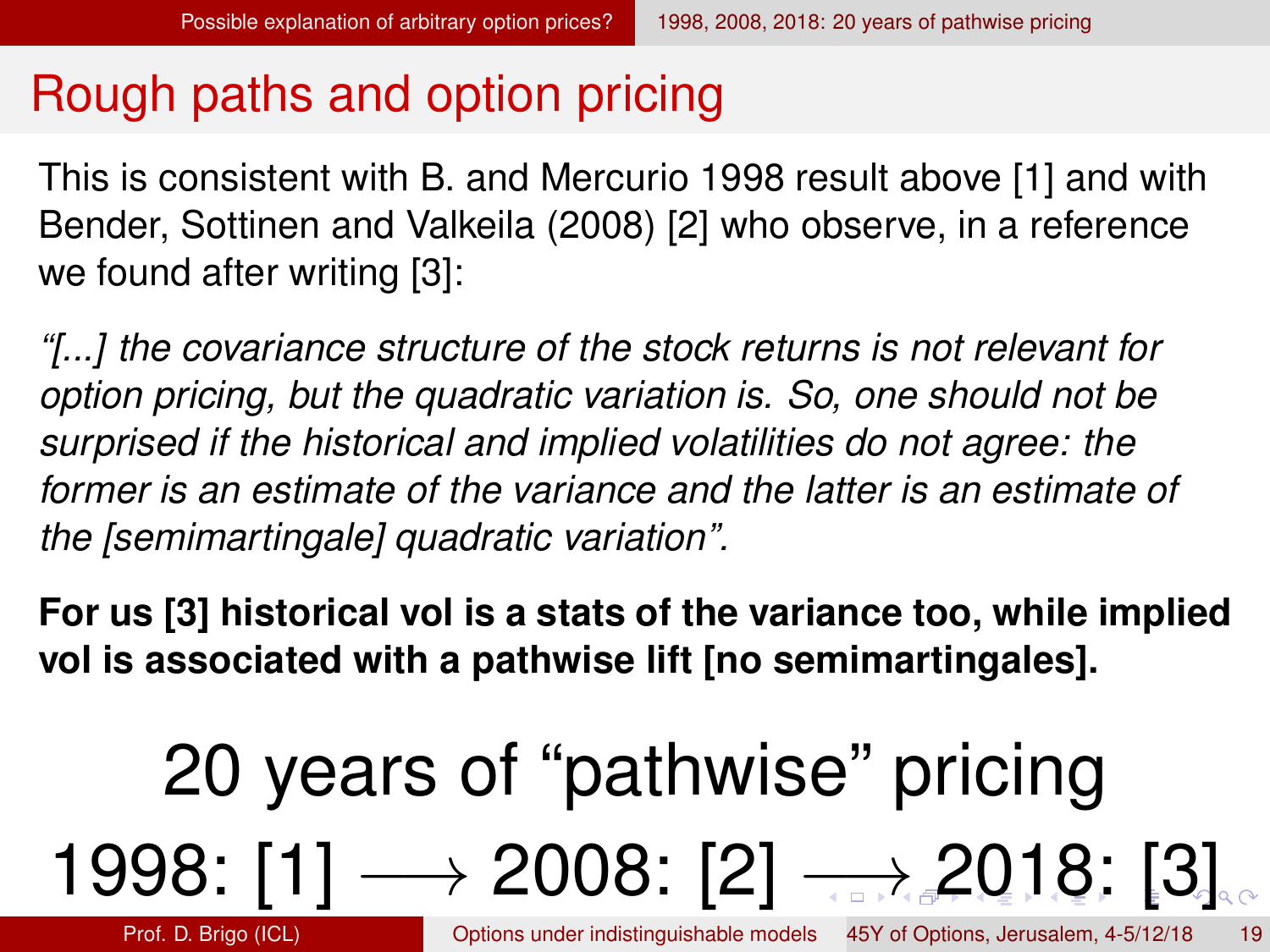### <span id="page-56-0"></span>References I

- <span id="page-56-1"></span>[1] Brigo, D. and Mercurio, F. (1998). Discrete time vs continuous time stock price dynamics and implications for option pricing. arXiv.org and SSRN.com
- <span id="page-56-4"></span>[2] Bender, C., Sottinen, T., and Valkeila, E. (2008). Pricing by hedging and no-arbitrage beyond semimartingales. Finance and Stochastics, Vol. 12(4), pp 441–468
- <span id="page-56-3"></span>[3] Armstrong, J., Bellani, C., Brigo, D., and Cass, T. (2018). Gamma-controlled pathwise hedging in generalised Black-Scholes models. <https://arxiv.org/abs/1808.09378>
- <span id="page-56-2"></span>[4] Brigo, D. and Mercurio, F. (2000). Option pricing impact of alternative continuous time dynamics for discretely observed stock prices. Finance & Stochastics (2000), 4, pp. 147-159

イロト イ押 トイラ トイラトー

G.